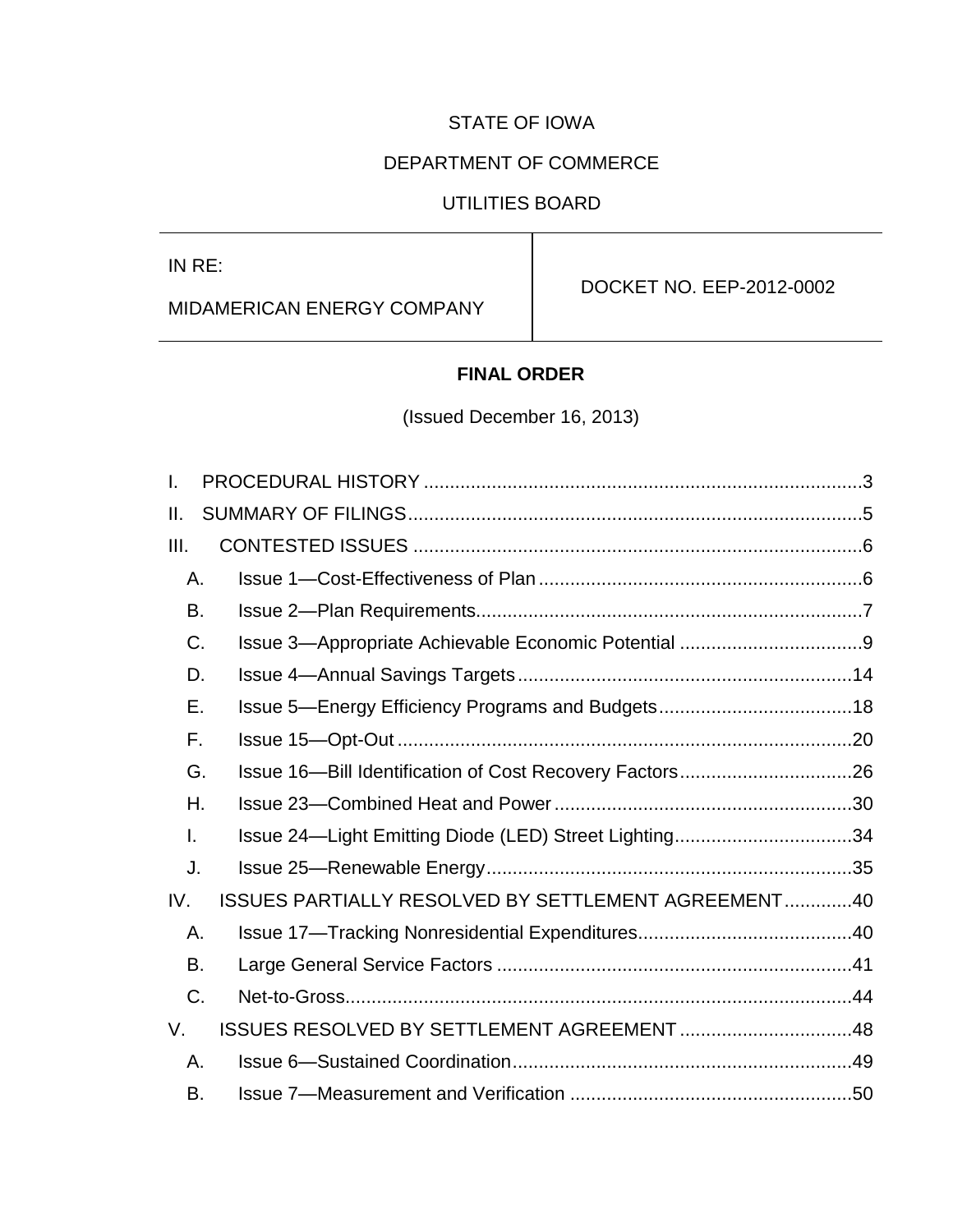| C.    |  |
|-------|--|
| D.    |  |
| Е.    |  |
| F.    |  |
| G.    |  |
| Η.    |  |
| I.    |  |
| J.    |  |
| Κ.    |  |
| L.    |  |
| VI.   |  |
| VII.  |  |
| viii. |  |
| IX.   |  |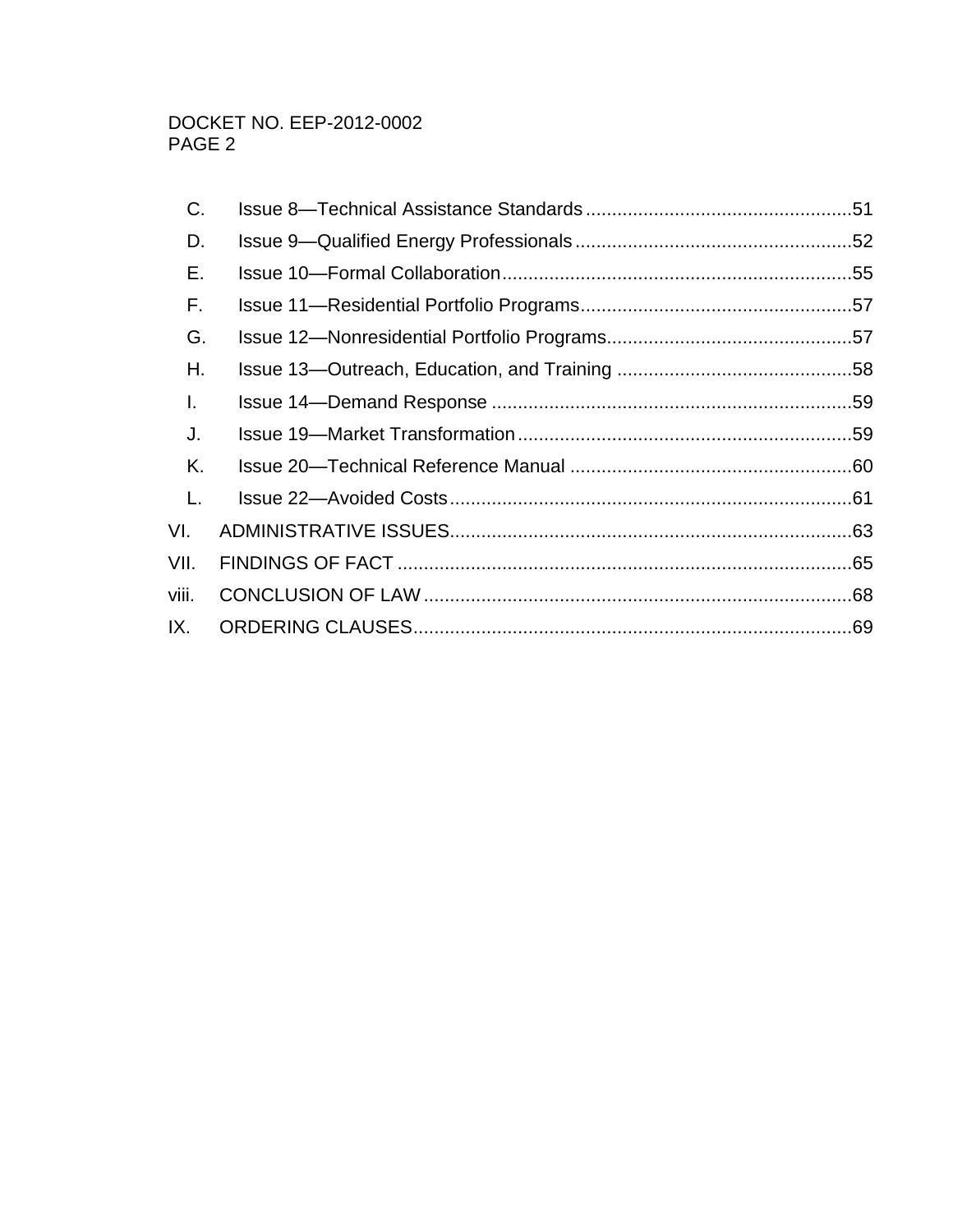## **I. PROCEDURAL HISTORY**

<span id="page-2-0"></span>On March 9, 2009, the Utilities Board (Board) issued an order directing MidAmerican Energy Company (MidAmerican) to file a new energy efficiency plan on or before February 1, 2013. MidAmerican filed its proposed plan on February 1, 2013, for the years 2014 through 2018. MidAmerican said that its total budget for the five-year plan is \$511.9 million with an annual budget that would increase from about \$94.9 million in 2014 to about \$110.4 million in 2018.

The Board docketed the filing, identified as Docket No. EEP-2012-0002, and set a procedural schedule by order issued on February 27, 2013. The order also required that MidAmerican file additional information, which MidAmerican provided on February 26, March 19, and April 3, 2013.

On July 17, 2013, the Iowa Customers for Energy Efficiency (ICEE) filed a motion to extend the time to file surrebuttal testimony. The Board granted the extension, allowing surrebuttal testimony to be filed on or before July 25, 2013, and the joint statement of issues to be filed on or before July 29, 2013.

In addition to the Consumer Advocate Division of the Department of Justice (Consumer Advocate), there are four intervenors or intervenor groups in this proceeding: the Iowa Environmental Council, Environmental Law and Policy Center, and Iowa Policy Project (Environmental Intervenors), Deere & Company (Deere), Winneshiek Energy District (WED), and ICEE, an ad-hoc group of MidAmerican industrial customers. Members of ICEE are Ag Processing Inc, Alcoa Inc., Cloverleaf Cold Storage, Clow Valve Company, Gelita USA Inc., General Mills Inc., Gerdau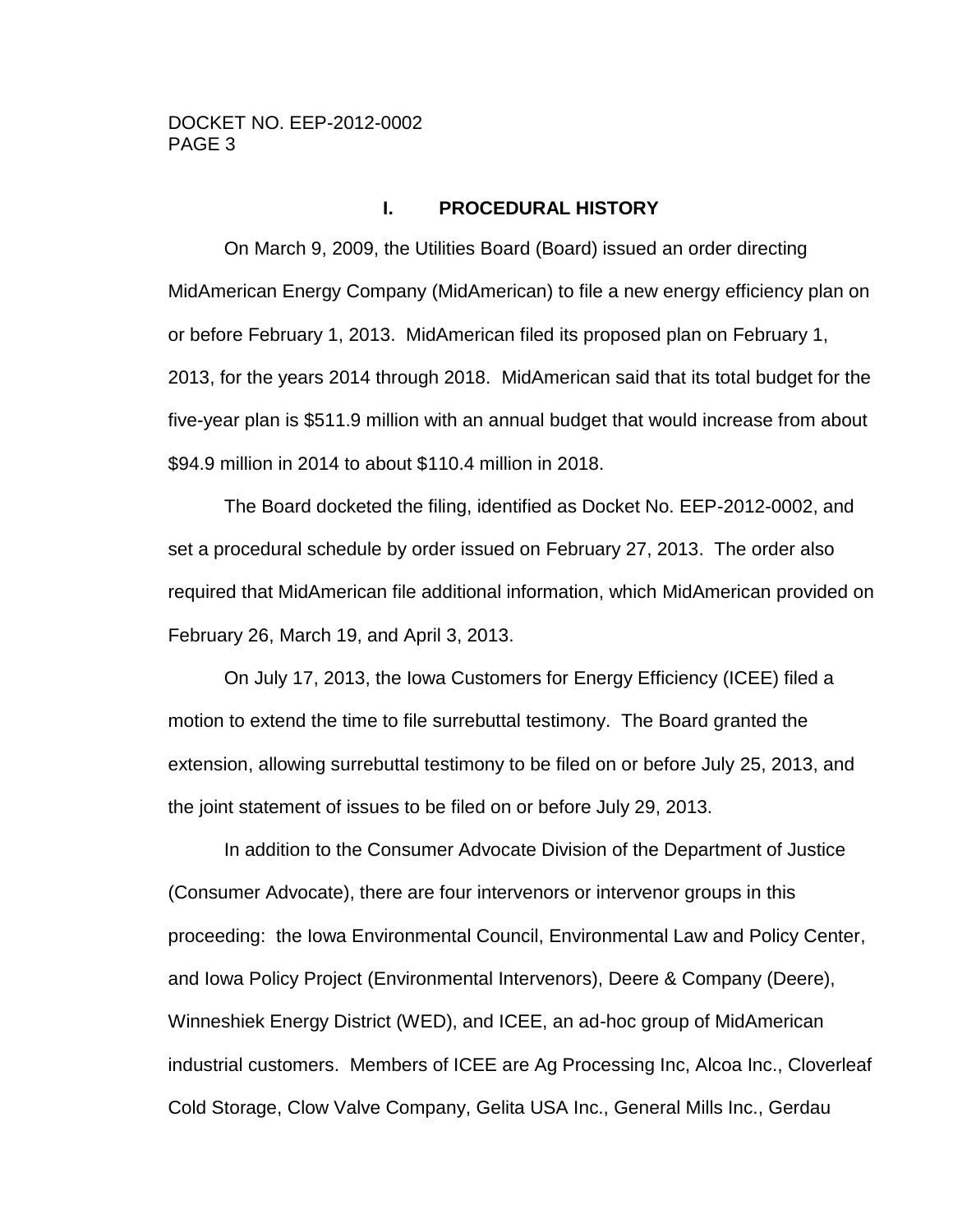Ameristeel, Inc., Gold-Eagle Cooperative, Kay-Flo Industries Inc., Little Sioux Corn Processors LP, Nestle Purina Pet Care Company, Nor-Am Storage, Plymouth Energy LLC, Tyson Foods, Inc., US Gypsum Corporation, and Valero Energy Corporation.

On July 29, 2013, the parties submitted a Joint Statement of Issues. On August 26, 2013, MidAmerican, Consumer Advocate, the Environmental Intervenors, Deere, and ICEE submitted a Non-Unanimous Partial Settlement Agreement (Settlement Agreement), based on the Joint Statement of Issues, which presented proposed resolutions to many of the issues. Not all issues were settled and some issues were settled by two or more of the signatories but not all the signatories to the Settlement Agreement. WED is not a signatory to the proposed partial settlement.

A hearing was held on August 28, 2013, for cross-examination of pre-filed testimony and questions regarding the Settlement Agreement. On August 30, 2013, the Board issued an order allowing the parties to file settlement comments with their post-hearing briefs on or before September 18, 2013. The order also gave the parties an opportunity to file reply comments regarding the Settlement Agreement on or before September 25, 2013.

The Settlement Agreement refers to the various issues as those issues were numbered in the Joint Statement of Issues filed by the parties. For convenience, the Board will refer to the issues by the numbers used by the parties.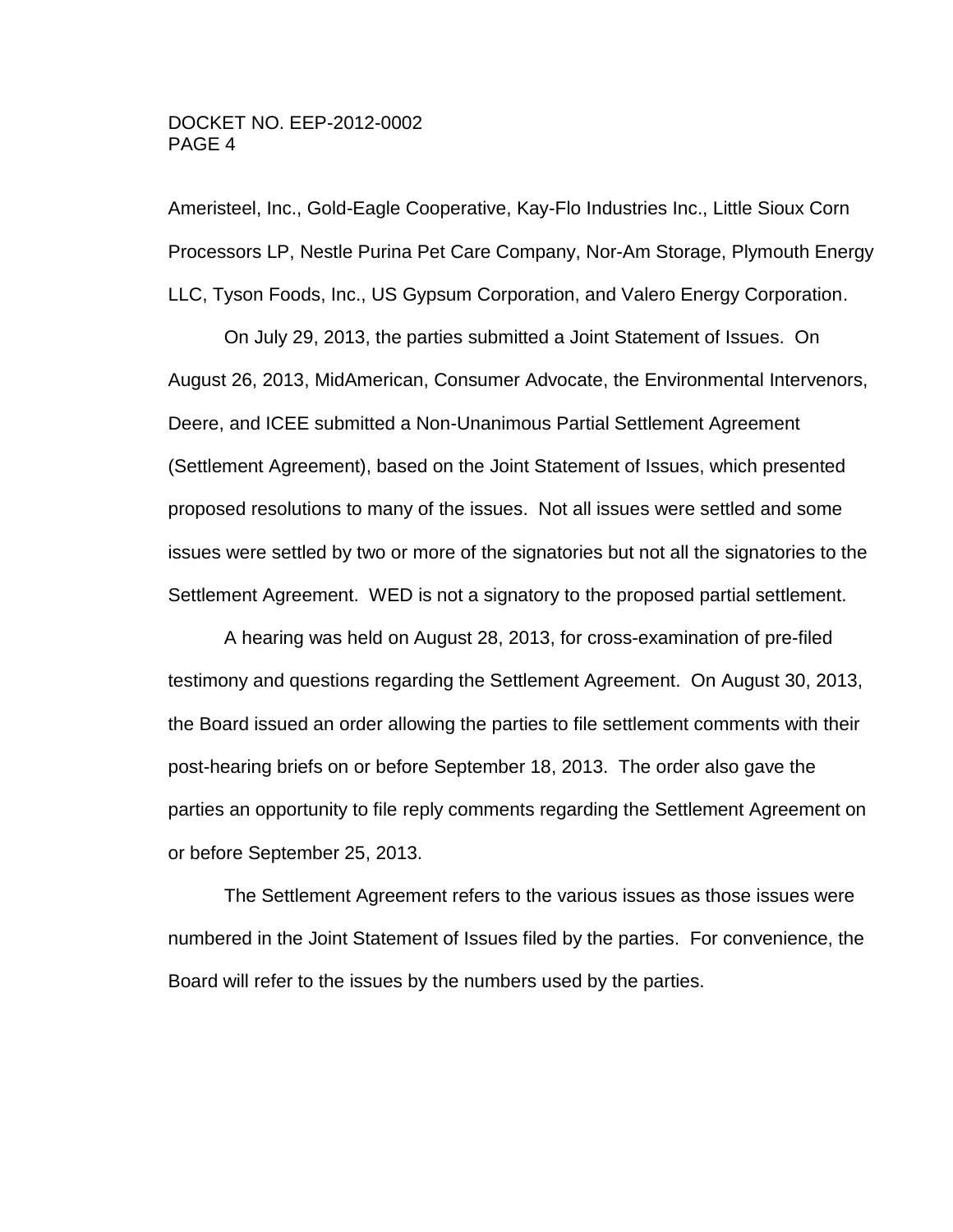#### **II. II. SUMMARY OF FILINGS**

<span id="page-4-0"></span>MidAmerican's proposed energy efficiency plan for 2014 through 2018 contains 16 energy efficiency programs and is projected to produce total first-year savings of 1.1 billion kilowatt-hours (KWh)over the five years, which represents, on average, 1.19 percent of annual sales as forecasted in the plan. The programs are projected to reduce MidAmerican's annual peak demand by 504 megawatts (MW) by the end of 2018. The natural gas programs target about 36 million therms of total first-year savings over the five years, which represents, on average, 1.28 percent of annual sales. Over the five years, MidAmerican said it plans to invest almost \$550 million in energy efficiency programs with a net economic benefit of \$900 million to MidAmerican and its customers.

The Settlement Agreement filed by some of the parties lists 25 issues in a manner similar to the joint statement of issues filed by all parties. As noted earlier, the Board will use the issue number designation used in the Settlement Agreement when discussing the 25 issues. Some issues were resolved by all signatories to the Settlement Agreement (or some of the signatories did not take a position on a particular issue or issues), while other issues were resolved by two or three of the signatories.

For convenience, the issues have been broken down into contested issues (although two signatories might agree on some of those issues, others oppose the settlement of these issues), partially-settled issues (two or more signatories agree), and issues that have been largely settled (two or more signatories agreeing and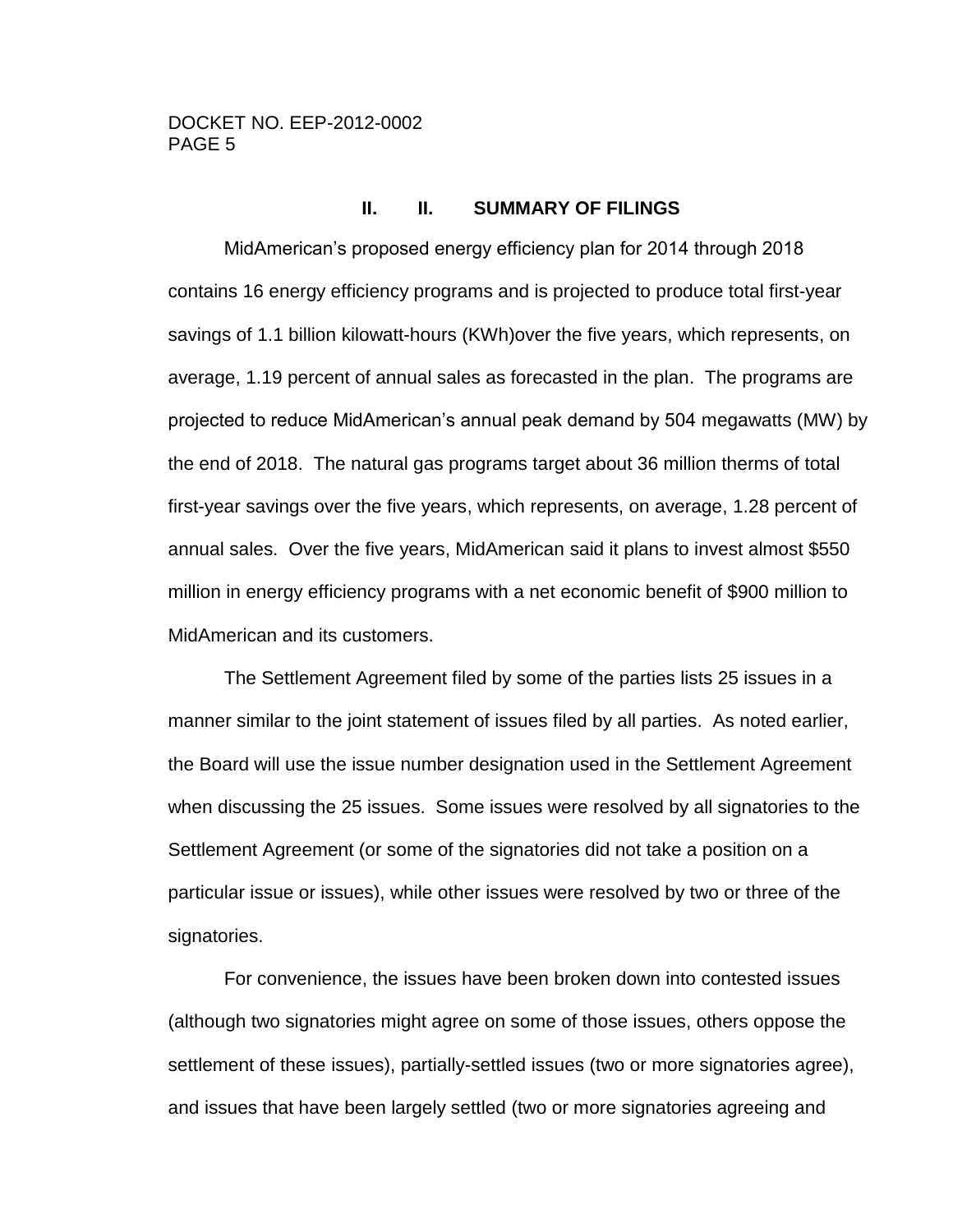others not opposing). Contested issues include ICEE's opt-out proposal and renewable energy. Partially-settled issues include net-to-gross and revision of the energy efficiency cost recovery factors. Largely-settled issues include stakeholder collaborative, avoided costs, and program implementation.

Perhaps the most significant portion of the Settlement Agreement provides for an enhanced stakeholder collaboration process, which should facilitate and improve monitoring and evaluation of the plan and any program or budget changes that become necessary. A five-year energy efficiency plan is not static and the Settlement Agreement has provided a collaborative framework that should improve ongoing plan implementation.

Rule 199 IAC 7.18 provides that the Board will not approve a settlement unless it is "reasonable in light of the whole record, consistent with law, and in the public interest." This is the standard that the Board uses when evaluating any proposed Settlement Agreement.

#### **III. III. CONTESTED ISSUES**

#### <span id="page-5-1"></span><span id="page-5-0"></span>**A. Issue 1—Cost-Effectiveness of Plan**

Issue 1 is whether MidAmerican's proposed energy efficiency plan as a whole is cost-effective under the societal test, utility cost test, ratepayer impact test, and participant test, pursuant to Iowa Code § 476.6(14). MidAmerican said that no party, including the Environmental Intervenors, contends that MidAmerican has not met the requirements of Iowa Code § 476.6(14) and, therefore, the issue is not in dispute.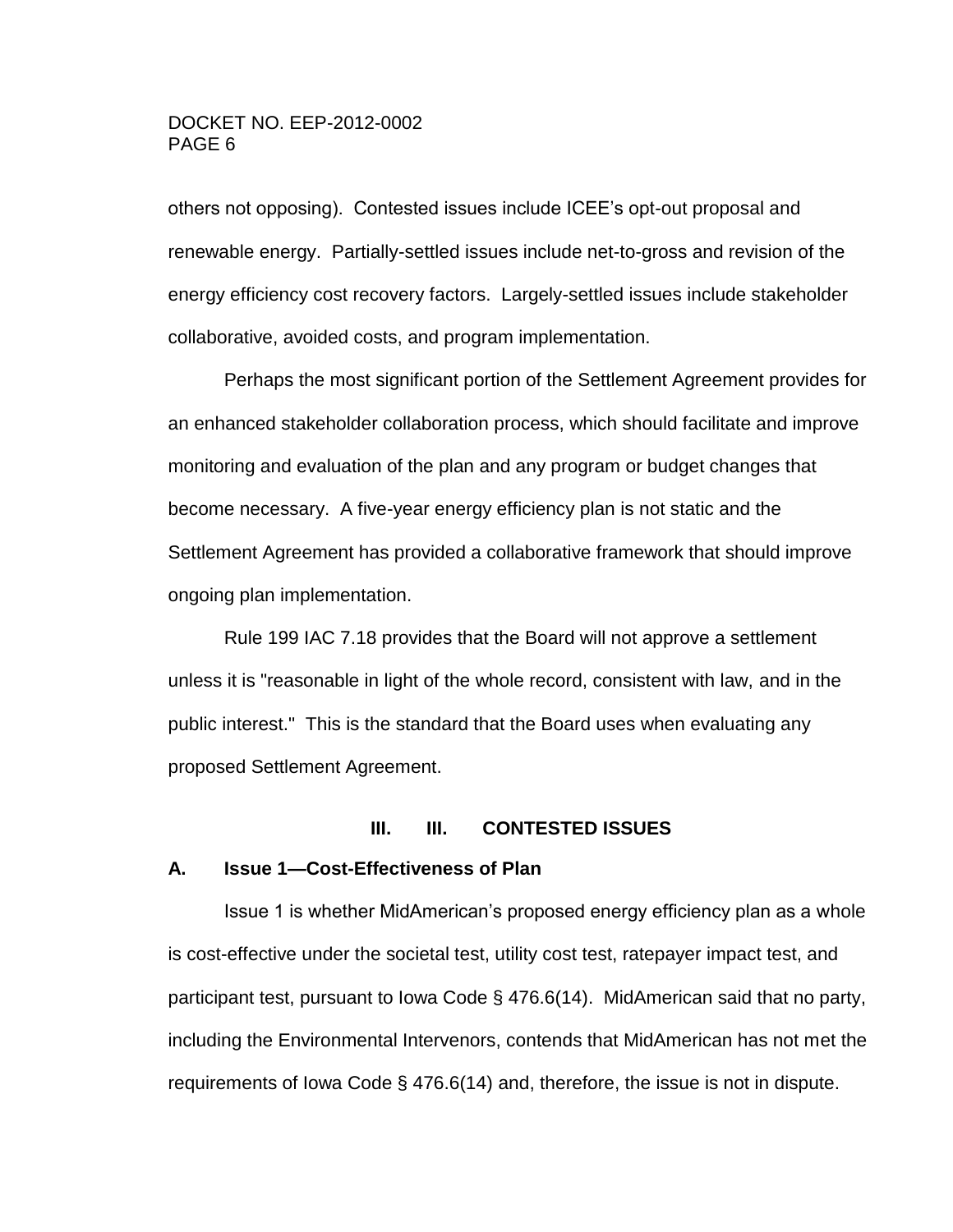The Environmental Intervenors argued that even if these tests are met the record indicates that MidAmerican could provide its customers with significantly higher energy efficiency savings targets while still maintaining the cost-effectiveness of MidAmerican's plan and that this is particularly important given MidAmerican's looming resource deficiency.

It is not disputed that MidAmerican's energy efficiency plan as a whole satisfies the societal benefit-cost test, which is the test that must be satisfied pursuant to the Board's rules to determine cost-effectiveness of utility implementation of programs and plans. 199 IAC 35.8(1)"e"(1). While information regarding the utility cost, ratepayer impact, and participant tests must also be provided pursuant to the cited rule and Iowa Code  $\S$  476.6(14), it is the societal test that is used to measure the cost-effectiveness of an energy efficiency plan or program.

For purposes of Issue 1, it is sufficient for the Board to determine that the 2014 through 2018 energy efficiency plan filed by MidAmerican is cost-effective pursuant to the societal cost test, while providing the required analysis from the utility, participant, and ratepayer impact tests. Variations to MidAmerican's plan might also satisfy this standard, but here the Board must only determine that MidAmerican's proposed plan as a whole passes the societal cost-effectiveness test.

#### <span id="page-6-0"></span>**B. Issue 2—Plan Requirements**

Issue 2 is whether MidAmerican's energy efficiency plan meets the plan requirements set forth in 199 IAC 35.8, 35.9, and 35.10, relating to the assessment of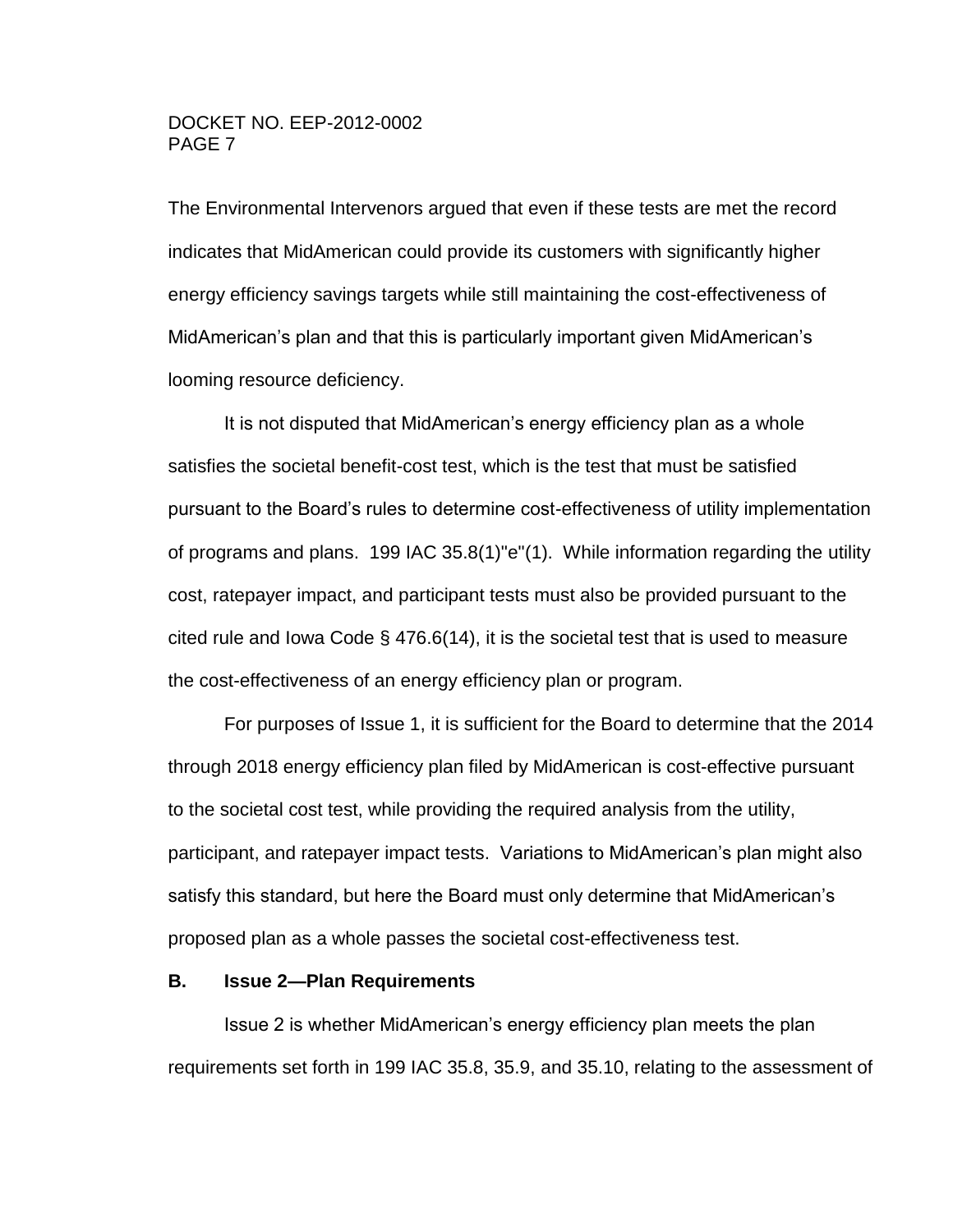potential savings and electric and gas utility filing requirements. MidAmerican said that the Environmental Intervenors failed to offer any evidence that MidAmerican did not meet the requirements of 199 IAC 35.8, 35.9, and 35.10. Instead, the Environmental Intervenors appeared to argue that MidAmerican could provide its customers with significantly higher energy efficiency savings targets while maintaining the cost-effectiveness of the plan. Other parties also proposed modifications to MidAmerican's plan. Those specific proposals will be discussed under subsequent issues.

In response, MidAmerican said that in contrast to its proposed energy efficiency plan, the Environmental Intervenors failed to offer an analysis showing why any proposed modification of the plan would be appropriate, or a statement of the projected costs and benefits that would result from any modification and the amount of difference from the utility's projected costs and benefits pursuant to 199 IAC 35.6(3). (Tr. 757).

While MidAmerican's initial plan filing substantially complies with the 199 IAC 35 plan filing requirements such that the Board docketed the filing and established a procedural schedule, the Board's docketing order also required additional information. The Board will require MidAmerican (and the other investor-owned utilities) to participate in a discussion of plan filing requirements prior to the filing of the next energy efficiency plans. This meeting will be held approximately 18 months prior to the first filing date (which for the next plan cycle will be MidAmerican's filing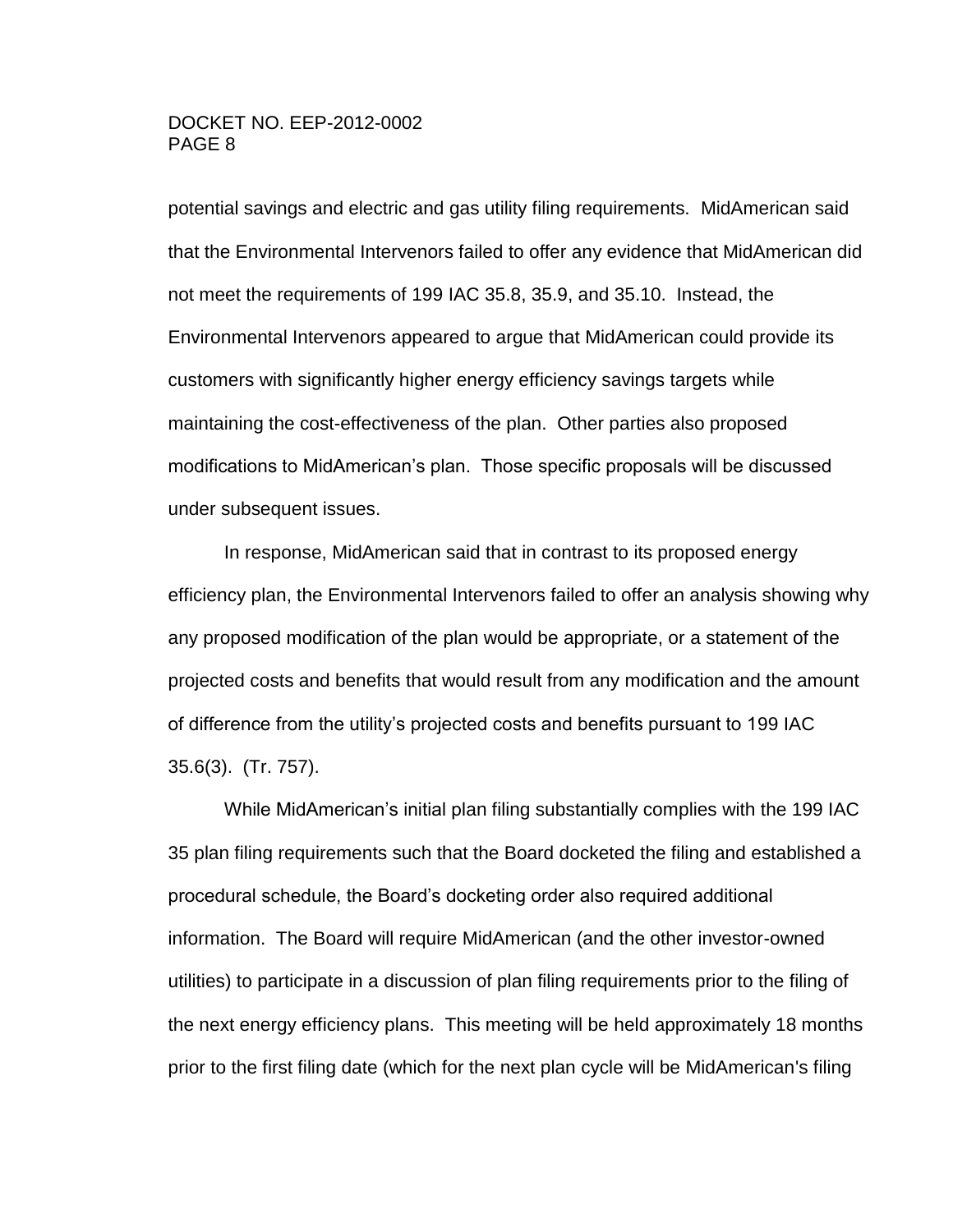due on or before November 1, 2017) and the goal of the meeting will be to clarify the energy efficiency plan filing requirements such that more complete information will be contained in the utility's initial filing, without the necessity for an extensive subsequent remedial filing that would delay consideration of the plan. This meeting date will be set by subsequent order after all current plan reviews are completed.

The Board will also set the date for filing of MidAmerican's next plan. MidAmerican will be required to file its next energy efficiency plan on or before November 1, 2017.

#### <span id="page-8-0"></span>**C. Issue 3—Appropriate Achievable Economic Potential**

Issue 3 is whether MidAmerican recognizes the appropriate amount of achievable economic potential pursuant to the Statewide Assessment, including whether the Statewide Assessment is accurate and complete and whether MidAmerican should recognize a higher level of potential. If MidAmerican recognized a higher level of potential, then the issue involves the impact this would have on its customers and on its resource planning. MidAmerican and Consumer Advocate reached resolution of this issue through their settlement on Issues 6, 9, 11, 12, and 13. The Environmental Intervenors objected to the settlement of Issue 3 because they contend that MidAmerican's goals should be set higher.

MidAmerican said that the Environmental Intervenors offered no specific changes to MidAmerican's energy efficiency plan other than advocating for a "no holds barred" approach that would be unreasonable and costly to rate payers.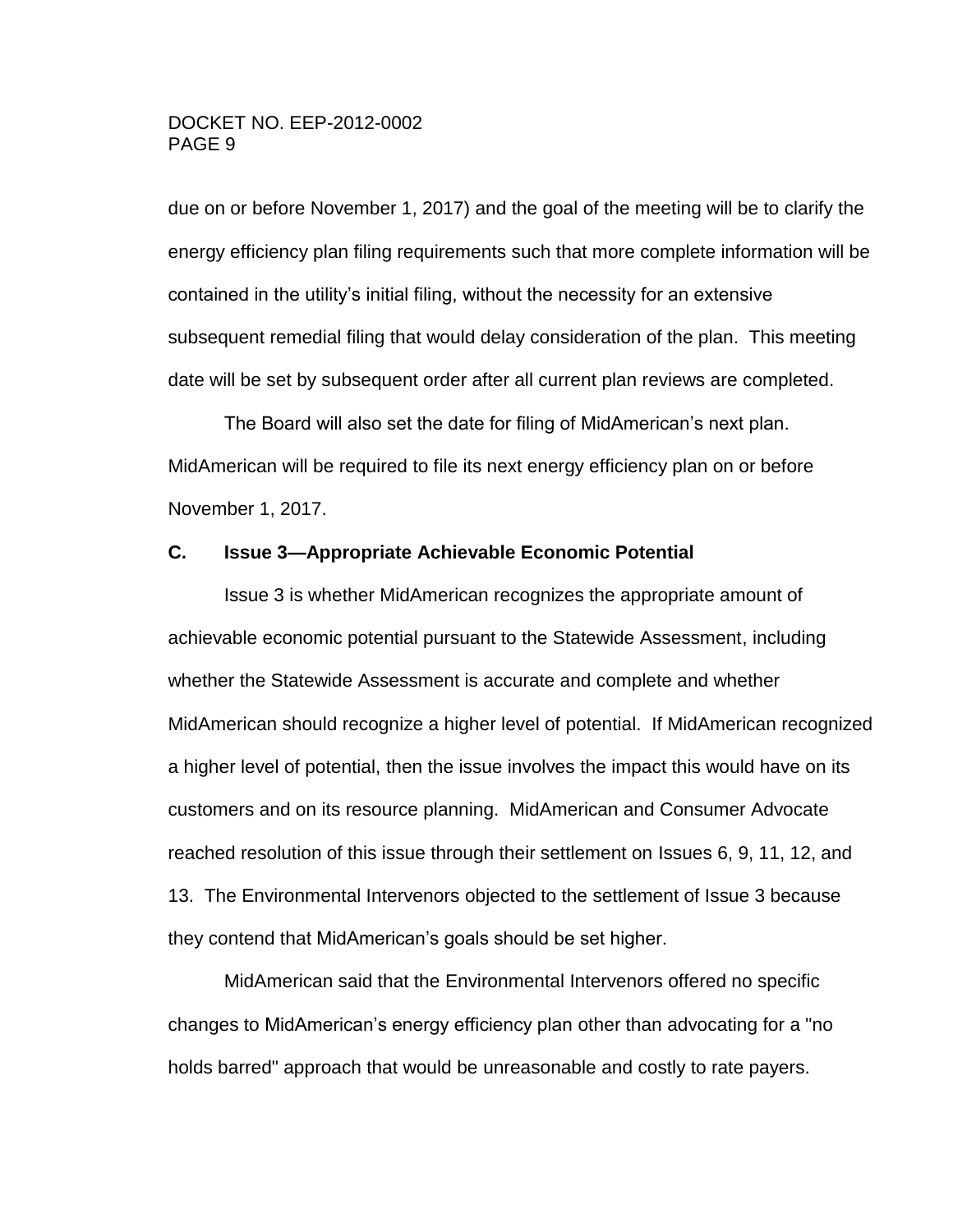MidAmerican said that the market potential study in the Statewide Assessment is intended to be a guide for setting overall program savings goals and that the second paragraph of the introduction to the market potential section of the Statewide Assessment states: "The results of the market potential analysis are intended to provide context to the estimates of economic potential and do not necessarily represent utility targets or 'program potential.'" (Tr. 256).

MidAmerican said that the most important assumption used in the determination of the market potential is the assumption that incentive payments will be up to 100 percent of incremental costs. (Tr. 256). MidAmerican stated that the calculation of the 91 percent market potential figure is based solely on the assumption that incentive payments will be increased to equal 100 percent of incremental cost across the board. (Tr. 256, See also Exhibit\_(CBR-2), Schedule 1, which details the calculation of the 91 percent figure.)

Furthermore, MidAmerican argued that the financing assumption has no impact on the calculation of market potential. MidAmerican pointed out that the Statewide Assessment states: "[I]t is unlikely availability of financing would increase market potential beyond that achievable assuming a 100% incentive." (Tr. 256-57).

MidAmerican also maintained that the emergence of new technologies has little impact on market potential. Finally, MidAmerican pointed out that exemplary program design and implementation practices have no demonstrable impact on the market potential and the Statewide Assessment makes no mention of the effect on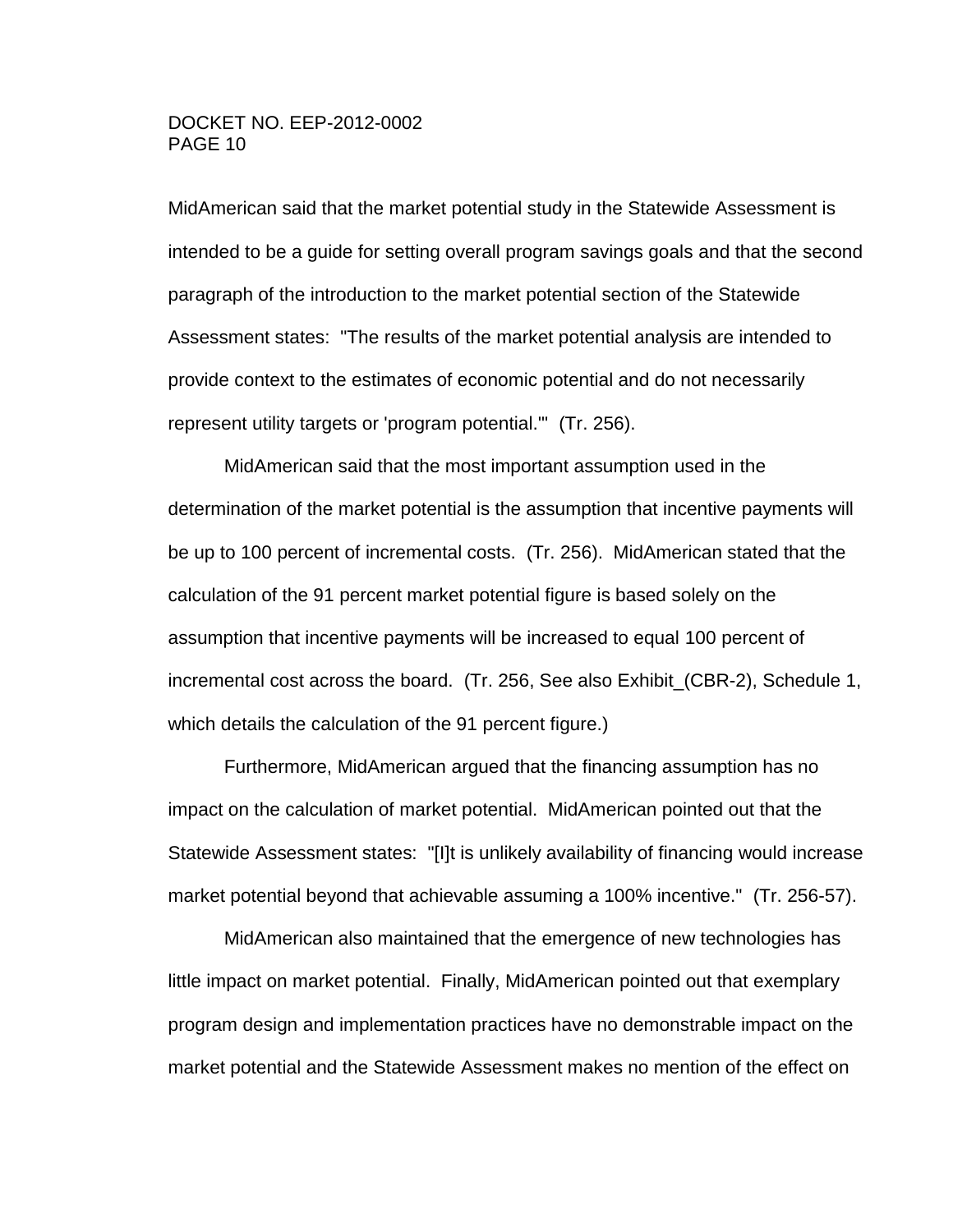market potential of an assumption related to exemplary program design and implementation practices. (Tr. 257).

The Environmental Intervenors argued that MidAmerican's approach to developing its savings targets does not comply with Iowa law because Iowa Code § 476.6(16)"b" requires that the utilities assess the potential for energy efficiency, but the Board is ultimately responsible for setting savings targets for the utilities to meet. The Environmental Intervenors also noted that the Board has the authority to "approve, reject, or modify energy efficiency plans and budgets." Iowa Code § 476.6(16)"e." The Environmental Intervenors said the Board should set targets consistent with the results of the Statewide Assessment and capture as much of the identified achievable cost-effective market potential (maximum achievable potential) as possible.

WED asked that MidAmerican be directed to improve its plan, arguing that assessments should include all energy sources and uses. (Tr. 837-58). WED argued that MidAmerican's energy efficiency plan underestimates energy efficiency potential and under-achieves savings by using an auditing/assessment model versus a comprehensive energy planning process and approach.

The Environmental Intervenors have not offered specific changes to MidAmerican's energy efficiency plan or goals, other than what can be referred to as a "no holds barred" approach to energy efficiency, with no real consideration of the immediate costs to ratepayers of such an approach without useful cost information.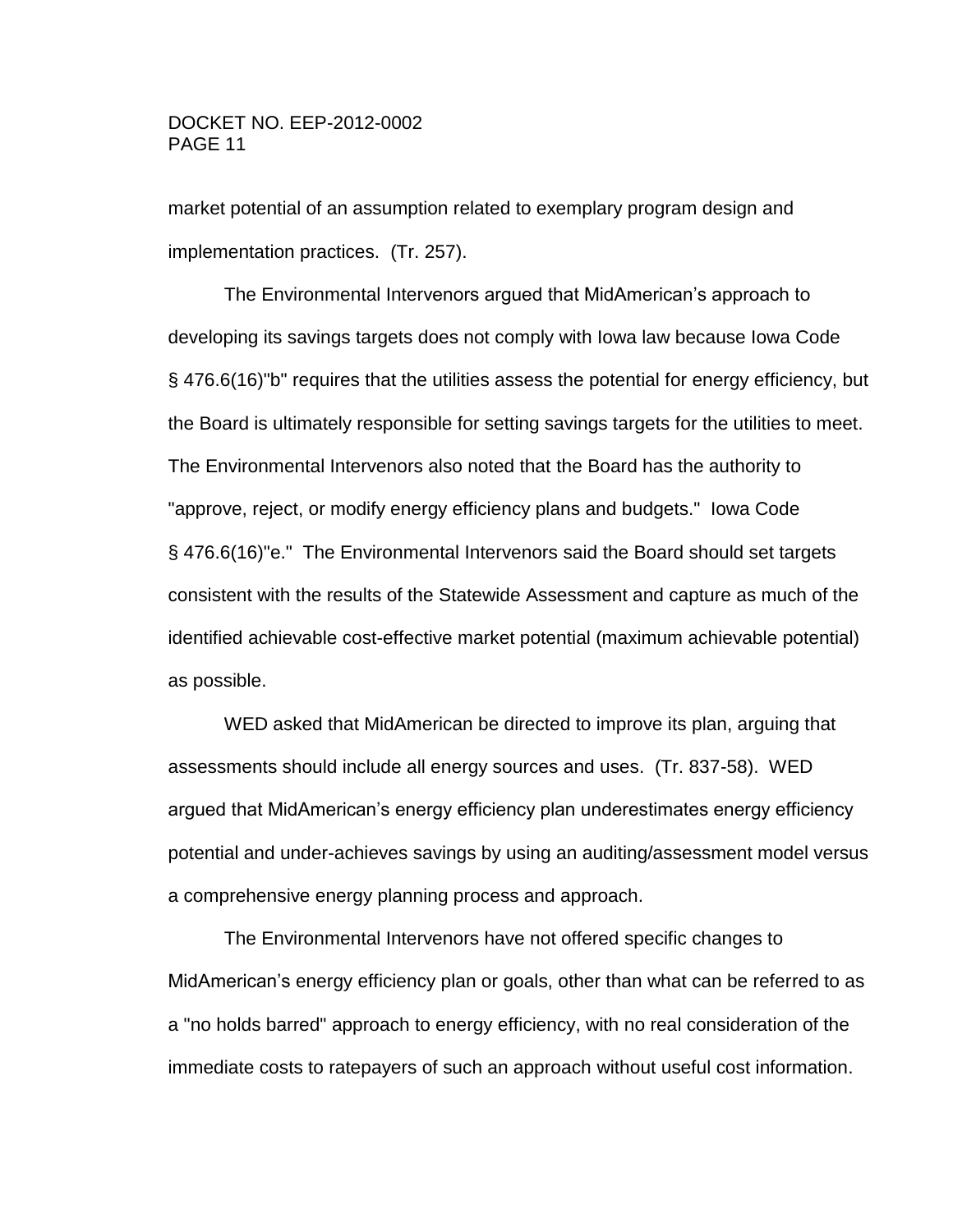The Board cannot accept such an approach. The Statewide Assessment is only intended to be a guide for setting overall program savings goals and the Assessment itself states that its results do not necessarily represent utility targets or program potential.

Pursuant to the Board's rules in 199 IAC 35, utilities file their energy efficiency plans and the Statewide Assessment as a package. The Board has the authority to modify the plan or goals, but there are not two contested case proceedings, one to decide the goals and the other to review the plan. Such a process would impede the implementation of energy efficiency programs because there would likely always be litigation concerning the goals or plans. While the Board can use the Statewide Assessment and the information contained therein as a check on the reasonableness of the utility's goals (or as a basis for modifying the utility's goals), other factors also play a role in setting goals, such as the impact on ratepayers.

Also, contrary to the assertions of the Environmental Intervenors, the Statewide Assessment is useful not just for developing goals but in many other areas. There is extensive measure-specific data and technology information provided in the Statewide Assessment, which is used to screen technology, develop programs, and conduct preliminary benefit-cost calculations. Without this information, utilities would have to rely solely on data from past program results.

The Statewide Assessment is one tool available to the Board in determining what goals should be approved for a utility. It is not the only tool and the Board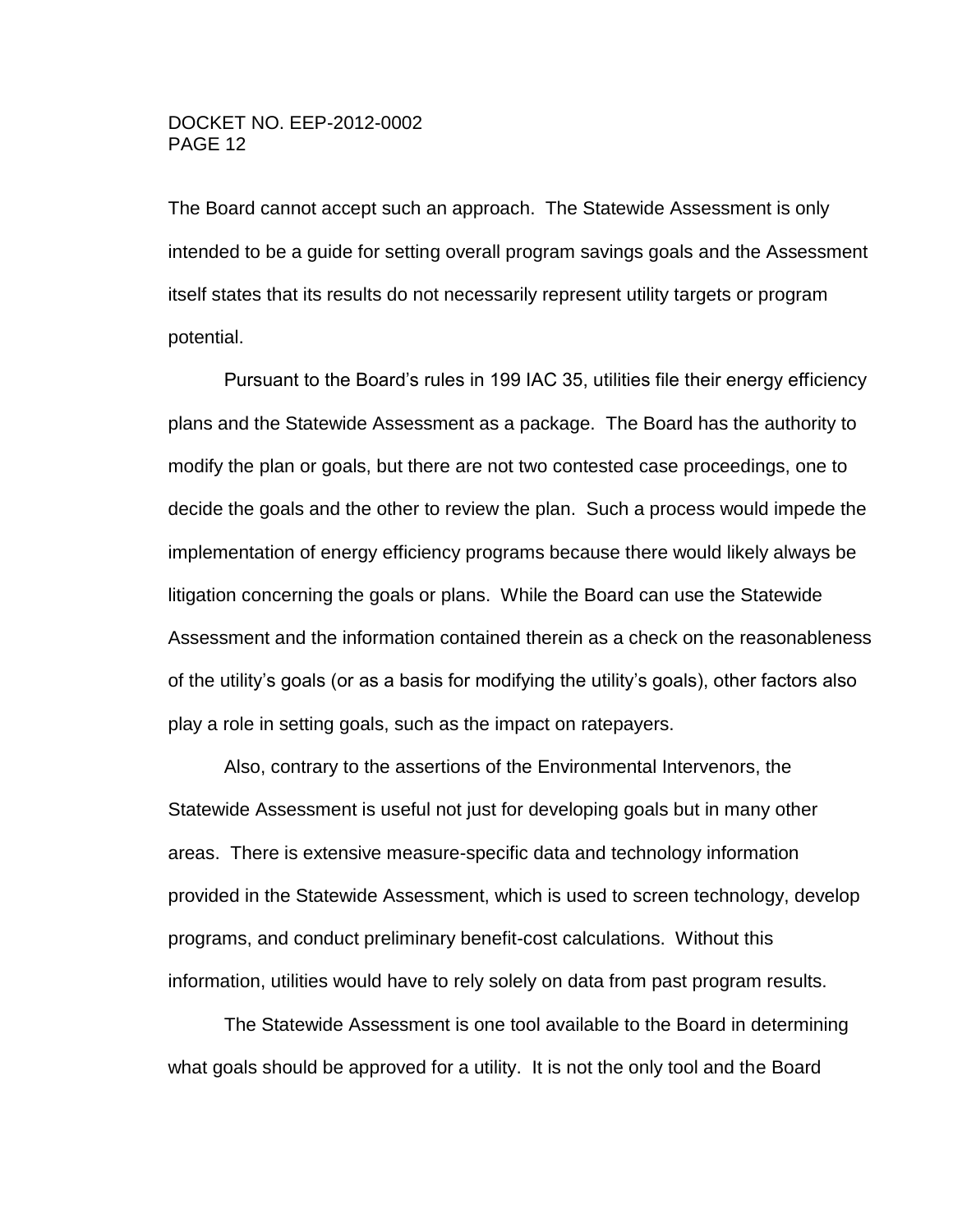rejects any contention that only the Statewide Assessment can be used for determining an energy efficiency plan's goals. The market potential numbers cited in the Statewide Assessment are based on assumptions about implementation methods with potential costs and effects for Iowa ratepayers that have not been adequately documented for use as an exclusive guide. For example, the Statewide Assessment assumes the availability of financing to overcome first cost (first cost can be a barrier to participation) and the use of emerging technologies as additional qualifying measures. The costs of increased incentive payments and financing costs could be burdensome to ratepayers and there is no financing mechanism available to overcome first cost in all instances. Deere and the ICEE were particularly concerned about increased costs of energy efficiency.

The resolution of Issue 3 between Consumer Advocate and MidAmerican is reasonable as it was resolved through the resolution of Issues 6, 9, 11, 12, and 13. The goals are not set in stone for the entire five-year plan period, but can be revisited if warranted by ongoing research and monitoring provided for in the Settlement Agreement. Monitoring on-going processes and reacting to changed circumstances should result in better plan revisions and implementation than a narrow focus on initial goals, which are only a guide. MidAmerican's energy efficiency plan, as revised by the Settlement Agreement, contains significant program enhancements, which, when combined with the collaborative process, set a framework for an improved plan, programs, and results.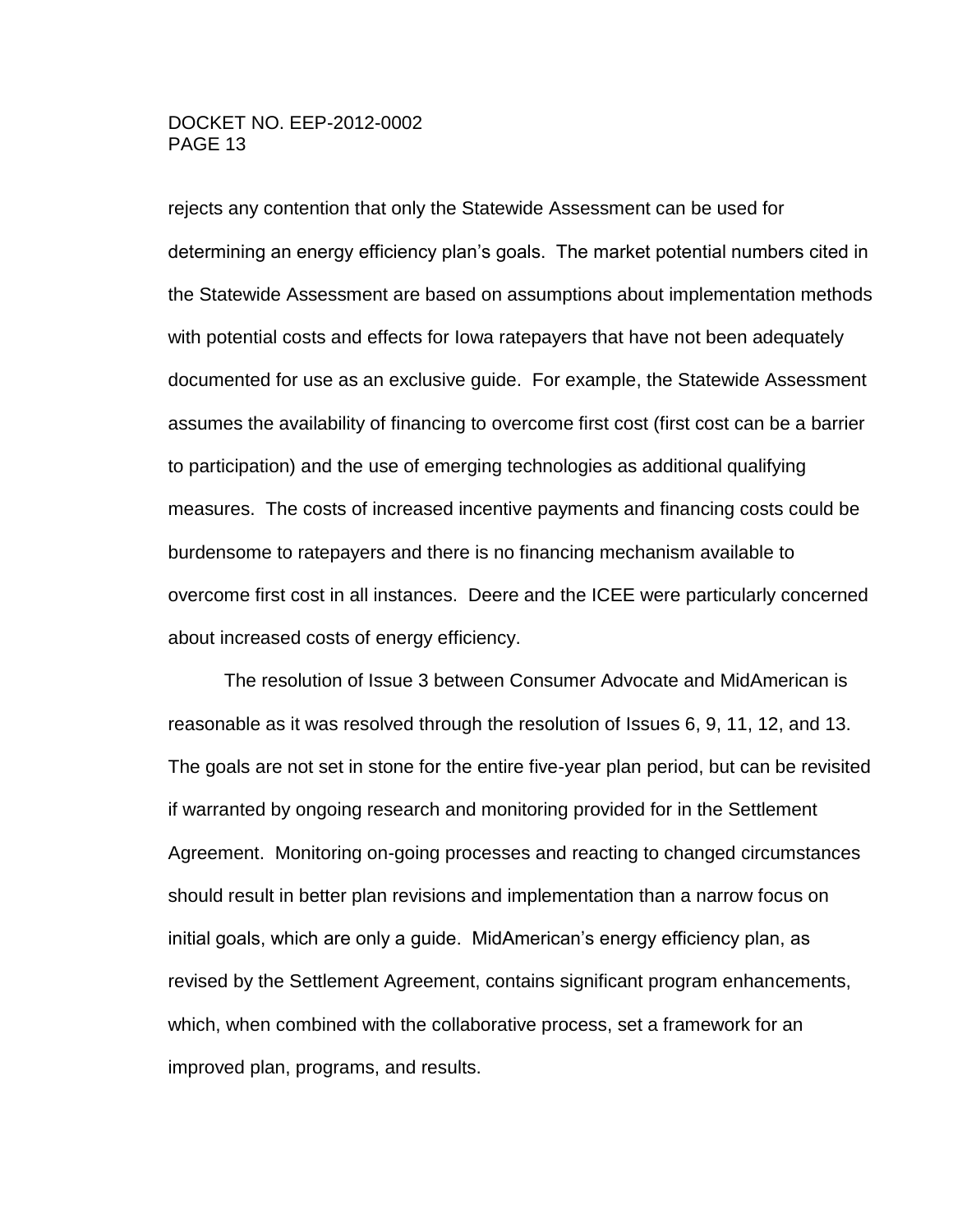#### <span id="page-13-0"></span>**D. Issue 4—Annual Savings Targets**

Issue 4 is whether MidAmerican's proposed annual savings targets are appropriate. This issue involves the goals of MidAmerican's energy efficiency plan. The Environmental Intervenors propose an increase in MidAmerican's savings targets with arguments similar to those offered in relation to the appropriate amount of achievable potential. The issue has been resolved between MidAmerican and Consumer Advocate.

MidAmerican said that the Environmental Intervenors continue to assert that MidAmerican's savings and budget goals should be set higher because the Statewide Assessment indicates more potential is achievable. MidAmerican noted that Environmental Intervenors have offered no specific changes to the MidAmerican's energy efficiency plan and continue to push for a "no holds barred" approach that is not only unreasonable, but is also costly to rate payers.

MidAmerican contended that the Environmental Intervenors raise a new argument on brief that MidAmerican disregarded the Statewide Assessment in setting its savings targets. MidAmerican said that the Environmental Intervenors now argue that the targets were set in violation of Iowa Code § 476.6(16)"b" and urge the Board to adjust the savings consistent with this subsection of the Iowa Code.

MidAmerican said that Iowa Code § 476.6(16)"b" states the utility shall assess potential energy and capacity savings available from actual and projected customer usage by applying commercially available technology and improved operating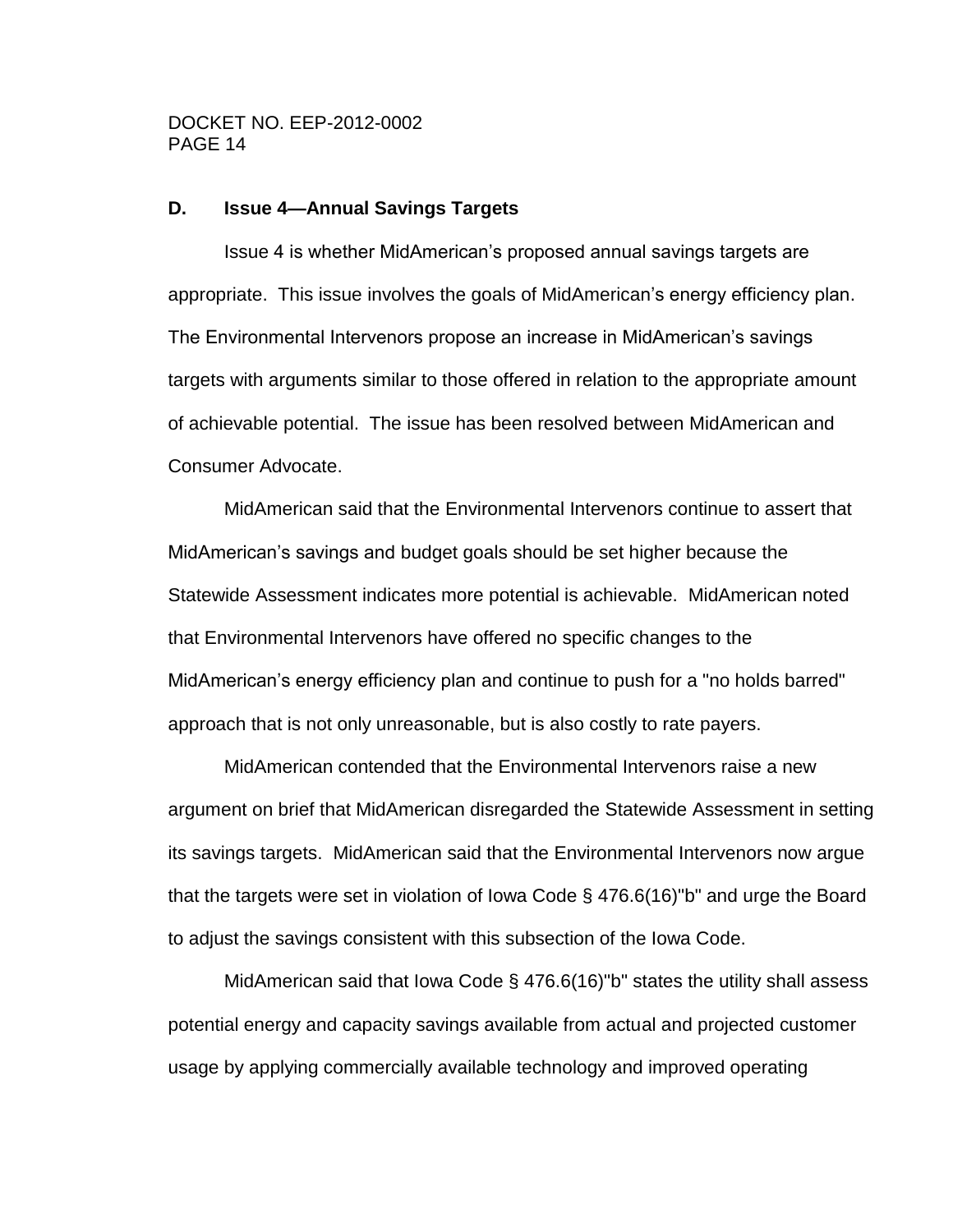practices to energy-using equipment and buildings and submit the assessment to the Board. MidAmerican said that the statute further provides that the utility's plan shall include economically achievable programs designed to attain those energy and capacity performance standards. Pursuant to 199 IAC 35.8, MidAmerican said it submitted its Statewide Assessment and the analysis and data as required by the Board's rules. (Tr. 104-19, 121, 124, 150-51 240-48, 253-77; Executive Summary, Volumes II and III).

MidAmerican said that it was ironic that the Environmental Intervenors do not argue that MidAmerican also failed to comply with 199 IAC 35.8, which gives additional direction on the requirements of the Statewide Assessment and its role in development of the energy efficiency plan. For example, MidAmerican pointed out that 199 IAC 35.8(1) discusses the assessment of potential and determination of economically achievable performance standards and 199 IAC 35.8(1)"e" confers a duty on the utility to identify annual goals, by energy efficiency program and total plan, for five years subsequent to the year of the filing. MidAmerican argued that the Board rules allow utilities the flexibility to constrain or accelerate projected utility implementation of programs from estimates of economic or phase-in potential, based on each utility's assessment of market potential. MidAmerican said that the utility may consider market factors including, but not limited to, market barriers to implementation of programs, the effects on rates, lost opportunities which decrease future implementation of measures or programs, the non-energy benefits and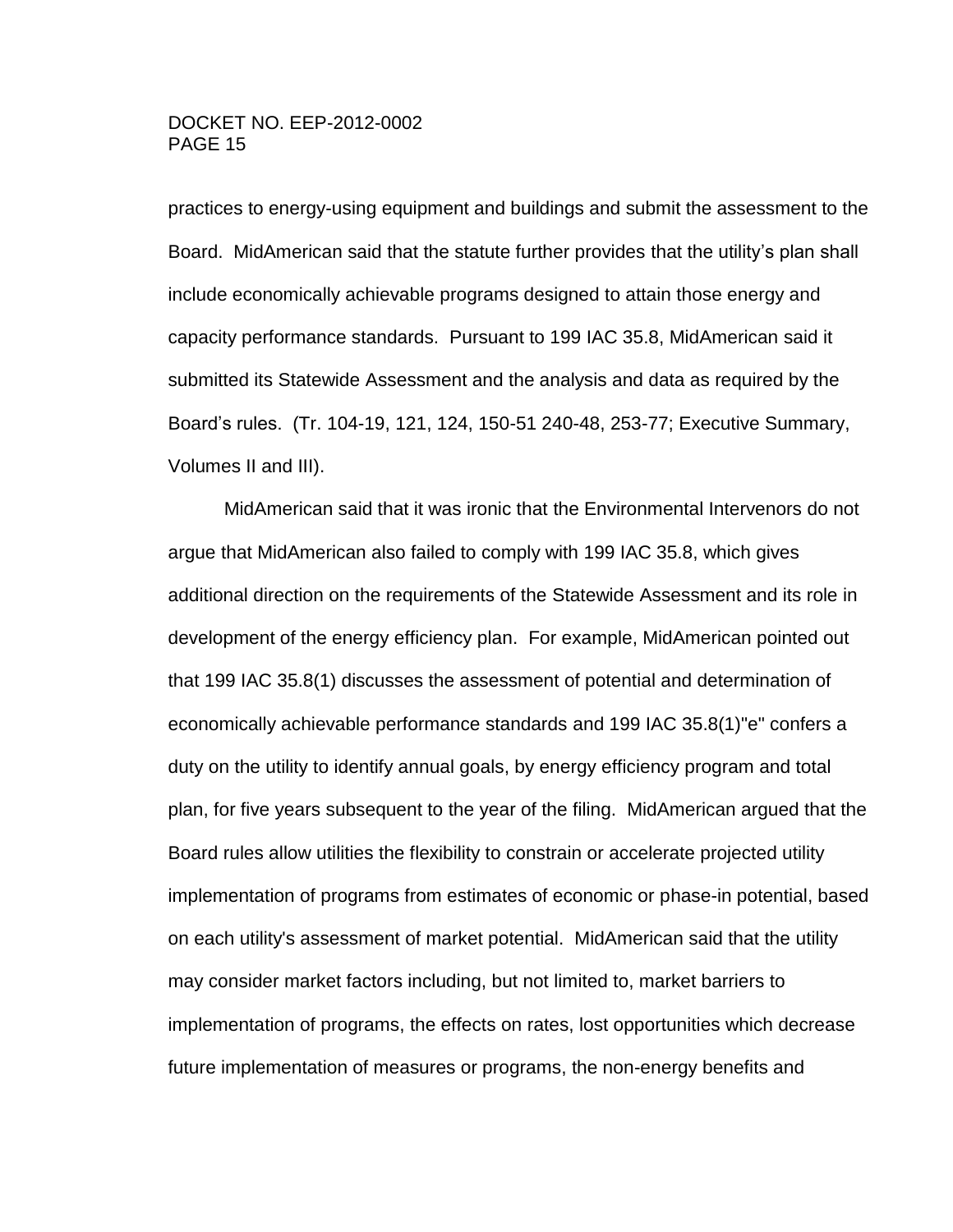detriments of programs, uncertainty associated with industry restructuring, the strategic value of energy efficiency to the utility, and other market factors it deems relevant. 199 IAC 35.8(1)"e."

MidAmerican said these rules make it clear that while the Statewide Assessment is the starting point, there is a great deal more analysis that goes into setting final goals that are economically achievable. MidAmerican stated that the utility is required to fully describe its data and assumptions.

MidAmerican maintained that not only is it improper for the Environmental Intervenors to raise a new argument in their brief, but their argument is also legally incorrect and ignores the record evidence. MidAmerican said that the Settlement Agreement offers a reasonable resolution on these issues and adjustments to spending budgets to include additional spending on lighting and gas furnaces without adversely impacting MidAmerican's customer rates. As such, MidAmerican urged the Board to reject the Environmental Intervenors' "no holds barred" approach and adopt the resolution set forth in the Partial Settlement.

MidAmerican said that its Exhibit\_(CBR-2), Schedule 3, provides an analysis that shows the expected energy efficiency budgets that would result from proposals by the Environmental Intervenors. (Tr. 267). MidAmerican stated that the analysis shows that its energy efficiency budgets would increase \$125 million per year on average from currently proposed levels, which are already \$20 million higher than MidAmerican's 2012 energy efficiency budget. Under the Environmental Intervenors'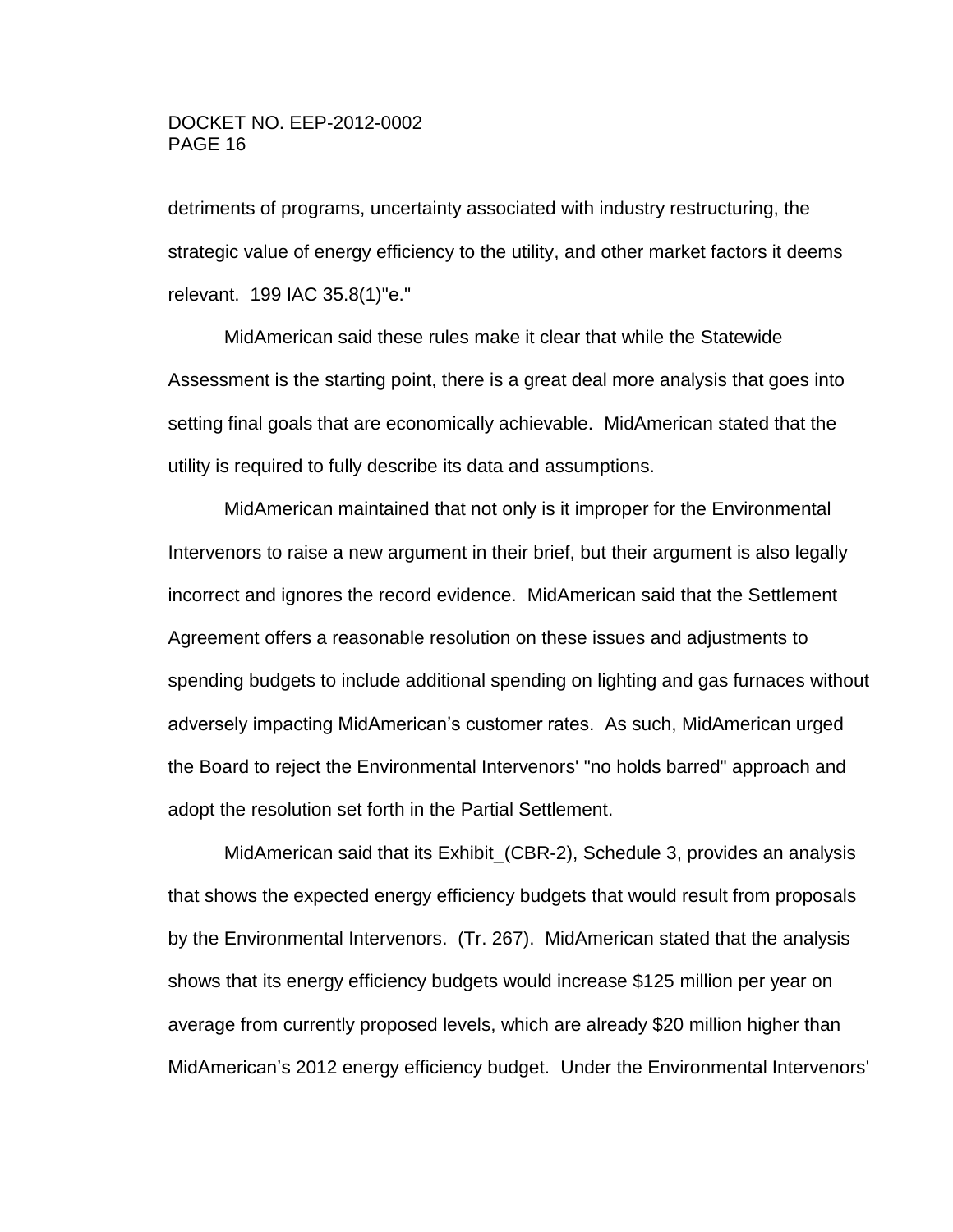approach, the electric component of the increase would result in the largest single electric rate increase in MidAmerican's history. (Tr. 267).

The Environmental Intervenors again asserted that MidAmerican did not use the Statewide Assessment as required by Iowa law. The Environmental Intervenors also argued that MidAmerican should have compared the cost of saved energy to the cost of buying power on the market or the cost of building and operating new generation.

Environmental Intervenors noted that their witness Crandall offered testimony demonstrating that the plan would still be cost effective if expenditures on program administration and implementation increased seven-fold. (Tr. 688-92, 728). However, the Environmental Intervenors said that this testimony was merely a hypothetical to demonstrate how much more spending would still be cost effective and was not his recommendation or reflective of what he believed was necessary to achieve exemplary program design and implementation. (Tr. 728).

The Board will approve MidAmerican's proposed annual savings targets. If MidAmerican is able to exceed expectations, the Board can grant waivers so that budgets can be increased to meet increased program participation. Programs can also be modified or adjusted. Goals or budgets are not ceilings and MidAmerican's energy efficiency plans have a history of success. The Environmental Intervenors have offered no specific changes to MidAmerican's energy efficiency plan but only a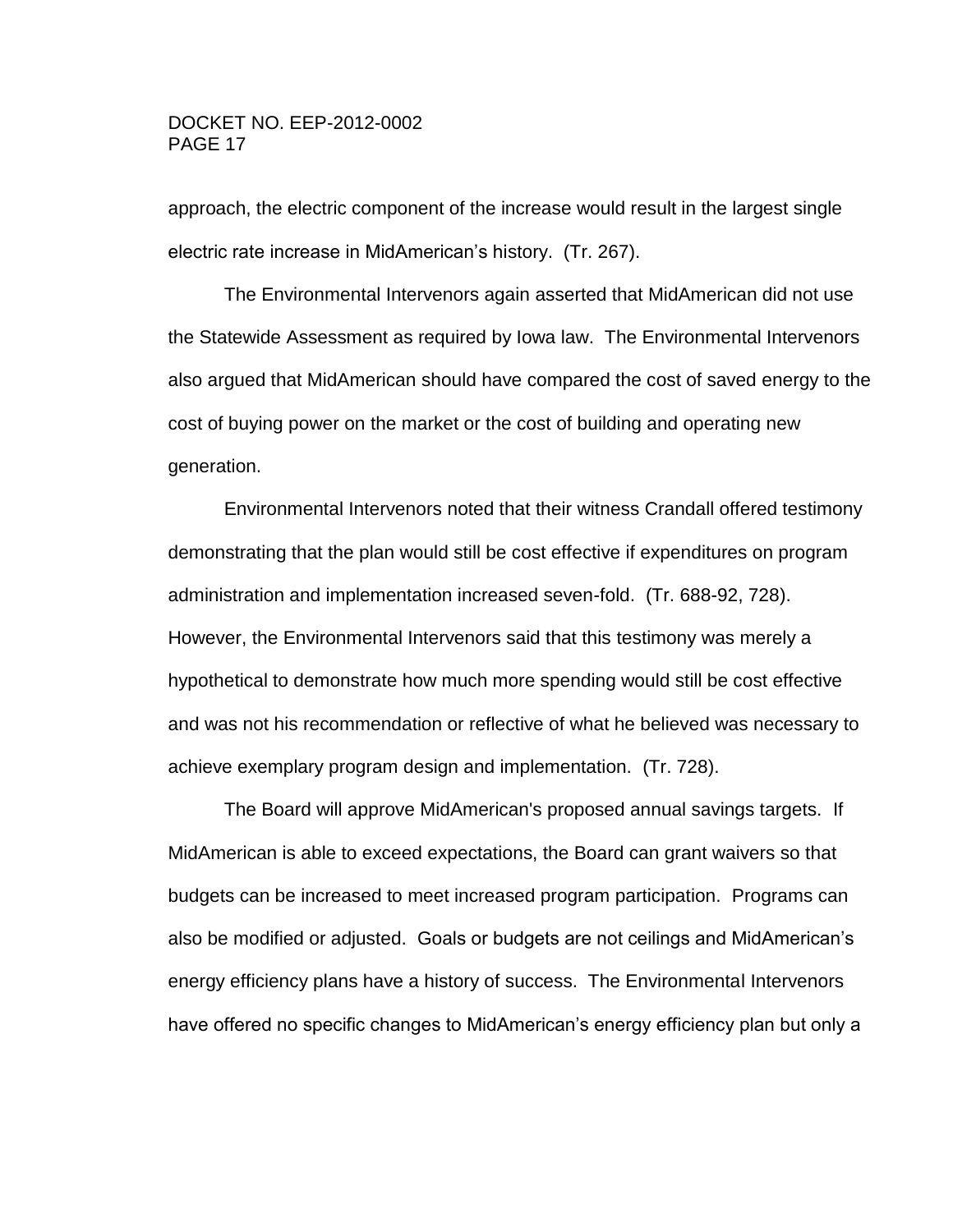more aggressive approach that could negatively impact ratepayers and their support for energy efficiency.

There is also no support for the Environmental Intervenors' argument that the cost of energy efficiency programs should be compared to the cost of new generation. New generation is built for a variety of reasons, including reliability, fuel diversity, and other factors, and there is no direct comparison in 199 IAC 35 between energy efficiency and any specific utility supply option. The Board's requirement in 199 IAC 35 for investor-owned utility forecasts and supply-side costs is directly related to the need for calculating energy efficiency avoided costs, used to calculate system benefits for energy efficiency, and not for comparison to a supply option. The Settlement Agreement on Issue 4 will be approved.

#### <span id="page-17-0"></span>**E. Issue 5—Energy Efficiency Programs and Budgets**

Issue 5 is whether MidAmerican's proposed energy efficiency programs and budgets are appropriate to achieve the annual energy savings targets and whether supplemental performance-based criteria appropriate to help maximize achievement of cost-effective energy efficiency opportunities are needed. MidAmerican and Consumer Advocate reached a settlement on this issue with MidAmerican agreeing that it will strive to find cost-effective, customer-centered, performance-based incentives to vendors and contractors that motivate customer engagement, energy efficiency development, and market transformation. In regards to any "optimal" benefits to customers as referenced by the Environmental Intervenors, MidAmerican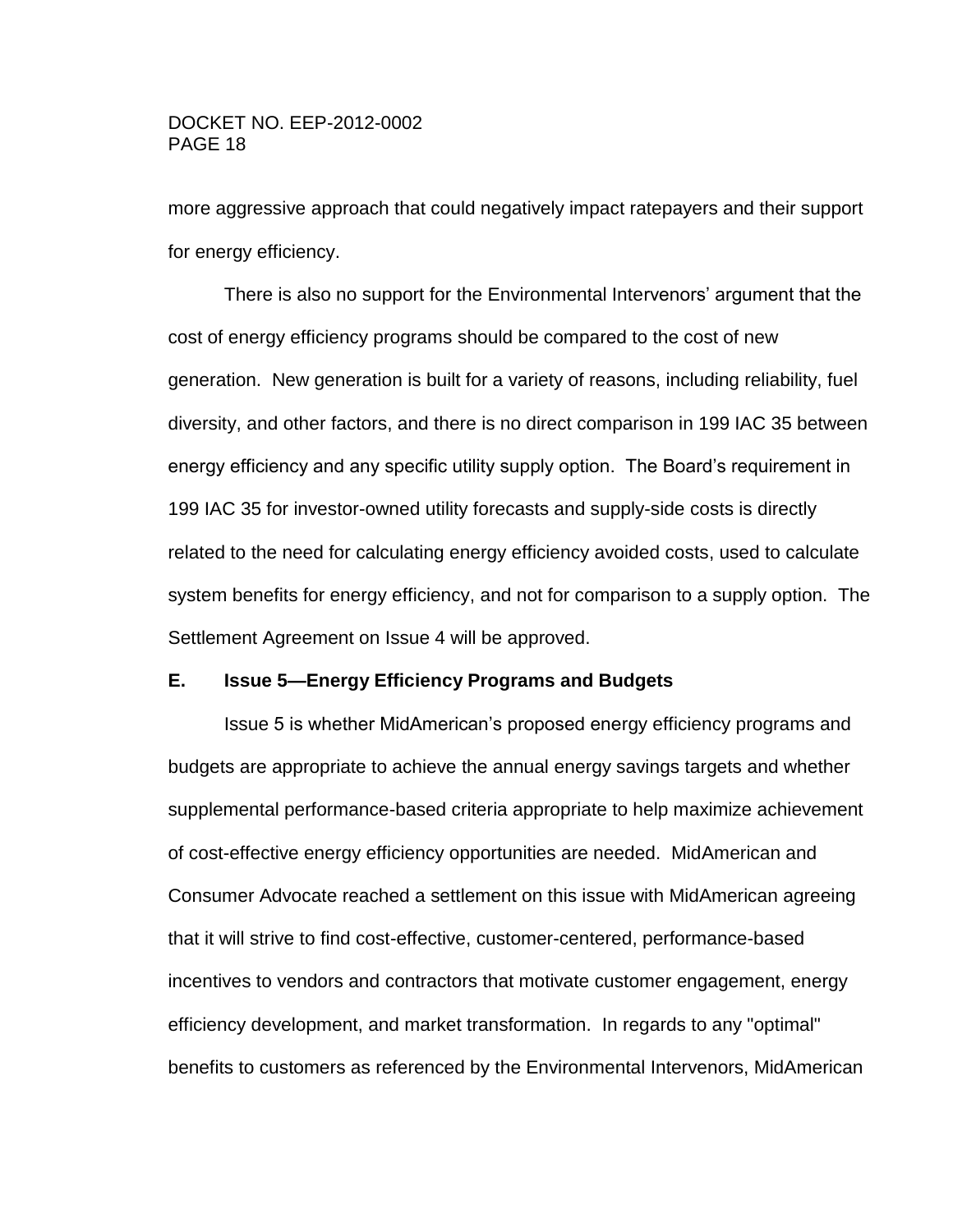said it is important to note that none of the requirements in 199 IAC 35 outline a study or test for optimal benefits to customers or require a utility to provide or develop supplemental performance-based criteria to maximize achievement of cost-effective energy efficiency opportunities.

The Environmental Intervenors objected to the settlement of Issue 5, arguing for a more optimal program design. The Environmental Intervenors noted that Consumer Advocate's witness said that more aggressive goals could be achieved by restructuring the incentive-focused approach to a market-driven one. (Tr. 407).

MidAmerican's goals are reasonable and with the resolution of Issue 3 there is a platform for possible additional savings as the collaborative and monitoring process is implemented. Energy efficiency plans are not static and the Board expects that there will be some changes to programs during the five-year plan period as real world experience takes the place of projections and assumptions.

MidAmerican will be required to document any program specific changes in annual savings impacts and total savings impacts, by year, due to the Settlement Agreement and this order. This information shall be filed with the Board, on or before January 31, 2014, and shall include an update of any budget or savings changes applicable to any of the tables in Schedules 1 and 2 of MidAmerican witness Rea's Exhibit CBR-1 filed on February 1, 2013, in this docket. In subsequent years, MidAmerican must file an update of program features (much like Attachment A filed on May 10, 2013, as part of Docket No. WRU-2013-0010-0156 (EEP-08-2)). The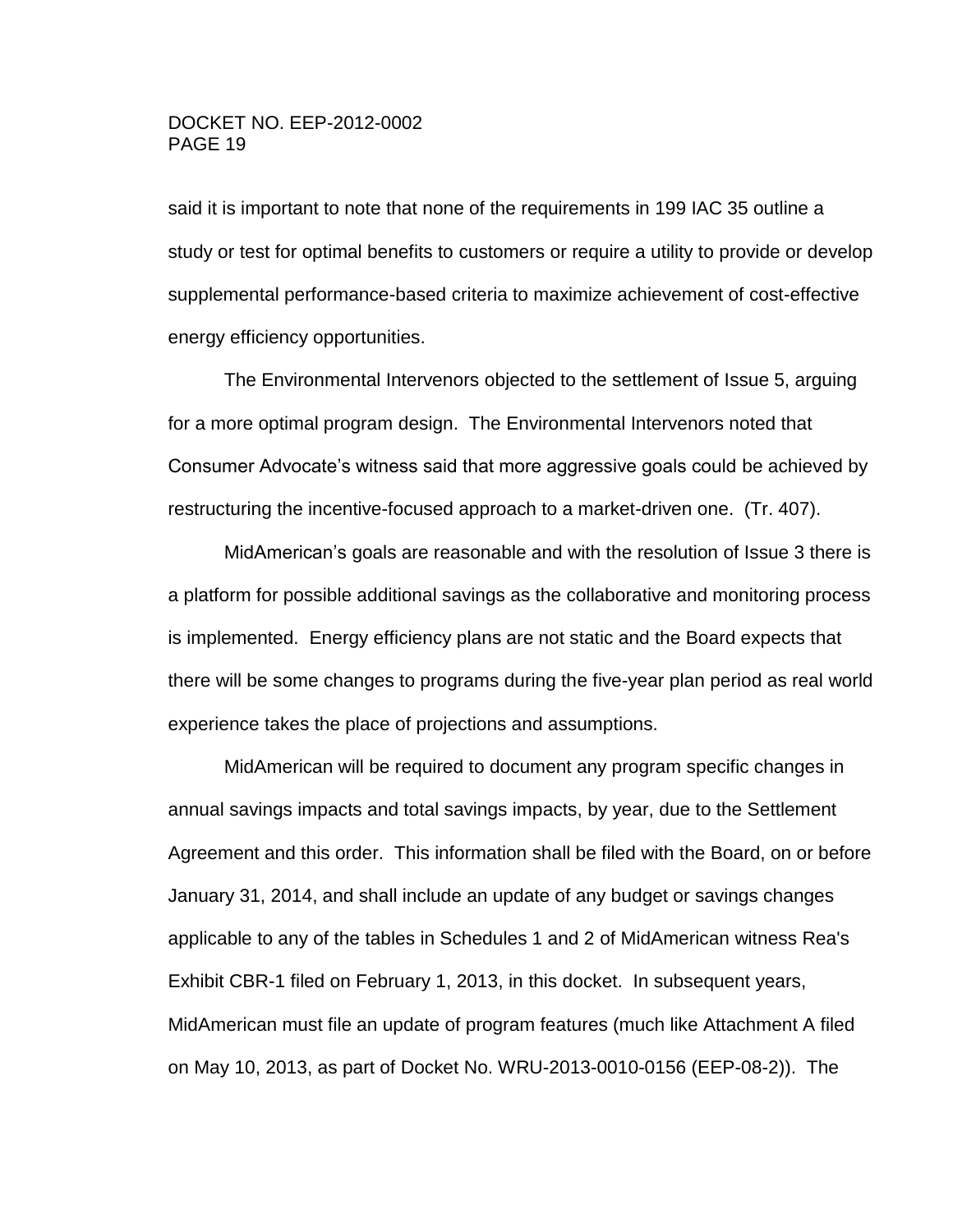update is to describe program changes that do not require a plan modification. Those updates will be due on January 31 of each year.

MidAmerican's programs and budgets reasonably balance the goal of obtaining energy efficiency savings with the impacts of energy efficiency cost recovery on customers. Rate impacts are critical for all customers, but particularly for commercial, industrial, and low-income customers. Significant energy efficiency cost increases that are not readily offset by immediate avoided cost savings would likely result in short term rate increases and decreased public support for energy efficiency, the opposite of the desired result. The Board will approve the resolution of Issue 5, including the performance-based criteria outlined in the Settlement Agreement.

## <span id="page-19-0"></span>**F. Issue 15—Opt-Out**

Issue 15 is whether the plan should include opt-out provisions that would allow customers meeting certain criteria to not participate in or fund utility-sponsored energy efficiency programs and whether the Board should institute a rule making proceeding to develop the parameters of such provisions. ICEE supported an optout provision and the commencement of a rule making proceeding to develop the parameters. MidAmerican, Consumer Advocate, and the Environmental Intervenors opposed ICEE's proposal. Deere did not take a position on the opt-out issue but said a rule making to implement an opt-out would be premature because details of an optout alternative have not been presented in this docket. (Tr. 926).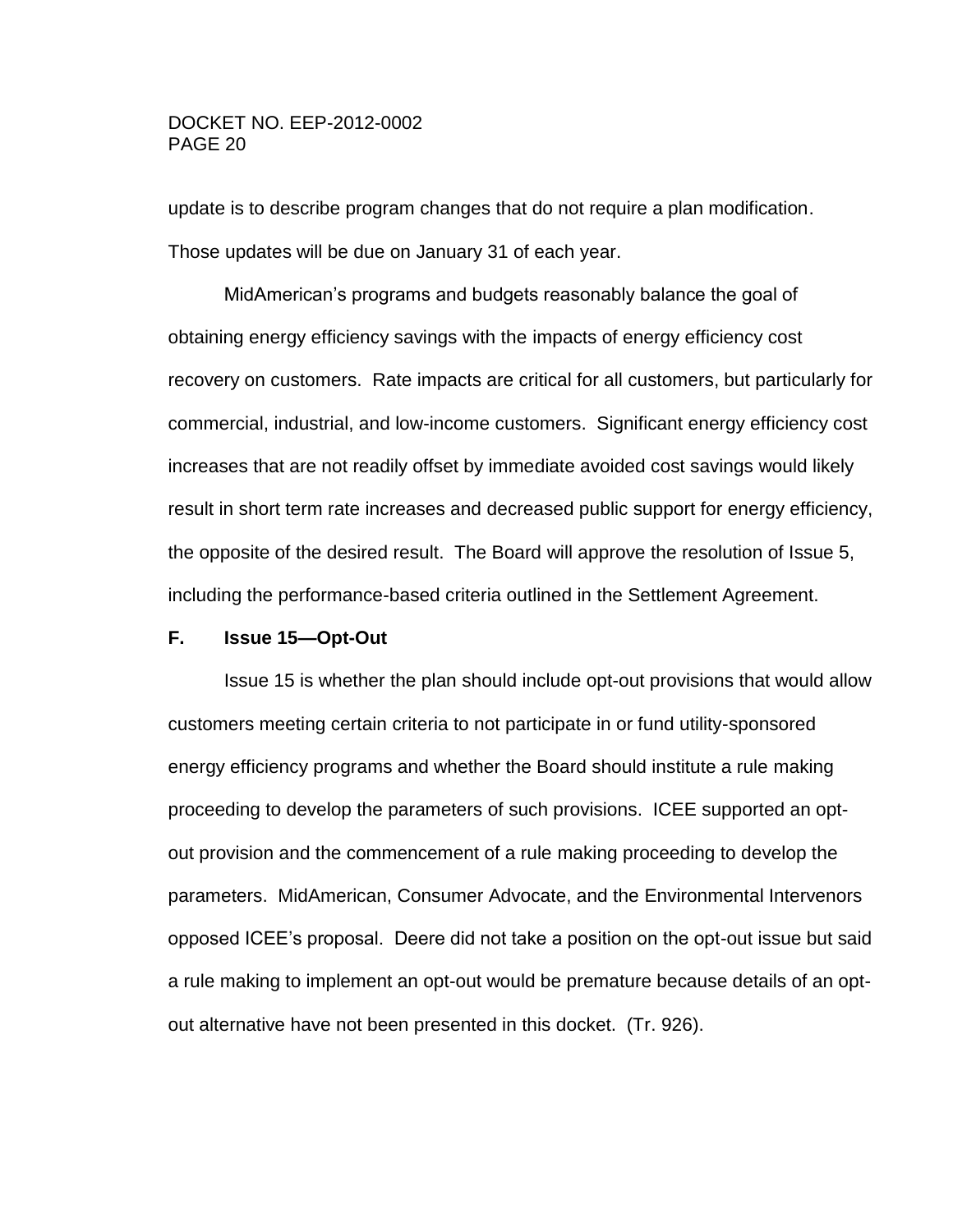ICEE supported an opt-out and asked that the Board commence a rule making proceeding pursuant to 199 IAC 3.4(1) to seek input from all interested parties regarding the design of an opt-out program for Iowa's industrial customers. ICEE maintained that overall energy usage reductions will be greater if industrial customers are given the option to proceed independently and that the funds those customers are currently charged under MidAmerican's energy efficiency cost recovery factor could be used to implement large energy reduction projects internally with a resulting greater energy savings that would benefit the state. ICEE argued that it was reasonable to expect that more projects would be conducted if industrial customers could opt out and that all Iowans benefit when industry reduces its energy usage, regardless of whether the efficiency is achieved through a utility energy efficiency program or improvements the customer does independently.

ICEE said that industrial customers that are unable to participate in MidAmerican's energy efficiency programs incur costs through the energy efficiency cost recovery factor charge, which results in rates being increased. ICEE argued that industrial customers should not be forced to fund their competitors' energy efficiency improvements through the utility's energy efficiency programs. ICEE witness Brubaker testified that the industrial community has done a better job of "wringing out" efficiencies than other customer classes and the U.S. Energy Information Administration published findings indicating that large energy consumption decreased in the manufacturing sector from 2002-2010. (Tr. 897-98).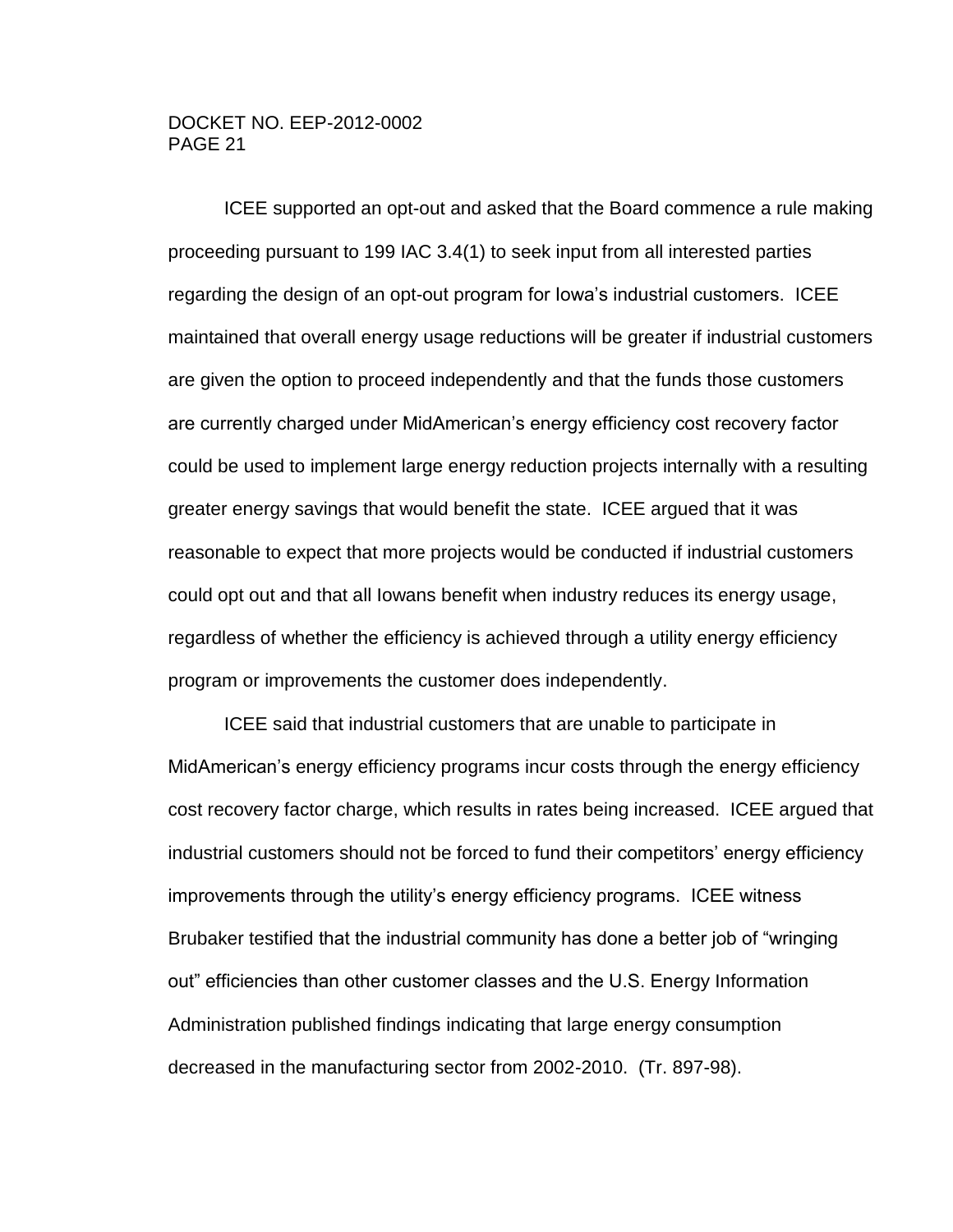ICEE said that the Statewide Assessment shows the economic potential (as a percent of sales) for the industrial class is less than 10 percent. (Tr. 897). ICEE argued that the industrial economic potential in the Statewide Assessment is overstated because the societal discount rate is very low compared to an industrial customer's cost of capital. (Tr. 919).

ICEE acknowledged that Iowa Code § 476.6(16)"a" requires that energy efficiency plans include a range of programs for all customer classes. By recognizing the special needs of the industrial class and creating an opt-out program, ICEE argued that the Board would be fulfilling that legislative mandate and that an opt-out program would be an option offered to customers meeting certain criteria determined by the Board; this would not affect a rate-regulated utility's duty to include programs for all customer classes since the utility would continue to offer programs to all classes.

MidAmerican also cited Iowa Code § 476.6(16)"a," which requires MidAmerican to file an energy efficiency plan and budget including a range of programs, tailored to the needs of all customer classes for energy efficiency opportunities. MidAmerican said its proposed energy efficiency plan includes a component for industrial customers. MidAmerican also said it did not support a Board-initiated rule making regarding opt-out clauses.

Consumer Advocate noted that ICEE's proposal was that the Board find that an opt-out provision from utility sponsored energy efficiency programs should be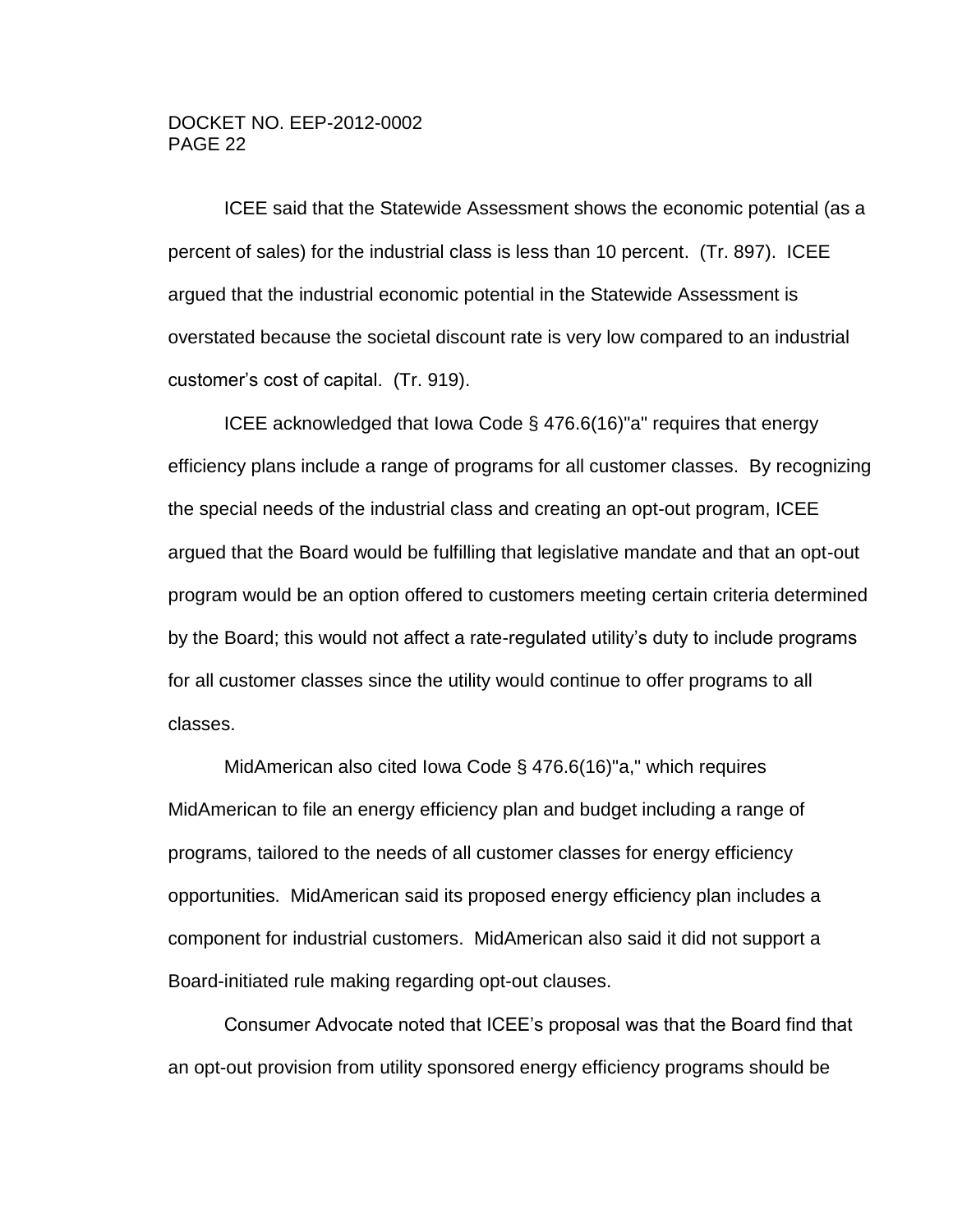available for certain large customers and that a rule making should be instituted to determine opt-out parameters. (Tr. 902-03). Consumer Advocate pointed out that ICEE does not propose criteria for the opt-out program but prefers not using energy efficiency criteria. Consumer Advocate witness Bodine opposed ICEE's opt-out proposal as being inconsistent with Iowa's long-standing policy of promoting comprehensive energy efficiency policies and recommended against the Board adopting an undefined opt-out proposal prior to any details being provided. (Tr. 590- 91, 593).

Consumer Advocate cited Iowa Code §§ 476.41, 473.3, and 266.39C as establishing energy efficiency as a priority resource in order to reduce Iowa's reliance on energy production from non-renewable energy resources. Consumer Advocate said that Iowa law directs the Board to oversee the investor-owned utilities' development and implementation of cost-effective energy efficiency programs that meet the needs of all customer classes. Iowa Code § 476.6(14). Consumer Advocate pointed out that Iowa utilities are not permitted to procure new generation resources subject to advanced ratemaking principle determination without showing the utility has in effect a Board-approved energy efficiency plan. Iowa Code § 476.53(3)"c"(1).

Consumer Advocate argued that while ICEE contends the primary beneficiary of any energy efficiency service is the customer who receives it directly and as a result experiences a usage reduction, in fact all customers, whether they participate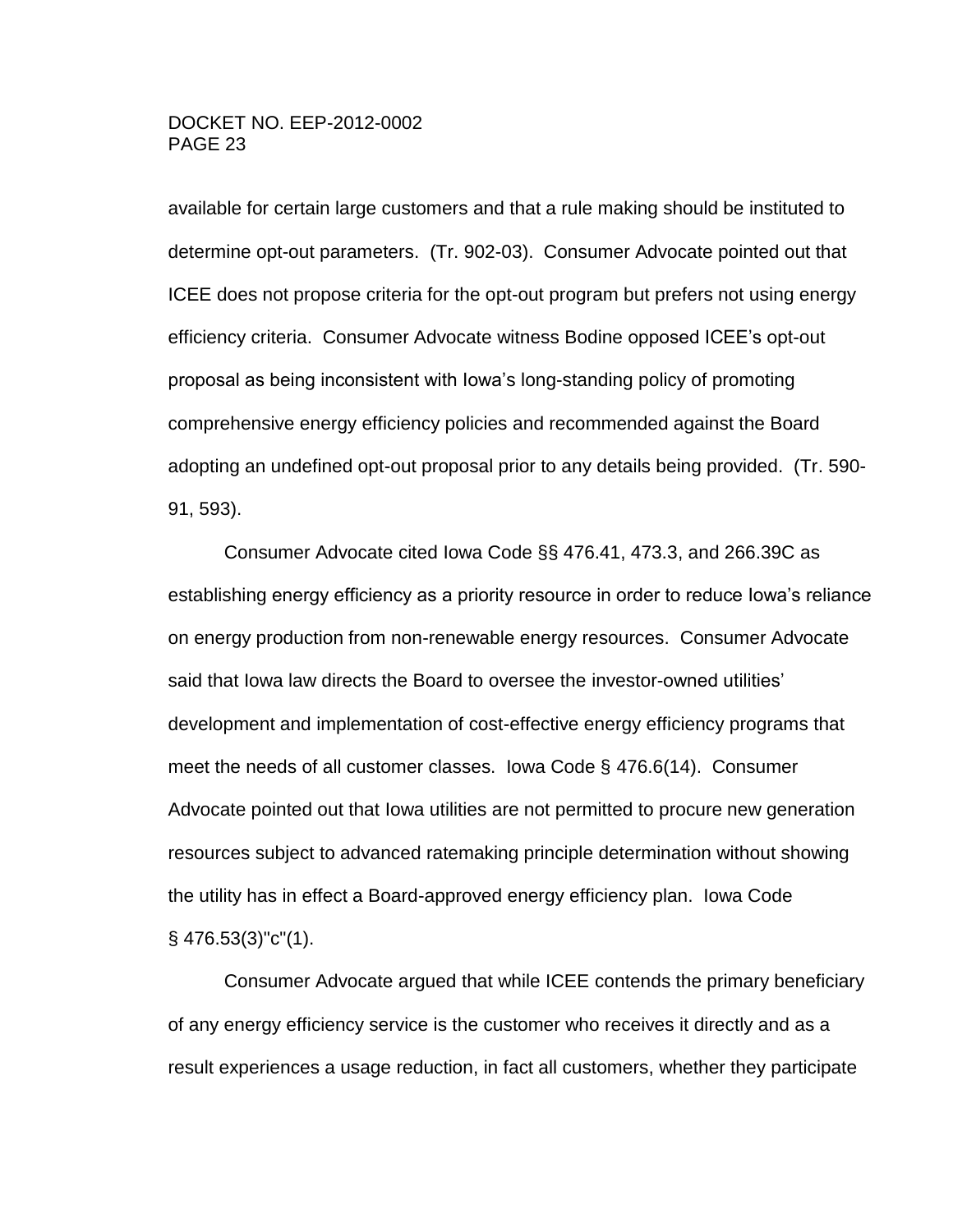directly or not, benefit from energy efficiency programs. (Tr. 899). Consumer Advocate noted that nonresidential customers contribute a significant portion of MidAmerican's energy efficiency savings and in 2012 contributed 123,935,441 kWh of MidAmerican's total electric savings of 228,466,471 kWh. (MidAmerican 2012 Annual Report, Exhibit B). Consumer Advocate said that an opt-out program targeted to nonresidential customers could significantly reduce customer participation and would impact and threaten the viability of these programs. (Tr. 591).

The Environmental Intervenors said that an opt-out provision is beyond the scope of the Board's authority regarding energy efficiency, contradicts the legislative policy favoring energy efficiency and legislative requirements that energy efficiency plans include programs to meet the needs of industrial customers, and would leave significant amounts of industrial energy efficiency unrealized. ICEE cited Iowa Code § 476.1(7), which provides that "[t]he jurisdiction of the board under this chapter shall include efforts designed to promote the use of energy efficiency strategies by rate or service-regulated gas and electric utilities." The Environmental Intervenors argued that an opt-out program is not an energy efficiency program or service provided by a utility, but rather constitutes a way to avoid the energy efficiency services of a utility.

The Environmental Intervenors also cited Iowa Code § 476.6(16)"a," which provides that an energy efficiency plan "shall include a range of programs, tailored to the needs of all customer classes, including residential, commercial, and industrial customers, for all energy efficiency opportunities." The Environmental Intervenors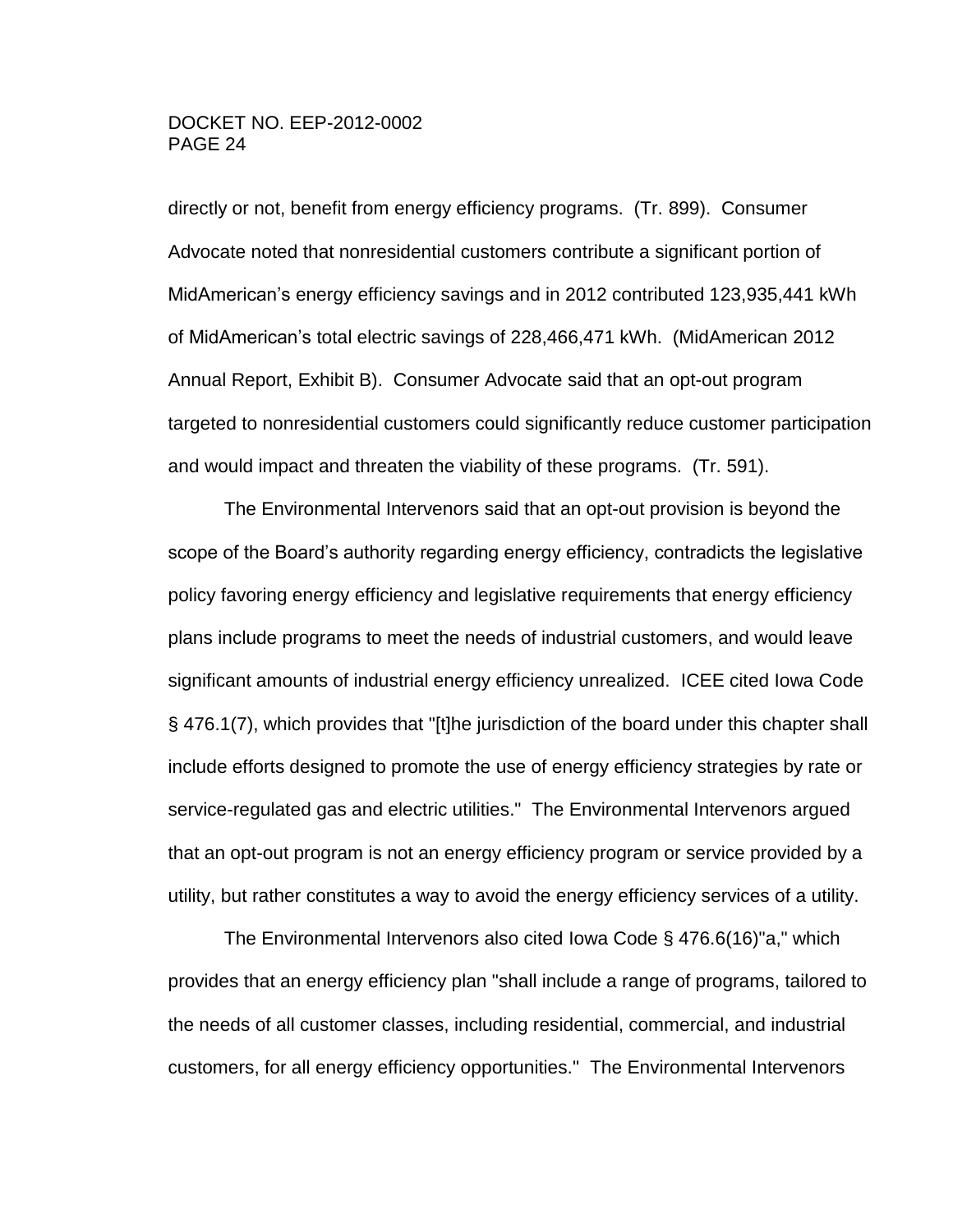argued that creating a mechanism for industrial customers to opt out of utility energy efficiency programs contradicts the legislative requirements of Chapter 476 to develop a plan to meet the needs of all customer classes.

The Environmental Intervenors said that there are significant energy efficiency savings still available in MidAmerican's service territory and there is no evidence that an opt-out program would help attain those savings. The Environmental Intervenors argued that the customers advocating for an opt-out process have failed to assess and implement energy efficiency opportunities at their facilities and that the Board should reject ICEE's proposal to create a rule making for an opt-out program. (Tr. 184, 725).

The opt-out issue has been raised previously in various forums, including IPL's most recent energy efficiency plan docket (Docket No. EEP-2012-0001) and its prior plan proceeding in 2008. The Board did not allow opt-out then and will not allow it now. In rejecting an opt-out proposal in IPL's 2008 energy efficiency plan proceeding, the Board said that "Iowa has a strong public policy supporting and developing energy efficiency and the Board will not undermine that public policy by exempting certain customers from the energy efficiency paradigms." Interstate Power and Light Company, Docket No. EEP-08-1, "Final Order," p. 33 (6/24/2009). That policy continues to apply in these circumstances.

No specifics were provided by the ICEE as to the parameters of any opt-out plan or what its impacts might be on MidAmerican's proposed energy efficiency plan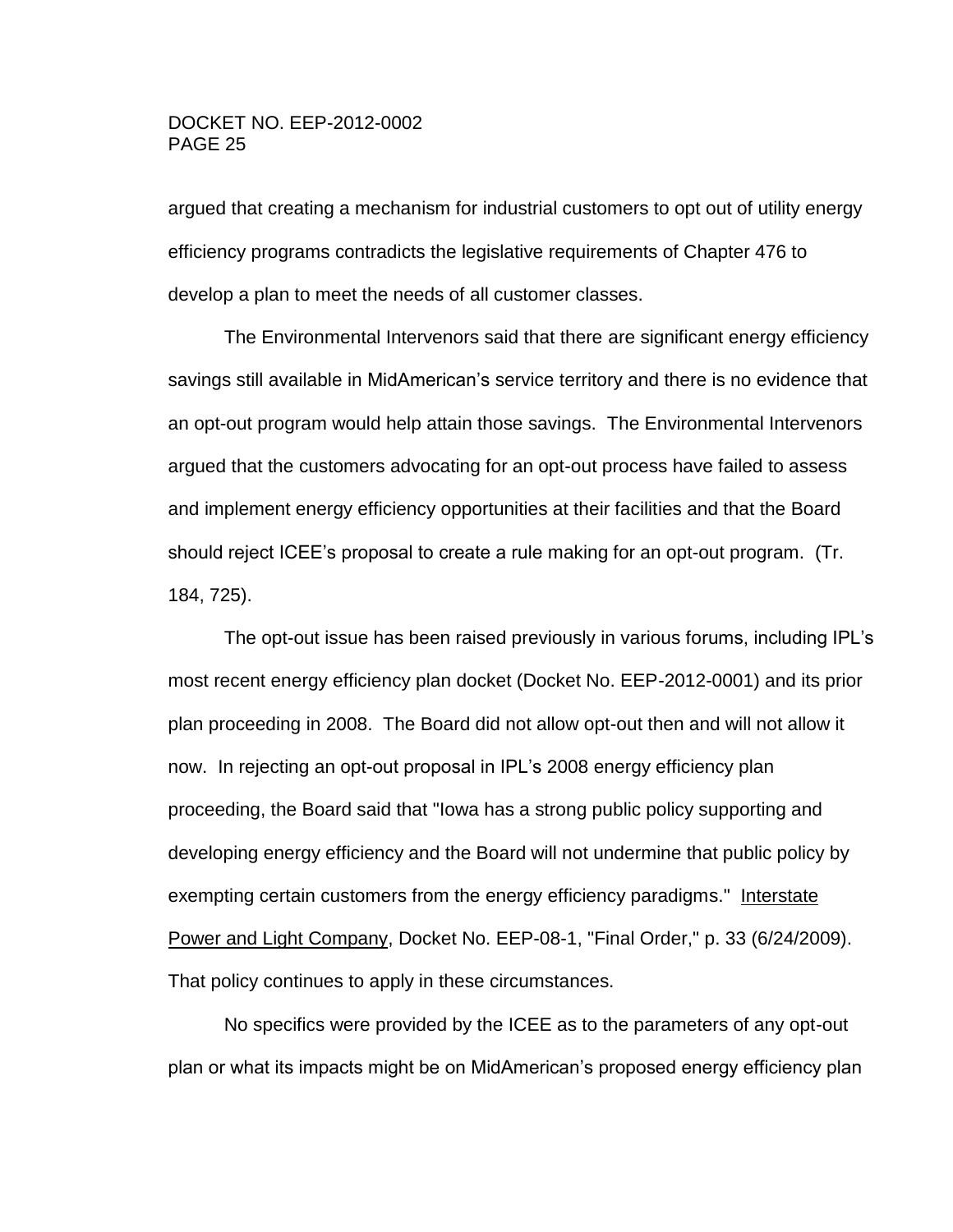and other MidAmerican customers. Because there is no specific proposal and a lack of any consensus among stakeholders as to whether any opt-out should be considered or is even permitted by statute, a rule making proceeding would not be productive.

In addition to the significant legal questions revolving around whether the Board has the statutory authority to implement an opt-out process, the Board is not persuaded that allowing an opt-out is good public policy, particularly in view of the legislative pronouncements supporting energy efficiency efforts. All utility customers, even those who do not directly participate in energy efficiency programs, benefit from the overall savings that are the primary goal for energy efficiency programs. There are also intangible benefits such as improved air quality because less generation is used than otherwise would be. Iowa has a strong public policy supporting and developing energy efficiency. The Board has not in the past and will not begin now to undermine that policy by allowing certain customers to opt out from the energy efficiency paradigm.

#### <span id="page-25-0"></span>**G. Issue 16—Bill Identification of Cost Recovery Factors**

Issue 16 is whether the energy efficiency cost recovery factors should be explicitly identified on customers' bills. ICEE asked that the Board require MidAmerican to display on customers' bills the energy efficiency cost recovery factors in the form of a separate line item charge. MidAmerican and the Environmental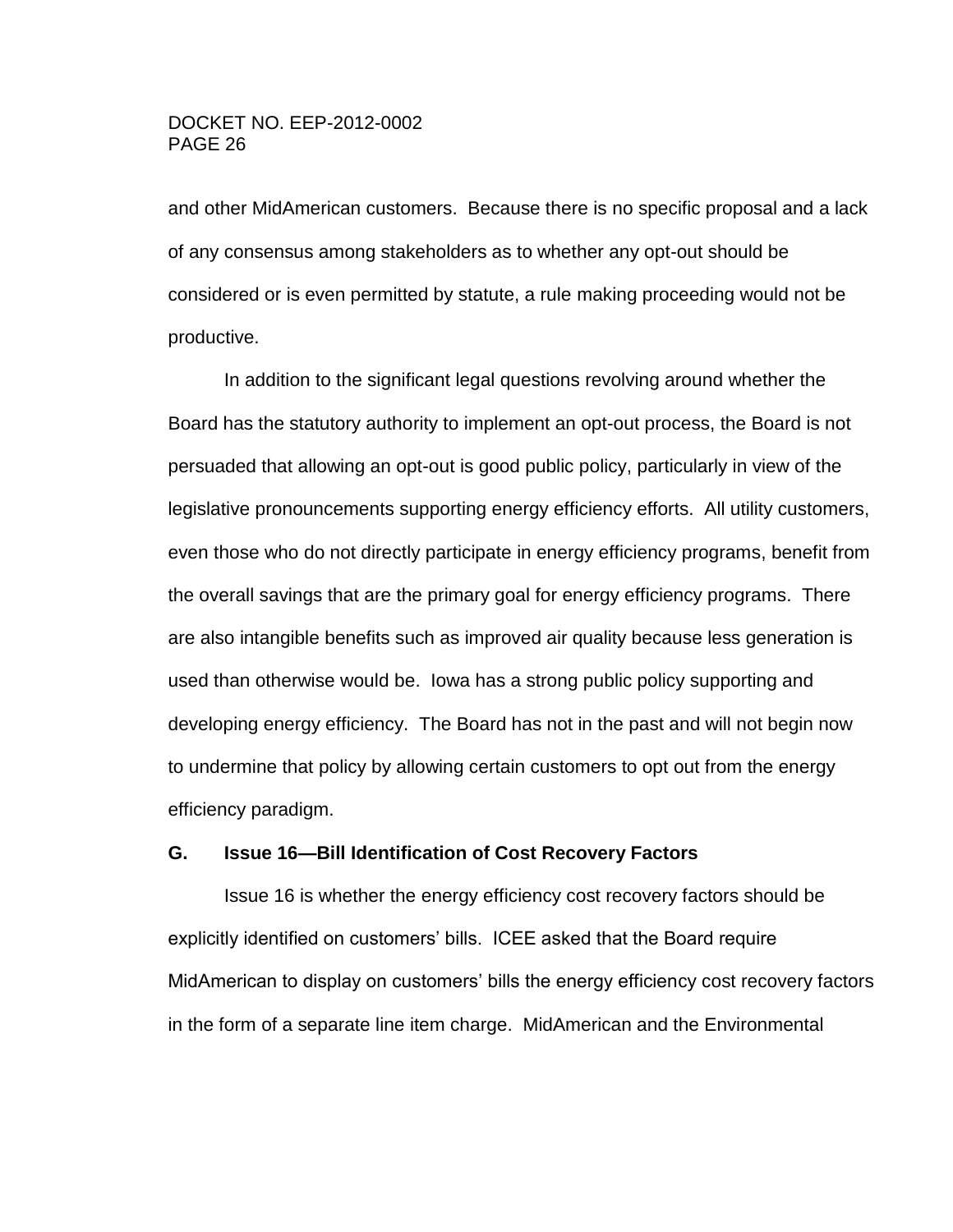Intervenors opposed this request; the other parties did not take a position on ICEE's proposal.

ICEE argued it is inappropriate to hide the energy efficiency cost recovery charges from customers. Price is an effective means of communication and may lead to more energy efficiency participation, although additional customer education may be appropriate. (Tr. 908-09). ICEE said that MidAmerican witness Yoder discussed the Industrial Education Pilot Program Energy Efficiency Report Card<sup>1</sup> that was created by MidAmerican as part of the settlement agreement in Docket No. EEP-08-2. ICEE said the report card is a useful means of communicating with some of MidAmerican's larger customers, but the report cards are not informing the residential and smaller commercial or industrial customers; communicating with these customers is particularly important. (Tr. 920).

ICEE claimed that the energy efficiency cost recovery charge is a different charge since it is for a service that is directed and marketed to customers and not a component of charges for energy. ICEE argued that making this charge more transparent could lead to greater awareness and increased participation in energy efficiency. The Environmental Intervenors said that customers' electric bills cover numerous costs which are not listed separately. Also, the Environmental Intervenors point out that suddenly including energy efficiency charges as a separate line item could present a confusing and distorted message as it would appear to customers that this is a new charge, when it is not. The Environmental Intervenors cited Iowa

 $\overline{a}$ 

 $1$  MidAmerican Late-Filed Exhibit 1.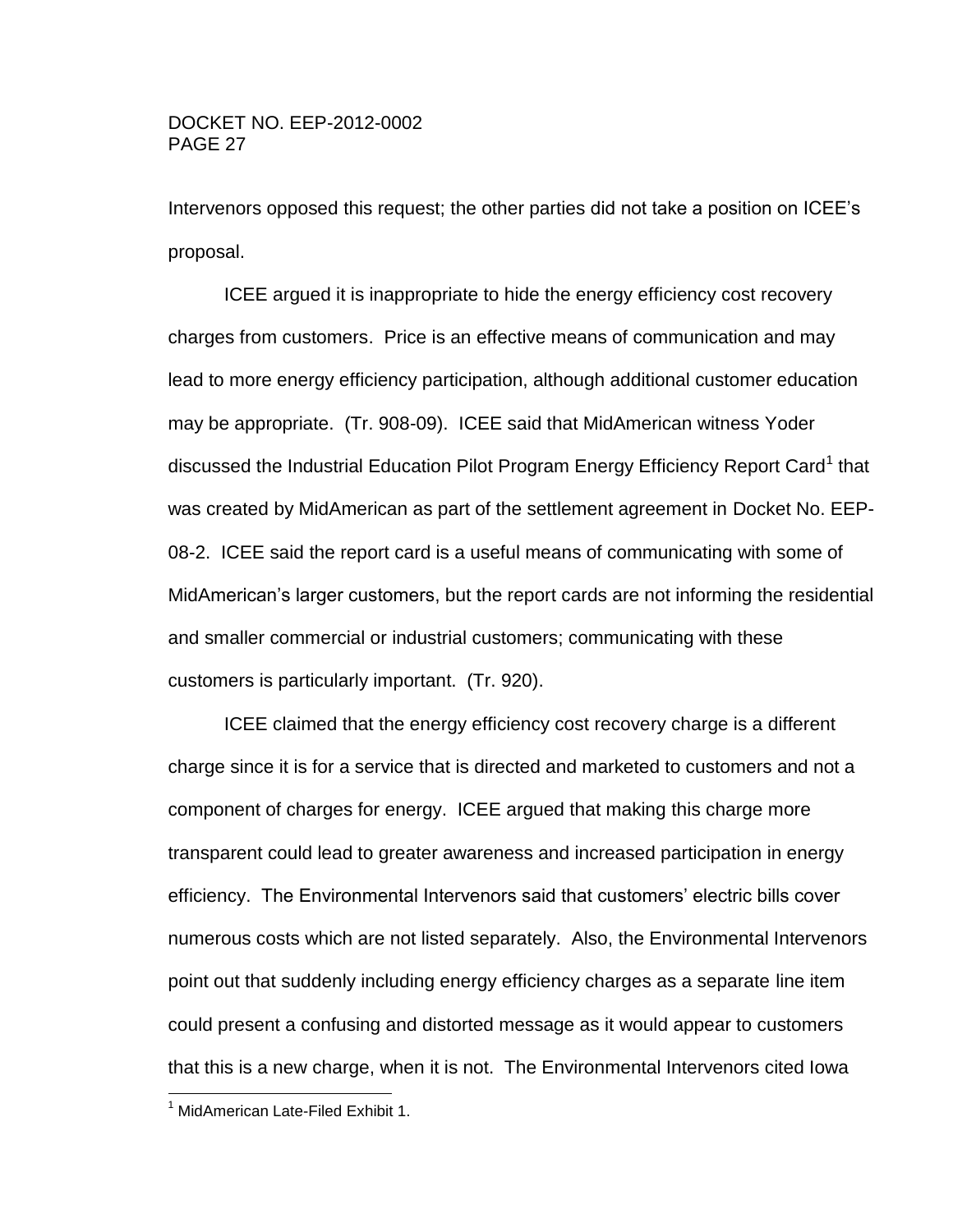Code § 476.6(16)"g," which provides that the "utility shall not represent energy efficiency in customers billings as a separate cost or expense unless the board otherwise approves."

MidAmerican noted that in response to concerns raised by large customers during the 2008 energy efficiency proceeding, MidAmerican created a report card for its largest customers; this report card is currently provided to 850 of its largest managed accounts. (Tr. 181-82). MidAmerican said that the report card provides industrial customers more information than what the customer has paid into the energy efficiency cost recovery factor, such as outlining the customer's projects and money saved.

MidAmerican asked the Board to reject ICEE's request that the energy efficiency cost recovery factor be a separate line item on utility bills and allow MidAmerican to continue providing the report cards. MidAmerican said it committed to continuing these report cards for the duration of the 2014-2018 energy efficiency plan.

The Board will reject ICEE's proposal. Providing energy efficiency cost recovery factors as a separate line item on customers' bills would be misleading because while the charges would be transparent, the benefits attributable to energy efficiency programs would not be apparent. As the Board has said:

> The Board will not require separate line item listing of energy efficiency charges. Separating out one item of the total cost of providing energy service is misleading and could undermine, rather than encourage,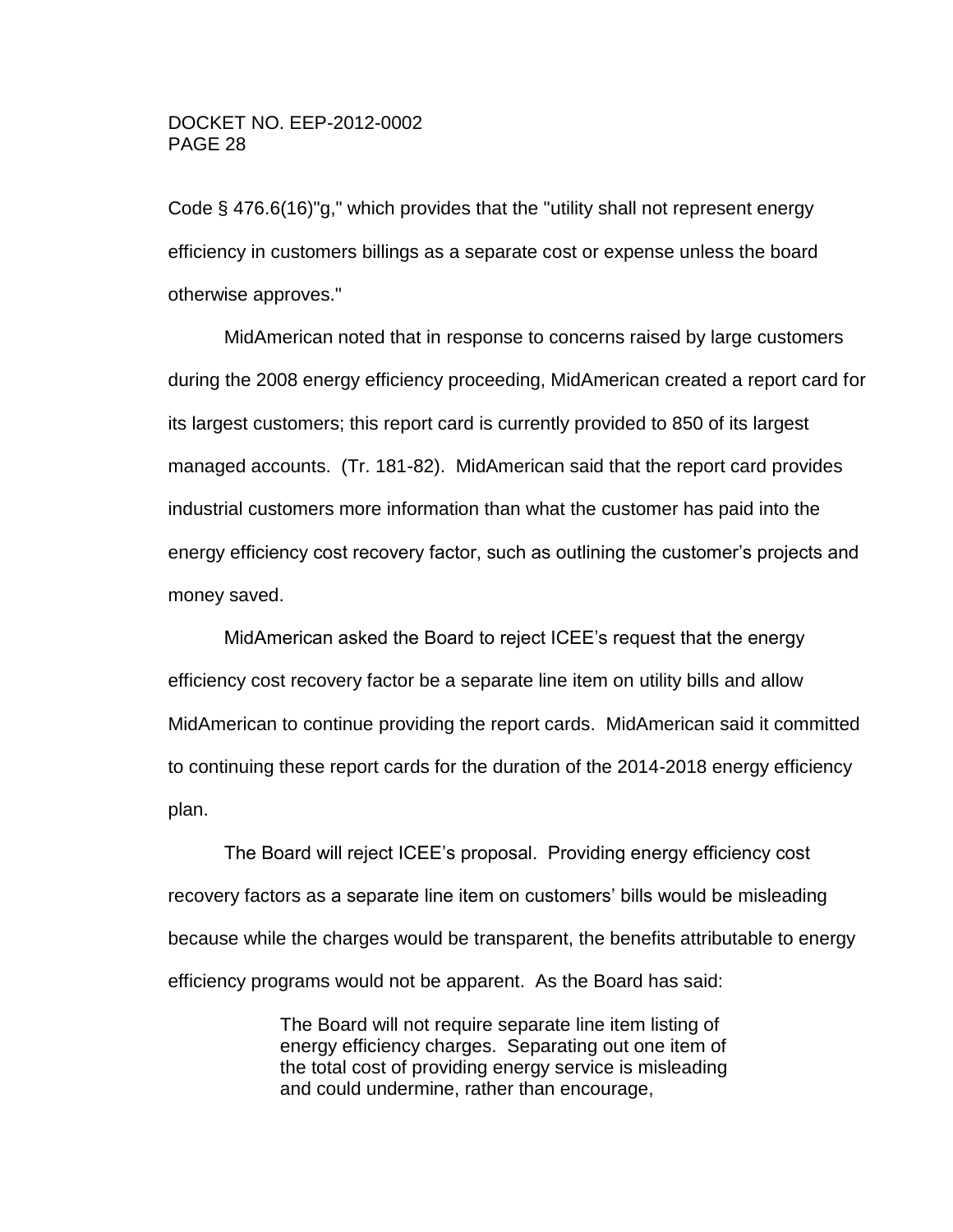participation in energy efficiency programs. Because many energy efficiency programs produce long-term benefits (20 years or more), quantifying those benefits to correspond with EECR [energy efficiency cost recovery] charges would be difficult, if not impossible, particularly on an individual customer basis. MidAmerican Energy Company, Docket No. EEP-08-1, "Final Order," (6/24/2009), p. 34.

In 1985 selected itemization was tried and was found to be detrimental. In 1996, MidAmerican filed an alternative electric pricing plan in Docket No. APP-96-1 which included a proposal for a Public Programs Charge (similar in concept to the energy efficiency cost recovery factors) to be shown as a separate line of the customers' bill. The Board, cognizant of the unsuccessful history of including itemization on customers' bills, approved the "Public Programs Charge as proposed by MidAmerican, subject to approval of a public education campaign and decisions on the title or label of the charge and the extent to which the charge will be itemized." MidAmerican Energy Company, Docket Nos. APP-96-1, RPU-96-8, "Order Conditionally Approving Line Item(s) Billing," (8/5/1997), p. 11.

The MidAmerican order provided specific information and design criteria for the MidAmerican education program associated with the Public Programs Charge. MidAmerican submitted its proposed plan in September 1997, but the Board in May 1998 rejected the education program because it did not adequately describe the programs or inform the customers of the costs, benefits, and results of the programs included in the Public Programs Charge. The proposal in this docket did not include any type of public information campaign, so it would also fail on this point.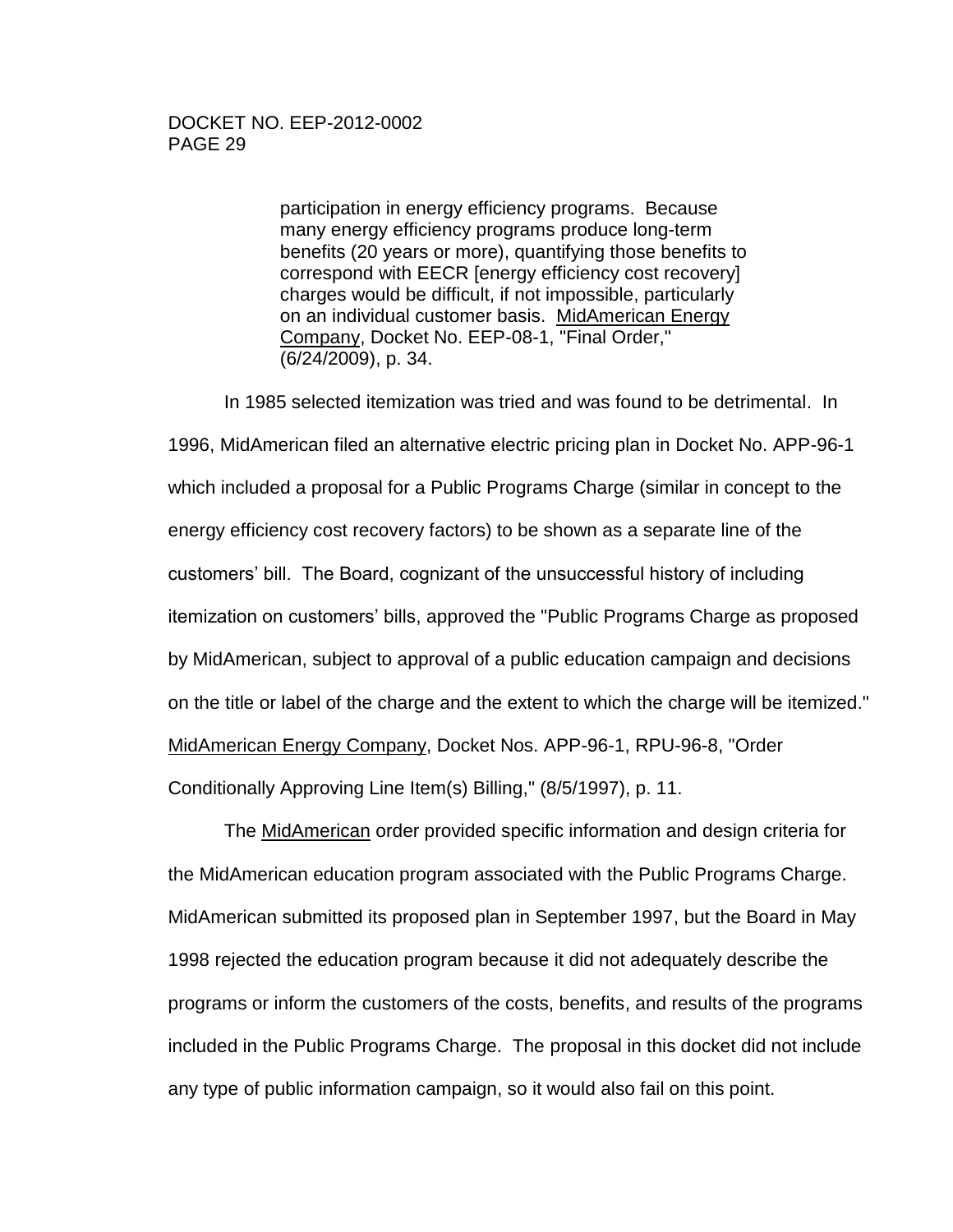While the Board rejects the line item charge here, the Board notes that interested customers are able to calculate the charges from MidAmerican's publiclyfiled tariff sheets, which are available on its Website. The report cards MidAmerican introduced in the current plan provide its largest customers with excellent information, but MidAmerican (if it has not already done so) should train its customer service personnel so that interested customers who inquire can be shown how to calculate their individual energy efficiency cost recovery charges. Those inquiring customers should also receive information on the benefits of energy efficiency.

#### <span id="page-29-0"></span>**H. Issue 23—Combined Heat and Power**

Issue 23 is whether MidAmerican's Combined Heat and Power (CHP) program should 1) be better defined in MidAmerican's plan to include more specific program information, guidelines, savings targets, and incentive and 2) be expanded.

MidAmerican said its energy efficiency plan contains a well-defined CHP component and should not be expanded. MidAmerican said it considers projects that utilize waste heat recovery for purposes of electricity production or additional use of thermal energy to be eligible for potential rebates under either the custom track of the Nonresidential Equipment program or as part of the Nonresidential Energy Analysis program.

MidAmerican stated that it does not include topping cycle CHP in its plan because it does not believe that energy efficiency programs are the most appropriate vehicle for supporting customer adoption of this type of CHP. (Tr. 80). MidAmerican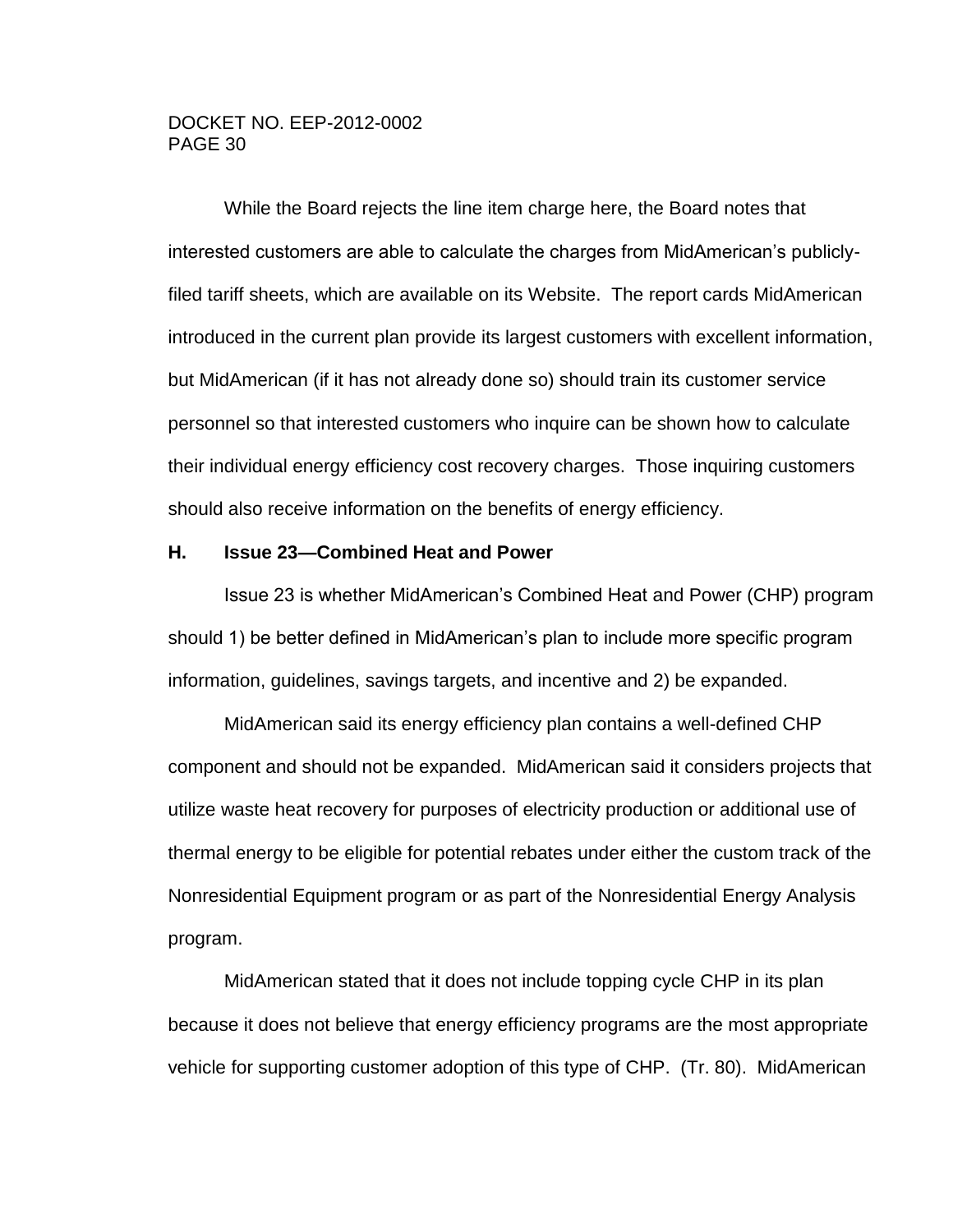also noted that due to its low electric rates, the payback for such projects may be long.

MidAmerican said that Iowa Code § 476.6(16)"c"(2) contemplates efficiency in usage of utility-produced electricity and natural gas, does not incorporate fuel switching, and recovers program costs from the utility's electric and gas customers, respectively. If a potential CHP customer designed its system to meet virtually all of its electrical needs, MidAmerican said that the customer might receive a significant energy efficiency rebate, but ultimately contribute virtually nothing toward ongoing support of MidAmerican's energy efficiency programs. (Tr. 81). MidAmerican argued that it would be more appropriate to support topping cycle CHP projects through grants or tax credits and that the Board should allow CHP to be addressed in MidAmerican's Nonresidential Equipment or Nonresidential Energy Analysis programs as outlined in its energy efficiency plan.

The Environmental Intervenors maintained that CHP technologies meet the definition of an energy efficiency measure in that they are "activities on the customers' side of the meter which reduce the customers' energy use or demand<sup>"2</sup> for energy and they are consistent with Iowa Code § 476.16(a), which requires a range of programs tailored to the needs of all customer classes be included in the utility's energy efficiency program. Furthermore, the Environmental Intervenors said that including CHP in utility energy efficiency plans advances the efforts of Iowa's National Governors Association (NGA) Policy Academy Action Plan.

<sup>&</sup>lt;u>2</u><br>2 199 IAC 35.2.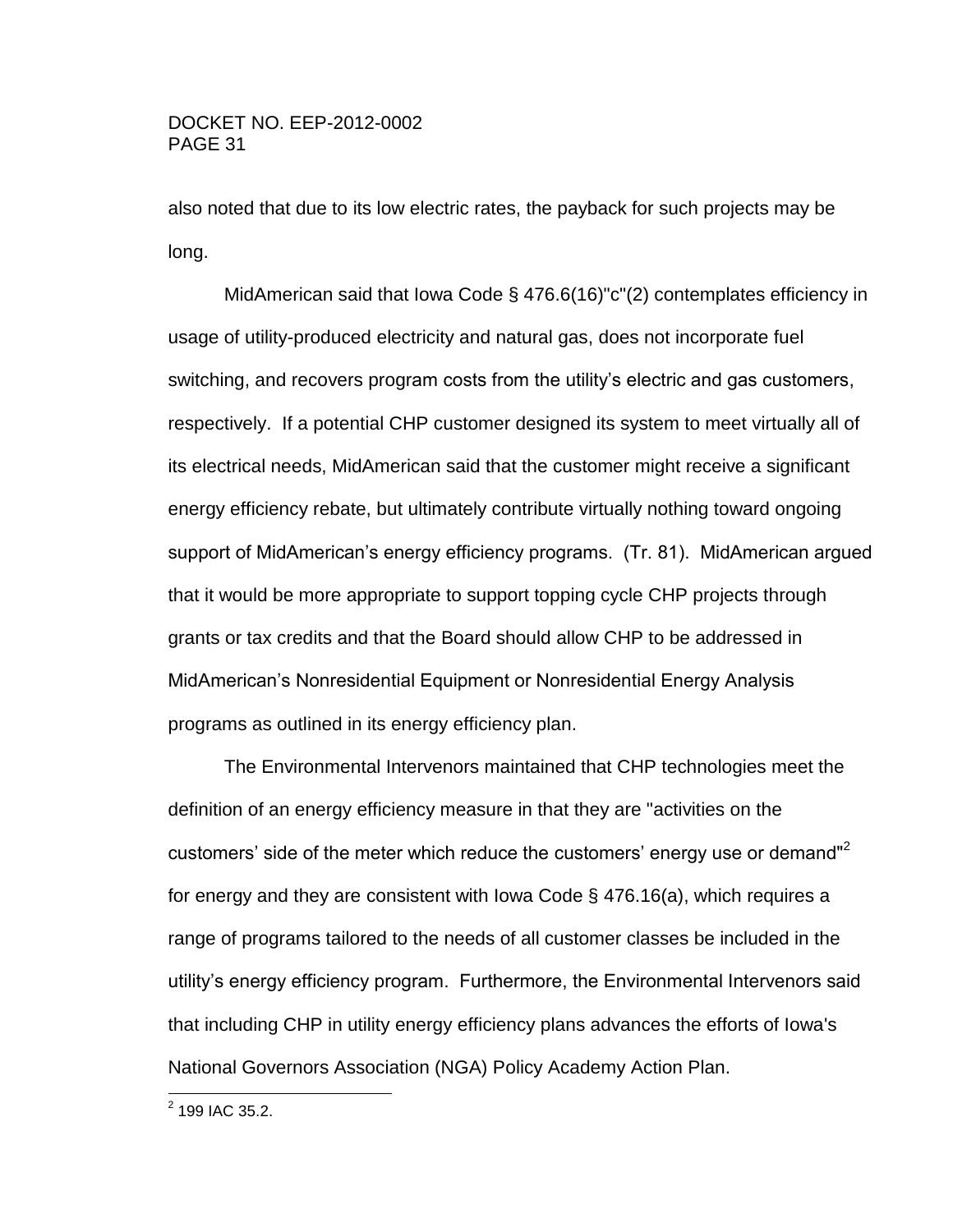$\overline{a}$ 

The Environmental Intervenors argued that topping<sup>3</sup> cycle CHP could be analogized to a new construction program where the goal is to maximize efficiency in a new project, while bottoming<sup>4</sup> cycle CHP or waste heat to power could be analogized to retrofits where the goal is to make the existing system as efficient as possible. In either application, the Environmental Intervenors said, customers with CHP use less overall energy to meet their electric and thermal energy needs.

The Environmental Intervenors said that the Energy Resource Center working with ICF International has analyzed the technical potential for CHP in MidAmerican's service territory and estimated there are approximately 630 MW of technical potential and, that even if a fraction of this potential is captured, it would represent a significant increase from MidAmerican's current efficiency potential. (Tr. 822). Because the Statewide Assessment did not include CHP as a measure, the Environmental Intervenors said, MidAmerican did not include its potential when deriving its savings targets. The Environmental Intervenors argued that specific CHP targets and incentives should be established.

The Board will not expand MidAmerican's current CHP program because the technical potential cited by the Environmental Intervenors does not necessarily

 $3$  "[F]uel is combusted in a prime mover such as a gas turbine, micro turbine, reciprocating engine, or fuel cell for the purpose of generating both electricity and thermal energy. The thermal energy, which comes from using heat that 'would otherwise be lost in the prime mover's hot exhaust or cooling systems is recovered to provide process or space heating, cooling, and/or dehumidification.'" (Tr. 1044).

 $4$  "[T]he CHP system takes advantage of the heat that is generated as part of the industrial process and is normally vented to the atmosphere." "In the WHP process a portion of the heat rejected from the industrial process is recovered and typically used to produce high grade steam through a heat recovery steam generator and then the steam utilized in a steam turbine to generate the electricity." (Tr. 1044).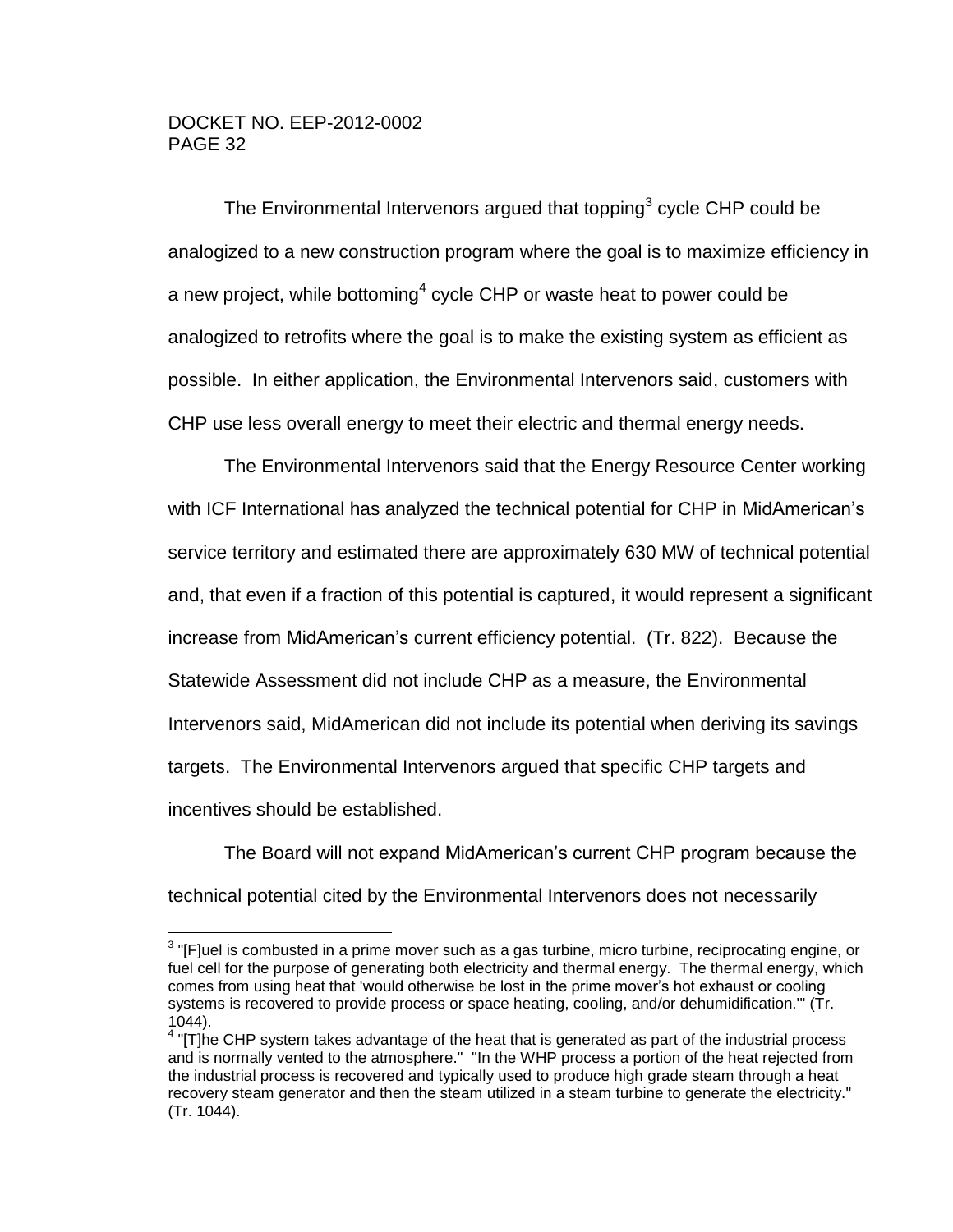equate to economic or market potential. The NGA Report indicates that because of Iowa's relatively low electric and natural gas rates, the economics of CHP, particularly the topping cycle CHP projects, are difficult. The Board is also concerned that the topping cycle CHP projects, when they produce energy, may not result in an overall energy usage reduction, but only a replacement of utility generation with customer generation.

CHP that utilizes waste heat, however, more clearly reduces overall energy usage and should remain in MidAmerican's energy efficiency plan. It has been difficult to measure the savings from waste heat recovery or bottoming cycle CHP, which is why savings from CHP have not been made part of MidAmerican's savings targets. Nevertheless, MidAmerican has been successful with the CHP project and it should be continued. However, the Board will not require MidAmerican to establish specific CHP-related targets or incentives, as requested by the Environmental Intervenors.

The Board agrees with the Environmental Intervenors' recommendations that MidAmerican should provide more detailed information and guidelines related to its CHP-related rebates both on MidAmerican's Website for energy efficiency programs and in such things as newsletters and brochures. Perhaps most importantly, MidAmerican is to ensure that its key account managers effectively market the Nonresidential Equipment and Nonresidential Energy Analysis Programs to include the specifics of which CHP projects would be eligible for rebates.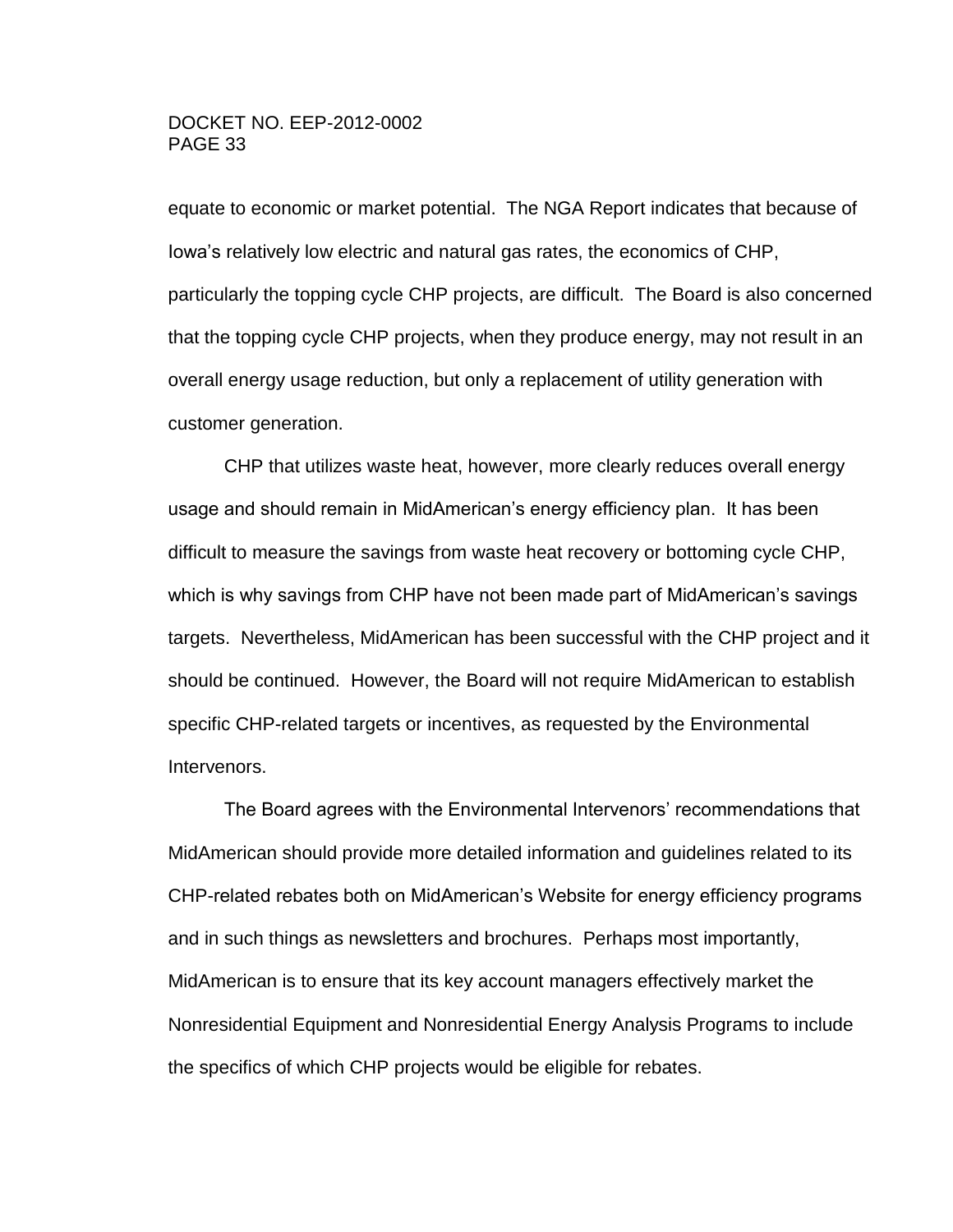#### <span id="page-33-0"></span>**I. Issue 24—Light Emitting Diode (LED) Street Lighting**

Issue 24 is whether MidAmerican should adopt Interstate Power and Light Company's (IPL) approach to LED street lighting. No settlement was reached on this issue and it is presented to the Board for resolution. MidAmerican said that an energy efficiency proceeding is not the proper proceeding to make changes to its street lighting tariff and that the Board may make changes or modifications to the tariff in MidAmerican's pending rate proceeding, Docket No. RPU-2013-0004. From an energy efficiency standpoint, MidAmerican noted that its position to require new lighting design for any installation of LED lighting is not only reasonable, but consistent with 199 IAC 35.15, which requires newly-installed lighting to either use high-pressure sodium lighting or lighting with equivalent or better energy efficiency.

The Environmental Intervenors said that they also believe it is appropriate to address LED streetlights in MidAmerican's pending rate case and they are encouraged by MidAmerican's testimony in that docket. However, the Environmental Intervenors noted that there may be some streetlights that are customer owned and therefore on the customer's side of the meter that are not covered by the tariff and that it might be appropriate to use the approach ultimately approved in Docket No. RPU-2013-0004 to develop an energy efficiency program targeting this limited number of streetlights.

The proper proceeding to address MidAmerican's street lighting tariff is MidAmerican's pending rate proceeding, Docket No. RPU-2013-0004. Although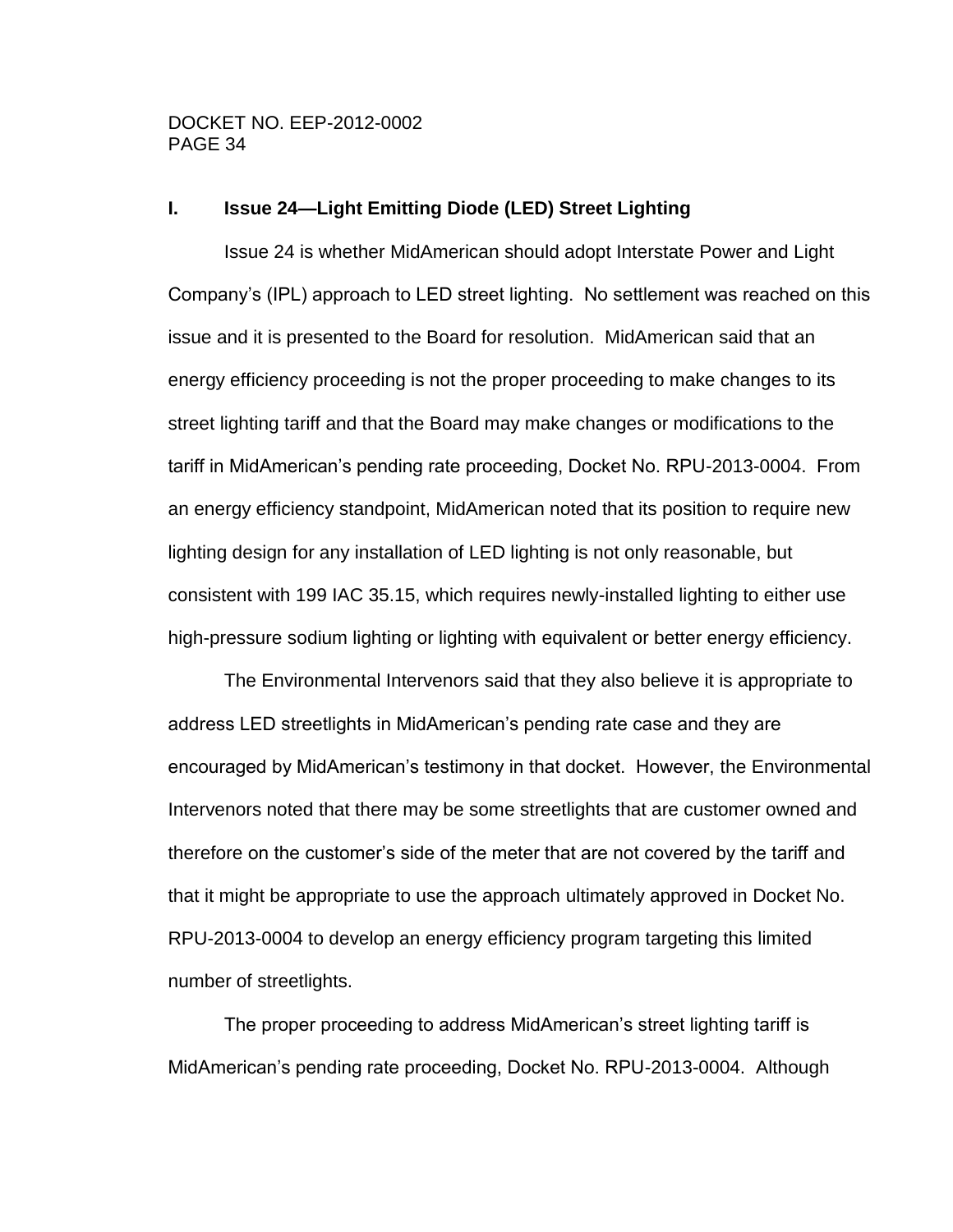street lighting efficiency standards are addressed in Iowa Code § 476.62 (energyefficient lighting required), most of the lighting equipment subject to the standard required by the statute is owned by MidAmerican. Generally, the facilities owned by an investor-owned utility have not been the subject of energy efficiency plan requirements. If there are some customer-owned streetlights or exterior lights not covered by MidAmerican's lighting tariff, the MidAmerican prescriptive or custom programs should be able to address these lighting applications, assuming there is cost-effective technology available.

## <span id="page-34-0"></span>**J. Issue 25—Renewable Energy**

Issue 25 is whether MidAmerican's energy efficiency portfolio should address renewable energy options through education or incentives.

MidAmerican said that a mandate to include renewable energy as an energy efficiency program is contrary to the Iowa Code and Board rules, as well as past Board orders. MidAmerican cited Iowa Code § 476.6(16)"c"(2), which provides, in part:

> [e]nergy efficiency programs shall include efficiency improvements to a utility infrastructure and system and activities conducted by a utility intended to enable or encourage customers to increase the amount of heat, light, cooling, motive power, or other forms of work performed per unit of energy used.

MidAmerican argued the definition of energy efficiency programs in the Iowa Code does not extend to renewable energy projects that simply displace the need for utility generation with customer-owned generation.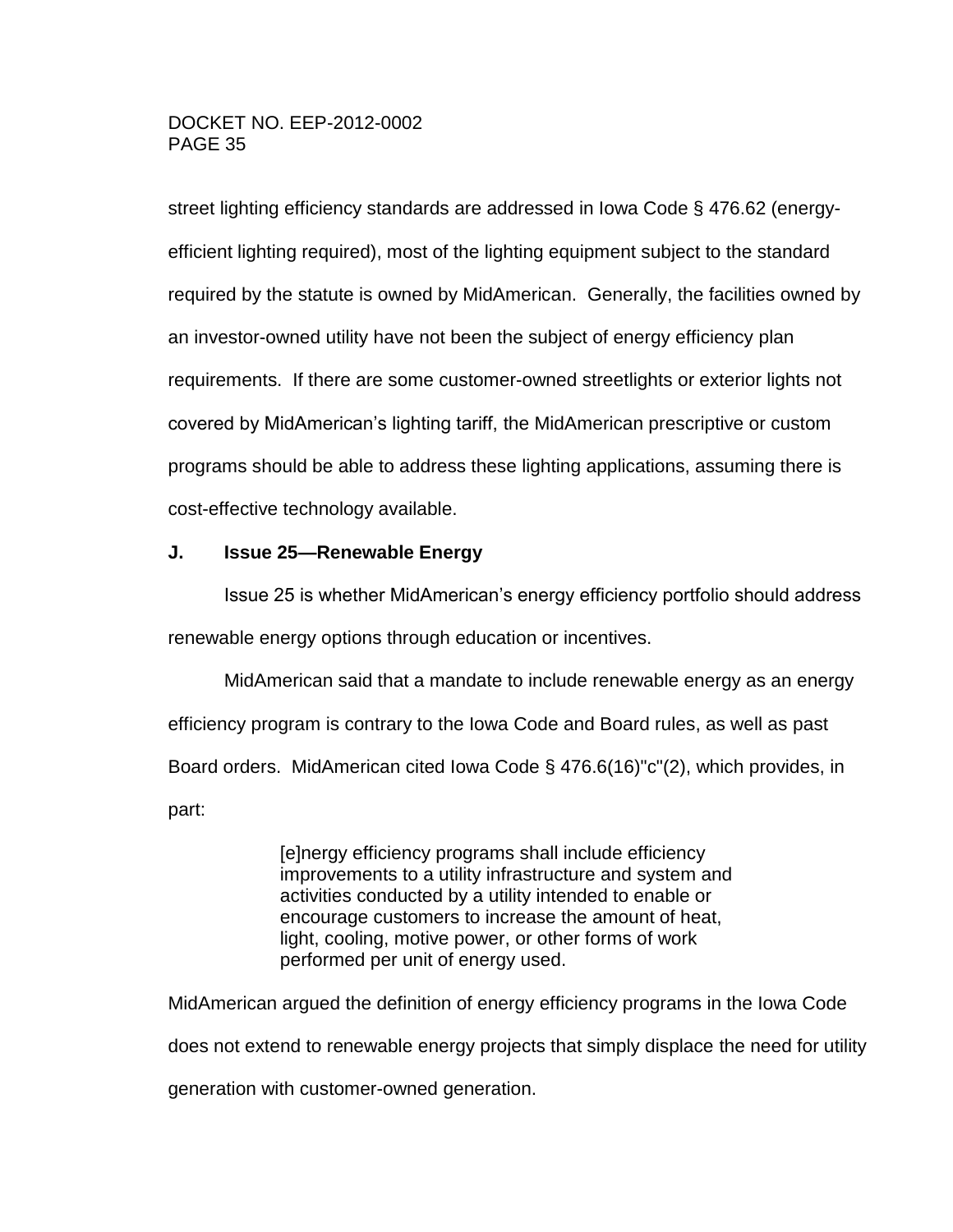MidAmerican also cited 199 IAC 35.2, which provides that "energy efficiency measures" include activities on the customer's side of the meter which reduce customers' energy use or demand. MidAmerican asserted that customers' use of distributed renewable energy does not reduce energy use or demand, but rather displaces utility generation with self-generation. MidAmerican argued the energy efficiency activities sanctioned by the statute do not include providing incentives for renewable energy projects.

MidAmerican said that the Board previously rejected IPL's renewable program as a stand-alone energy efficiency measure. MidAmerican noted the Board approved IPL's renewable program as an incentive to encourage high levels of efficiency, not as a program mandated by statute or rule, and said that the Board did not intend to "place distributed energy in competition with or as a substitute for energy efficiency measures." MidAmerican quoted from the Board's final order in Docket No. EEP-08-1:

> Incentives for such programs must be designed to avoid transforming a renewable energy program operated under the umbrella of energy efficiency into a program that primarily promotes customer on-site generation. . . . utility funding pursuant to energy efficiency plans should be limited to support for renewable technology to support customers' efficient, on-site energy needs. Interstate Power and Light Company, Docket No. EEP-08-1, "Final Order," p. 12 (June 24, 2009).

MidAmerican asked that the Board not direct MidAmerican to include either a renewable program or education materials regarding renewable generation.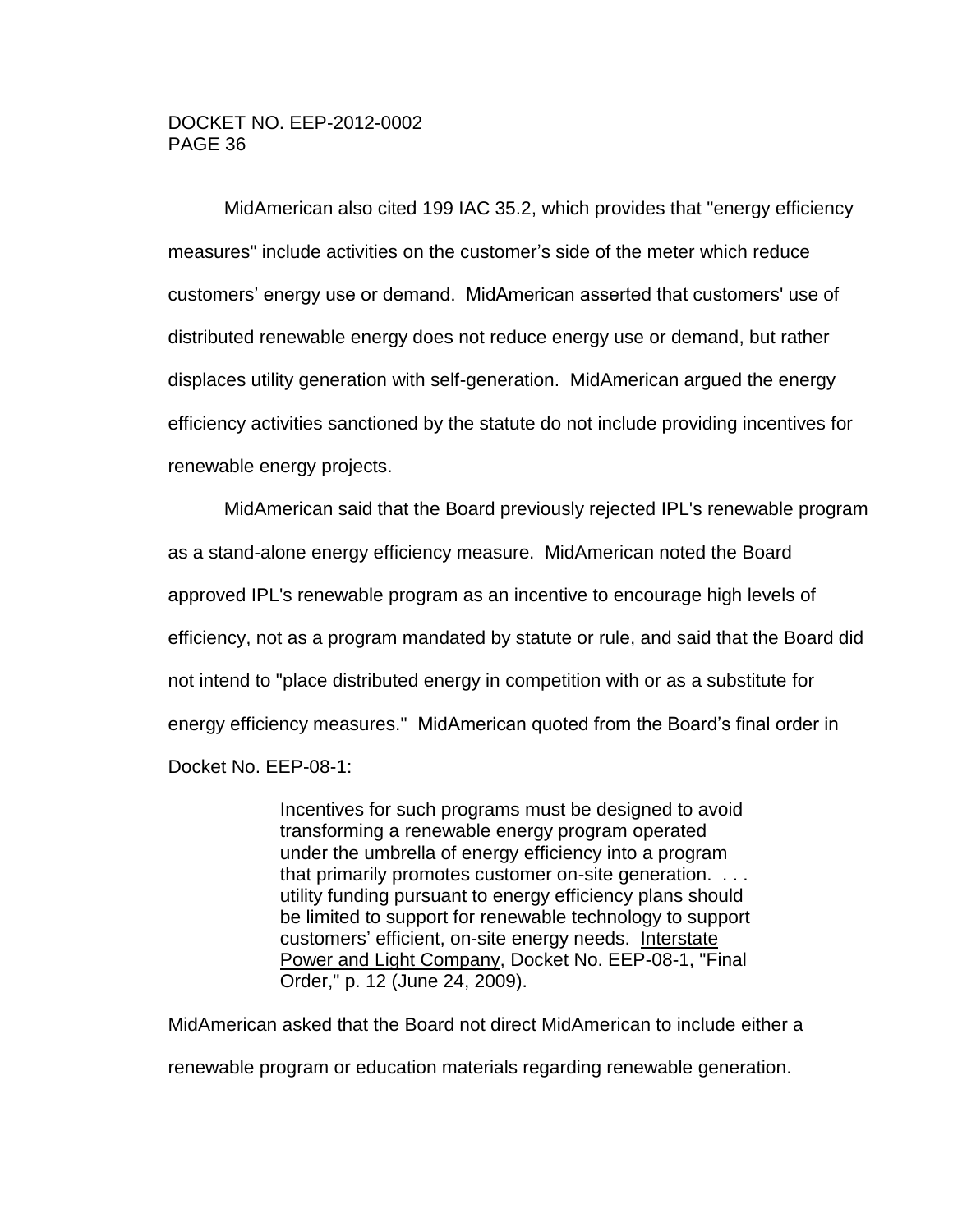Consumer Advocate supported inclusion of a renewable energy program and cited the positive direction and higher customer interest in IPL's pilot renewable energy program. Consumer Advocate argued that a renewable program helps meet customer interest in renewable energy while advancing classic energy efficiency opportunities. In addition to offering a buy-down incentive, Consumer Advocate said that IPL's pilot project is designed to educate customers about the costs and benefits of energy efficiency options, including renewable energy, and to assure that customers receive high quality technical assistance in assessing and moving forward with renewable energy projects.

Consumer Advocate said that renewable energy is like energy efficiency in that reduction in customer demand and energy use from the utility is beneficial to customers. Consumer Advocate argued that including a renewable program is consistent with Iowa public policy, which seeks to promote energy efficiency and renewable energy as priority resources in order to reduce Iowa's reliance on energy production from non-renewable energy resources. Iowa Code §§ 476.41, 473.3, and 266.39C (2013).

Consumer Advocate recommended that MidAmerican provide at least a renewable energy education component as part of its energy efficiency portfolio to help meet burgeoning customer interest in renewable energy and guide these customers to first consider energy efficiency. (Tr. 574). Consumer Advocate also said that because there is no clear regulatory opportunity to review the efficacy of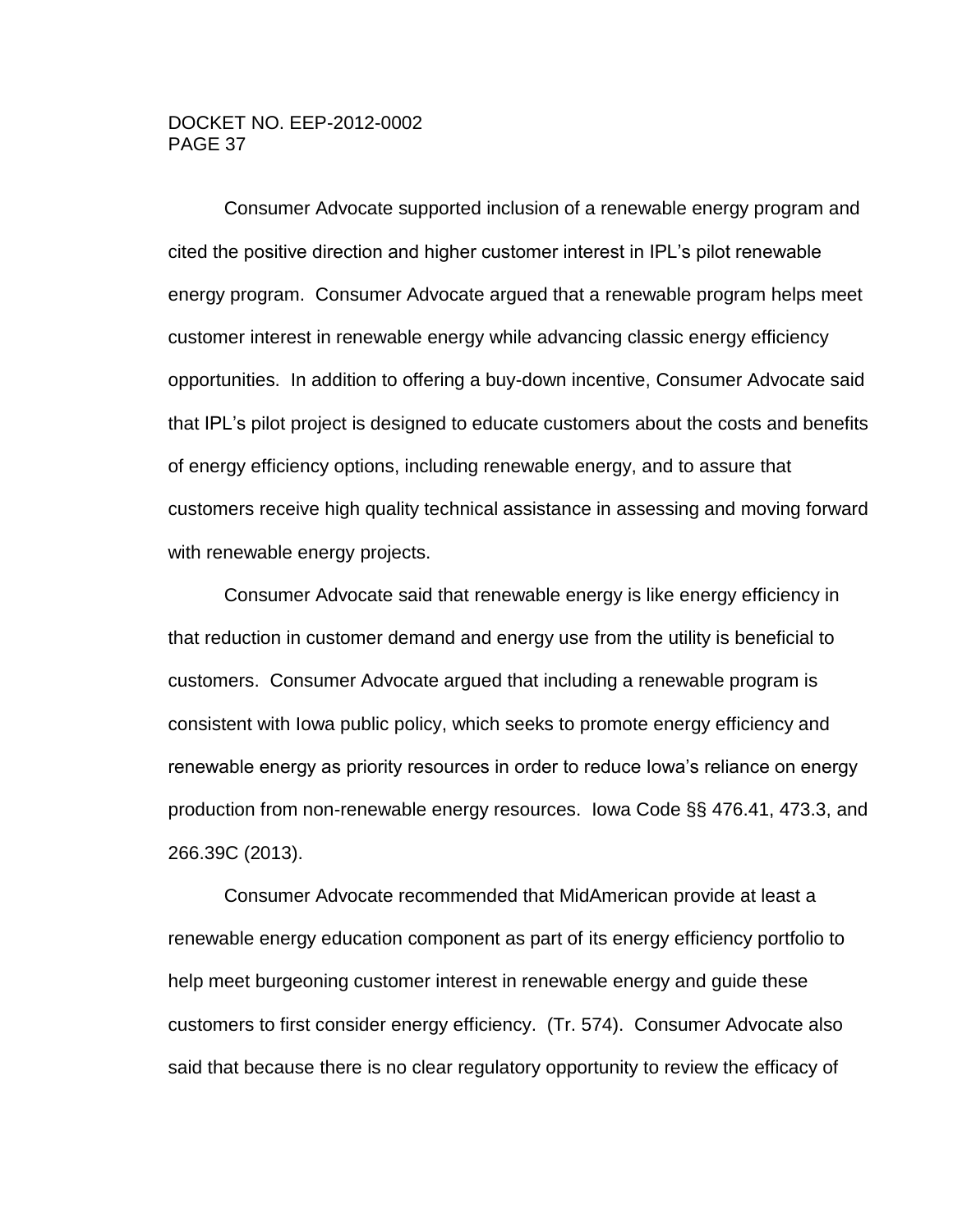such improvements, it is important that renewable energy education be evaluated in energy efficiency proceedings.

WED advocated for a renewable program, asking that MidAmerican provide funding to study and document the value of customer-owned solar-PV. WED asked that MidAmerican be required to develop an incentive program for customer-owned renewable generation or provide funds to a third party, such as the Iowa Energy Center, to implement such an incentive program. WED said MidAmerican should be encouraged to create incentives based on a percentage of actual installed costs.

The evidence in IPL's energy efficiency plan proceeding clearly showed that the renewable program was not cost-effective, even with the recent decline in renewable energy costs. The societal benefit cost ratio was 0.26, less than the 1.0 ratio need to show cost effectiveness. It did not appear that IPL's renewable energy program pilot could quickly or easily become cost-effective, even though it has been in operation for several years. The Board will not require MidAmerican to offer an incentive-based renewable energy program when a recent pilot project has failed to be cost-effective.

Other incentives outside of an energy efficiency program, such as tax incentives, are available for the installation of renewable energy. Also, the Board continues to have concerns about programs that reduce a customer's usage as far as utility-purchased generation, but not the customer's overall usage, particularly when this is not done in a cost-effective manner. While the renewable program reduces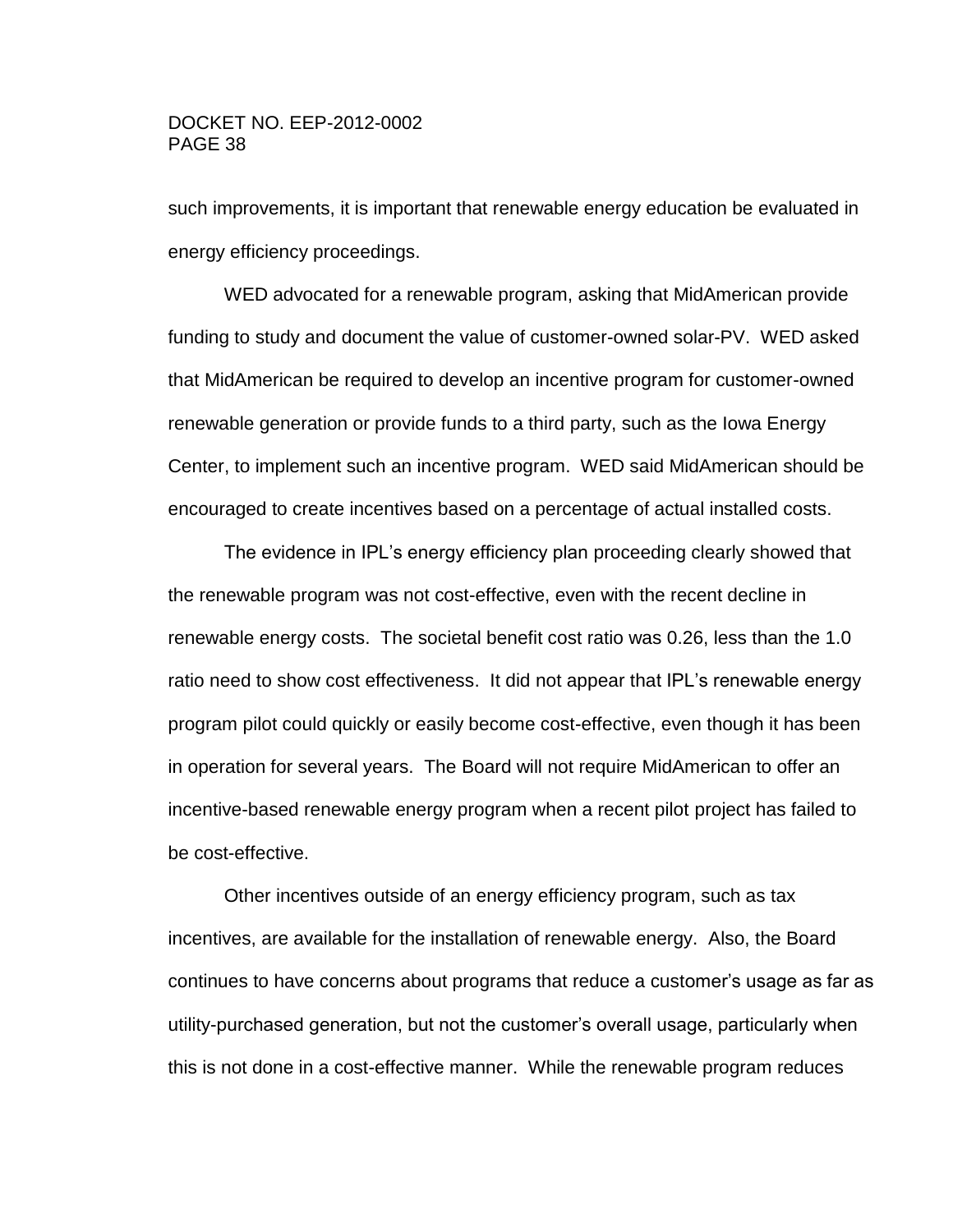reliance on out-of-state fossil fuel, which is a legislative objective, a customer's behind-the-meter installation of renewable energy does not, by itself, reduce the customer's overall energy consumption.

While the Board will not require MidAmerican to offer a renewable energy program that pays incentives to customers for renewable installations, the Board will direct MidAmerican to offer information and technical assistance for renewable projects by providing this as part of its outreach, education, and training program. MidAmerican could look to IPL's information and technical assistance for renewables as a model to use. Customers interested in renewables should be able to access information from their utility.

The debate over whether MidAmerican should have an incentive-based renewable program is part of a larger debate regarding distributed generation in general. There are potential long-term consequences associated with customerowned behind-the-meter renewable generation and other distributed generation. For example, a utility's tariffs and rates are often not designed to accommodate a significant number of distributed generation installations and such a shift would likely require substantive changes to those tariffs and rates to, among other things, protect non-participating customers from undue cost shifting. The Board intends to commence a notice of inquiry in late 2013 or early 2014 to address the broad policy and technical issues associated with potential widespread use of distributed generation.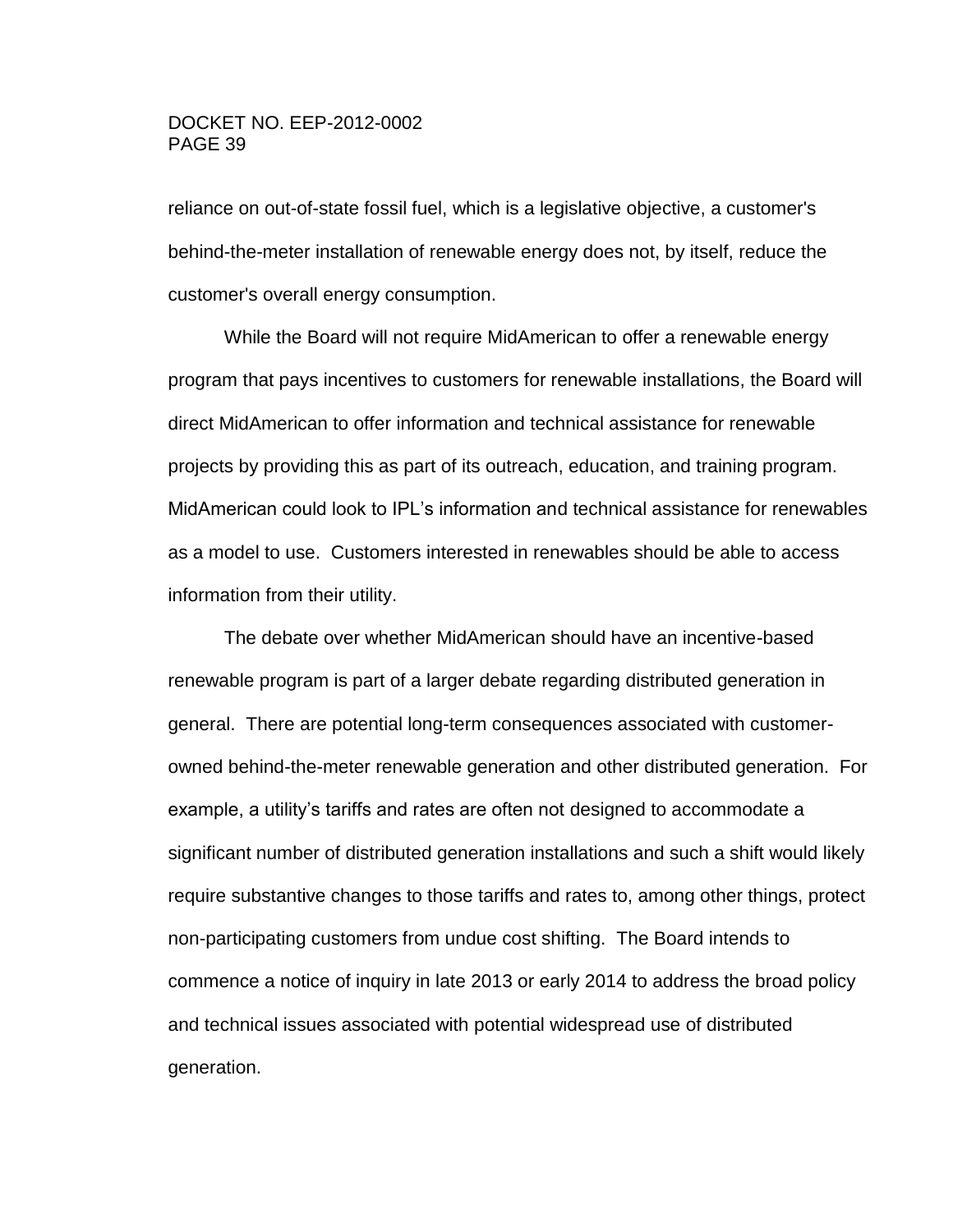#### <span id="page-39-0"></span>**IV. IV. ISSUES PARTIALLY RESOLVED BY SETTLEMENT AGREEMENT**

The following issues have been settled by two or more signatories to the Settlement Agreement, but have been disputed by at least one signatory to the agreement. WED is not a signatory to the Settlement Agreement.

#### <span id="page-39-1"></span>**A. Issue 17—Tracking Nonresidential Expenditures**

Issue 17 is whether MidAmerican should be ordered to track nonresidential energy efficiency expenditures by rate class as well as by program. MidAmerican and ICEE resolved this issue with MidAmerican agreeing to track nonresidential energy efficiency expenditures by rate class as well as by programs. The Environmental Intervenors and Deere did not take a position on Issue 17.

Consumer Advocate said that it is not opposed to providing customers useful information about their utility services, but Consumer Advocate's witness was concerned that this information may be misconstrued and used to justify an opt-out procedure or individual customer opt-out. (Tr. 594-95). Consumer Advocate noted that MidAmerican witness Rea agreed that tracking this information should not necessarily control the allocation of costs and development of energy efficiency cost recovery factors, and further agreed that opt-out determinations should be guided by more nuanced considerations. (Tr. 281).

The Board does not see any harm to customers by tracking this information and additional information could benefit future energy efficiency plan development. The Board does not see this information as a precursor to an opt-out program. While some costs will still need to be allocated, the tracking agreed to in the settlement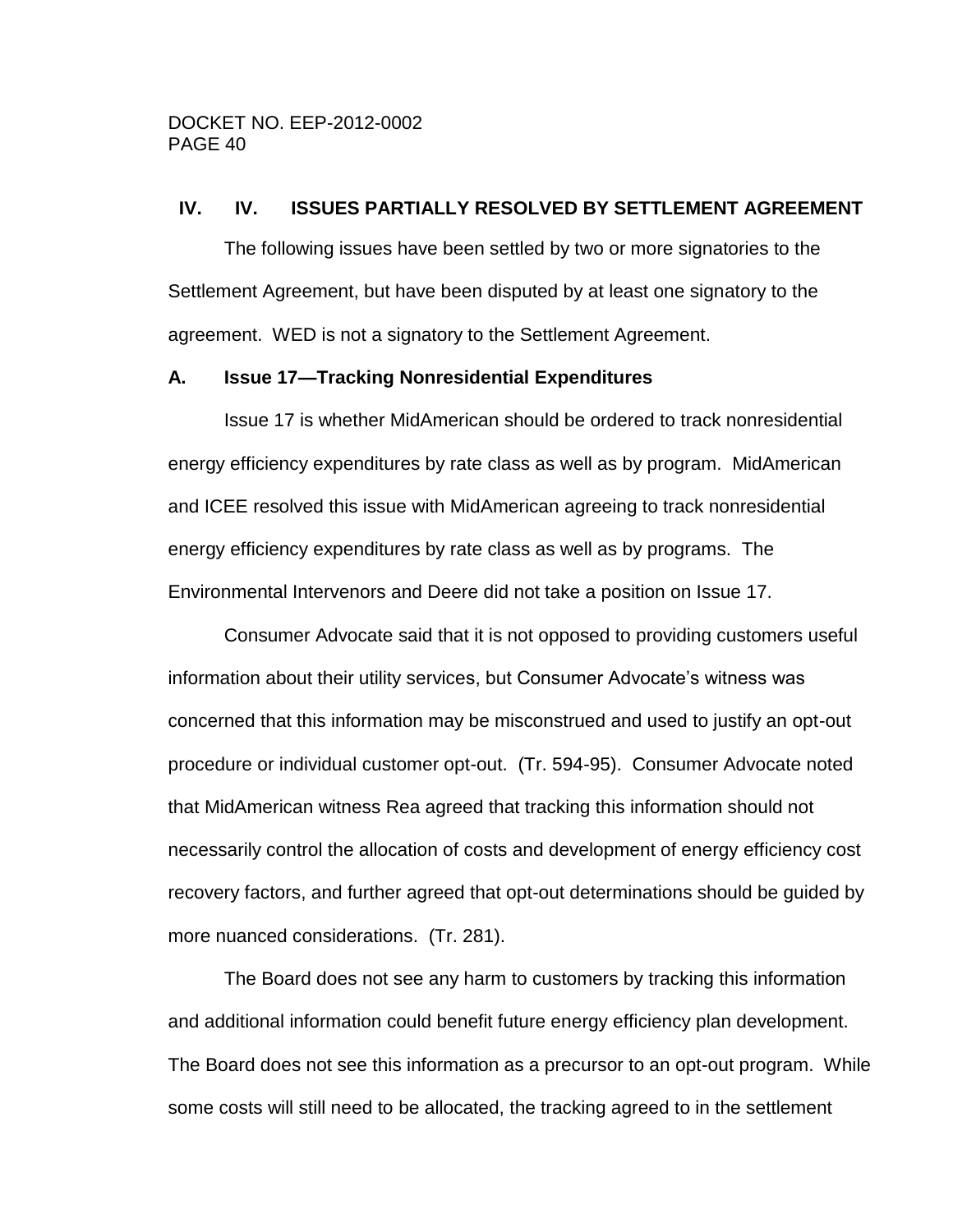should provide for more accurate cost allocation. The Board will approve the tracking contained in the settlement.

## <span id="page-40-0"></span>**B. Large General Service Energy Efficiency Cost Recovery Factors**

Issue 18 is whether MidAmerican should revise its Large General Service energy efficiency cost recovery (EECR) factors to a two-part EECR factor with (a) a separate demand factor for recovery of costs associated with direct load control and interruptible program costs and (b) an energy-based factor for all other eligible energy efficiency costs. MidAmerican and ICEE have resolved this issue and propose that the credits for residential load control and the interruptible credits be added together and allocated to classes using the generation demand allocation factor.

MidAmerican also agreed to develop a two-part EECR factor with a separate demand factor for the recovery of costs associated with direct load control and interruptible program costs and an energy-based factor for all other eligible energy efficiency costs. (Tr. 272). Finally, MidAmerican agreed to separate charges for Large General Service (LGS) customers, Very Large General Service (VLGS) customers, and other nonresidential customers (if new rates are approved by the Board in Docket No. RPU-2013-0004, MidAmerican's pending rate proceeding) that are consistent with LGS and VLGS class designations. If these specific rate determinations are not adopted, MidAmerican said it would place nonresidential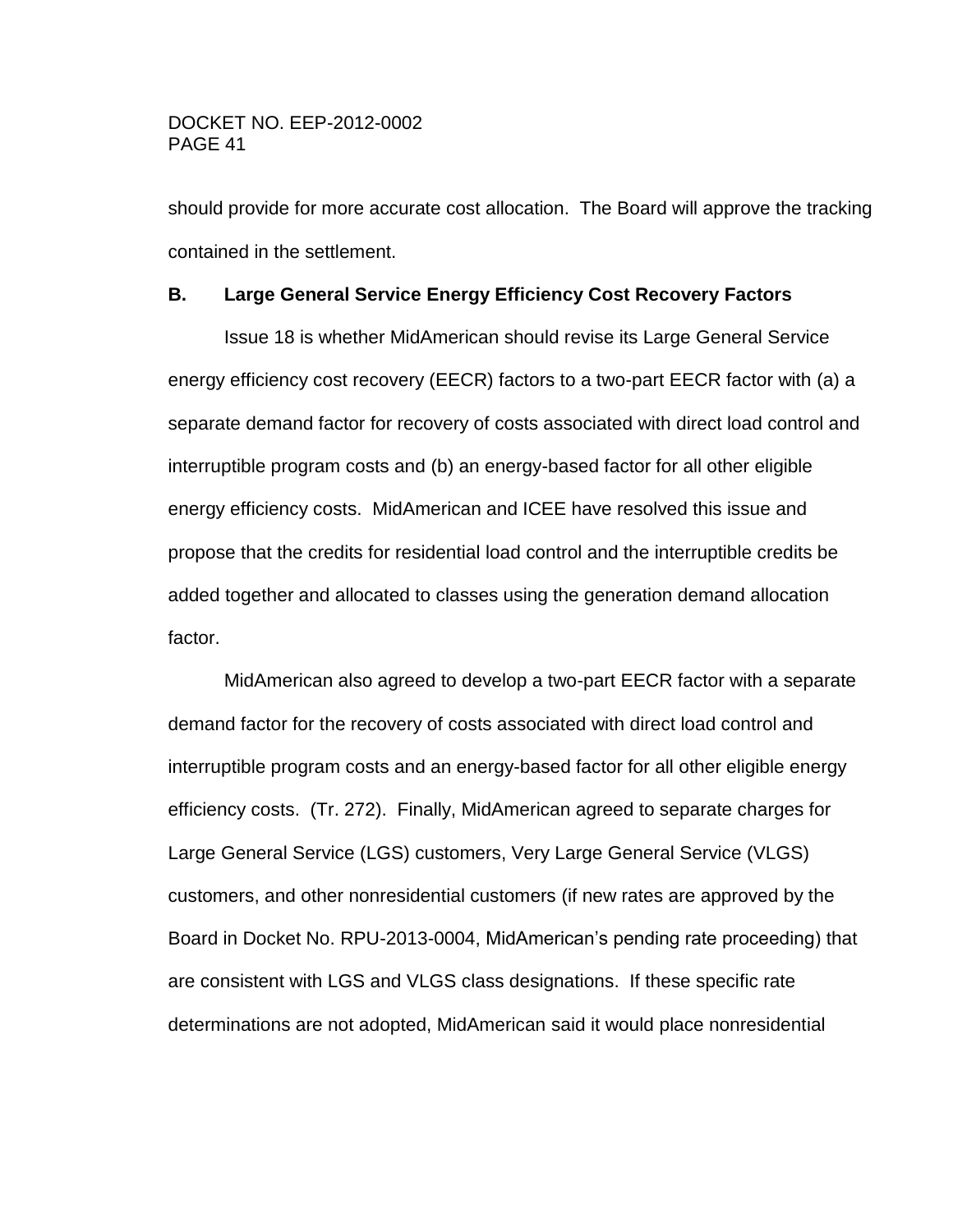$\overline{a}$ 

schedules into three groups so as to achieve similar distinctions. Deere did not take a position on Issue 18.

Consumer Advocate objected to the proposed settlement of this issue. In accordance with established rate design policy, Consumer Advocate advocated that a thorough review of customer impacts should be undertaken prior to implementing such a change and further argued that the current allocation of energy efficiency costs via a kWh charge encourages energy efficiency, thereby advancing energy efficiency policy. (Tr. 594). Consumer Advocate said that this is generally consistent with the approach specified in 199 IAC 35.12(3), which provides for EECR factors to use the same unit of measurement as the utility's tariff rates.

ICEE supported the resolution of Issue 18. ICEE said that if the Board finds that the agreement does not comply with 199 IAC 35.12(3), good cause exists for the Board to grant a waiver. (Tr. 907). In reply comments, MidAmerican agreed that if the Board directs MidAmerican to provide a review of the customer impacts and agrees to implement a separate demand factor for the EECR, a waiver of 199 IAC 35.12(3) would be required.

The resolution of the issue for the allocation of demand response program costs<sup>5</sup> is consistent with the approved method used by IPL in previous energy

<sup>&</sup>lt;sup>5</sup> Currently, demand response program costs in MidAmerican's plan are directly assigned to the class (residential or nonresidential) incurring the costs. The proposed approach would allocate the total demand response costs (residential and nonresidential) based on the allocation factor used for generation demand-related costs (such as the average and excess method). The proposed approach would result in more costs being shifted to the residential class away from the nonresidential classes.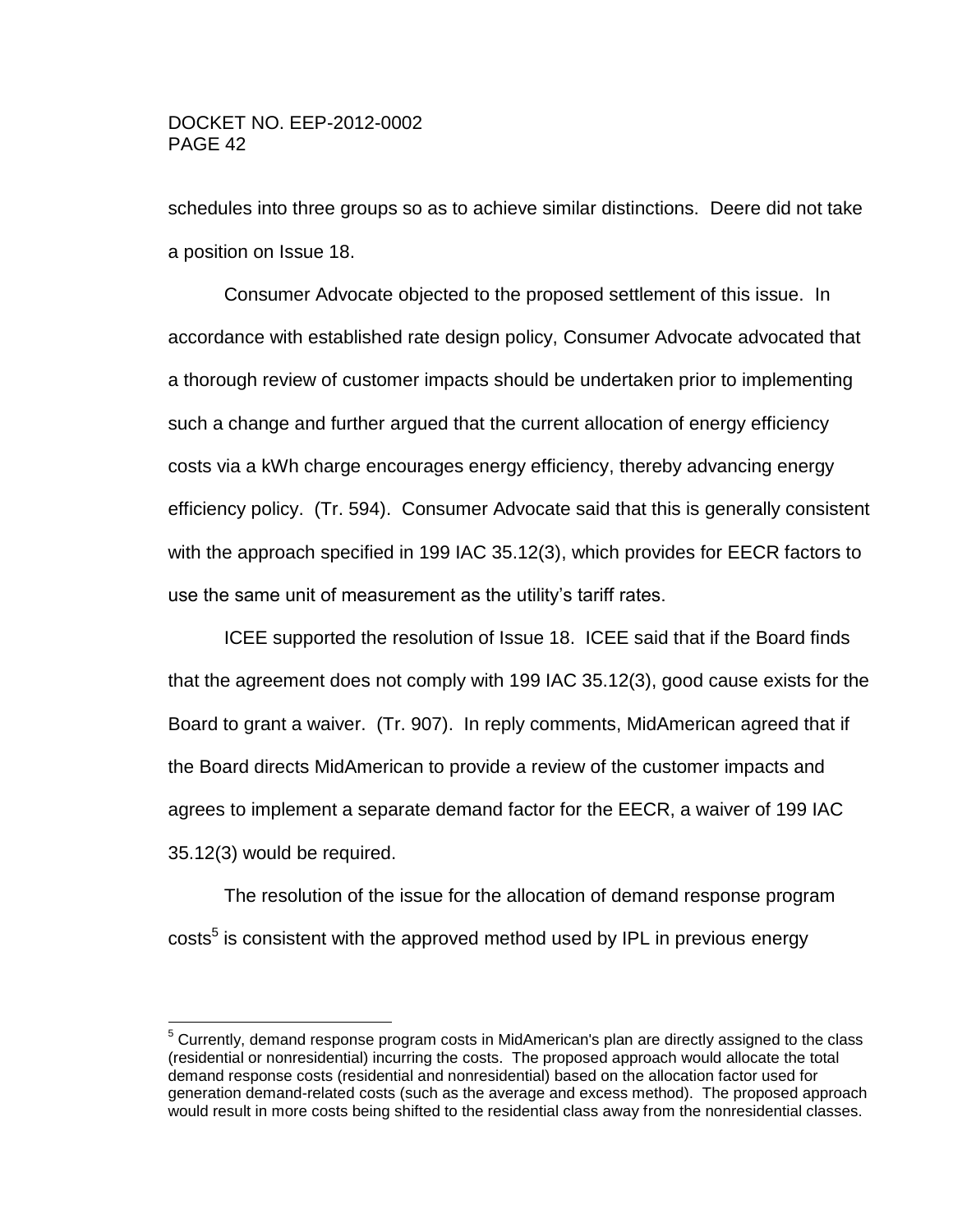efficiency plans. The Board agrees that this method of allocation is more appropriate and it will be approved.

However, the proposed settlement of Issue 18 also provides that MidAmerican will develop a two-part EECR factor with a separate demand factor for recovery of demand response costs and an energy-based factor for all other eligible energy efficiency costs. (Tr. 272). Subrule 199 IAC 35.12(3) specifies a uniform EECR factor, rather than a two-part factor, and the "same unit of measurement" common to all customer classes is kWh. This language precludes the rate design proposal contained in the Settlement Agreement with respect to Issue 18. Consumer Advocate views the EECR's current one-part kWh energy rate design as an established part of energy efficiency policy.

While Board rules can be waived, there has not been a sufficienct showing here to justify a waiver. Neither ICEE nor MidAmerican made a sufficient "good cause" showing for why 199 IAC 35.12(3) should be waived. No information was presented about why MidAmerican's current EECR rate design should be regarded as a hardship for demand-metered Large General Service and Very Large General Service customers. In an analysis of a similar ICEE rate design proposal in IPL's Energy Efficiency Plan (Docket No. EEP-2012-0001), where more data was available, it was clear that such a rate design change would make little difference in the bills of demand-metered customers (e.g., less than 1 percent for high load factor customers), with unknown billing impacts on individual non-demand-metered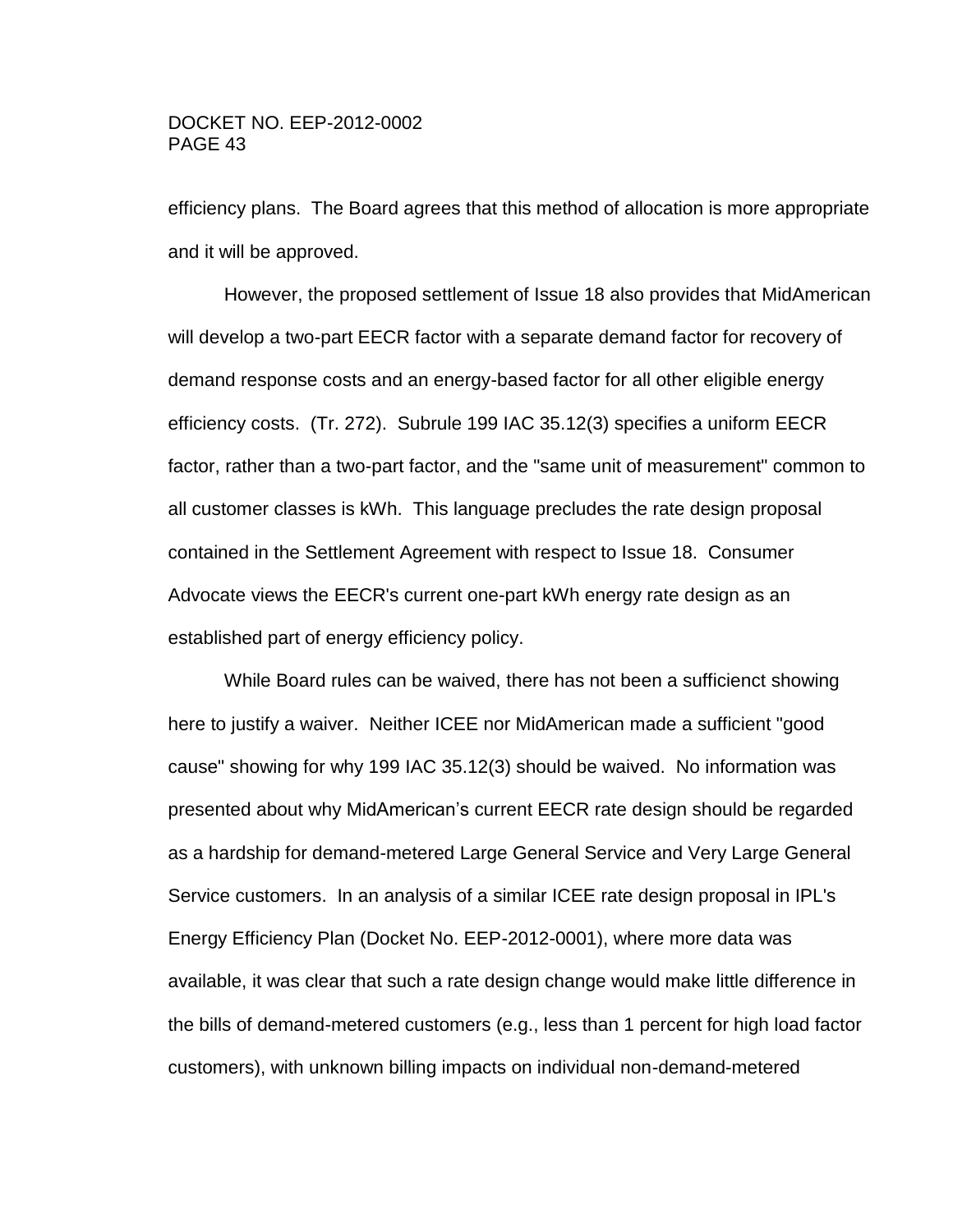customers. As noted by Consumer Advocate, ICEE has not provided any sort of billing analysis to show what the individual billing impacts in this case would be, which is an important consideration in rate design and information that the Board would require before determining that a waiver is appropriate.

The portion of the Settlement Agreement on Issue 18 that provides that MidAmerican will develop a two-part EECR factor with a separate demand factor for recovery of costs associated with direct load control and interruptible program costs and an energy-based factor for all other eligible energy efficiency costs will be rejected. The proponents of this change have not provided sufficient information for the Board to consider the impacts that the proposed change will have on individual customers. If the parties wish to pursue this issue in another docket, MidAmerican should provide a complete review of customer impacts and provide sufficient justification for a waiver of 199 IAC 35.12(3). Because the Board has not adopted a two-part EECR, the request for waiver in this proceeding is moot.

#### <span id="page-43-0"></span>**C. Net-to-Gross**

Issue 21 deals with what the implications are of, and what consideration should be given to, implementing net-to-gross ratios other than 1.0 for specific programs. This issue has been resolved between MidAmerican and Consumer Advocate. Deere and ICEE have not taken a position on this issue. The Environmental Intervenors object to the resolution of this issue, saying, MidAmerican should be required to calculate energy efficiency savings using net-to-gross ratios.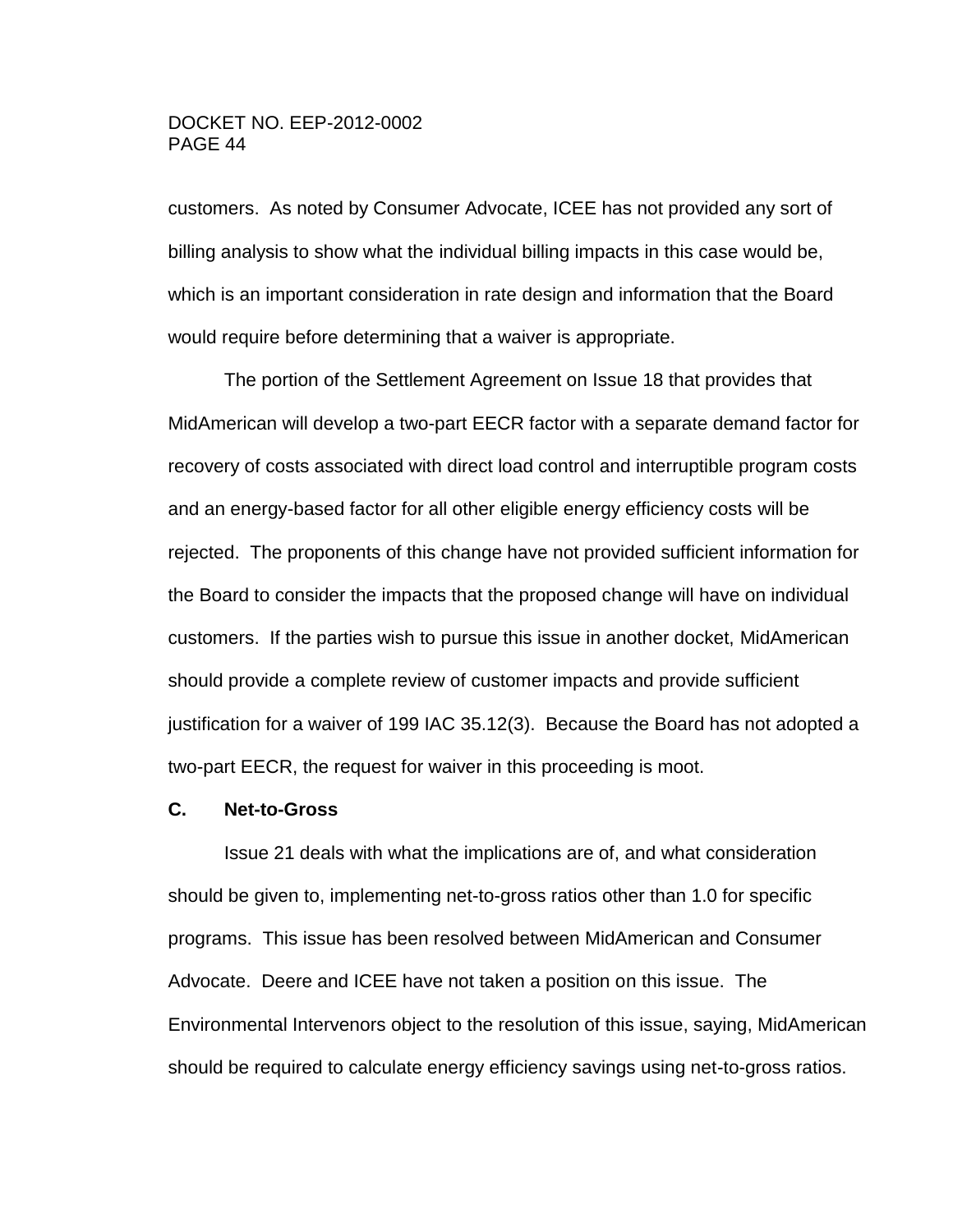According to the Settlement Agreement, net-to-gross will be addressed in the context of the Monitoring and Verification Plan (M&V Plan) described in Issue 7 and the technical reference manual described in Issue 20. The M&V Plan, which is part of the Settlement Agreement, contains a section related to net-to-gross. The collaborative review of net-to-gross involving the other investor-owned utilities and interested stakeholders will be postponed until an investigation concerning the methods and policy implications of the Department of Energy's (DOE) Uniform Methods Project is complete. Once that study is complete, or not later than February 2014, a collaborative team will begin to prepare a report for the Board with recommendations regarding net-to-gross policy and a possible implementation framework. The report is expected to be complete by the third quarter of 2015 so the findings can be considered in the current plan and used to inform the next Statewide Assessment.

The Environmental Intervenors said that net-to gross ratios account for free ridership and spillover. The Environmental Intervenors argued that applying net-togross ratios will more accurately count savings and enable MidAmerican to more efficiently allocate resources to the most effective programs and measures.

The Environmental Intervenors argued that the value of net-to-gross adjustments is recognized in 199 IAC 35.8(2)"c" which requires that "[t]he utility shall estimate gross and net capacity and energy savings, accounting for free riders, takeback effects, and measure degradation." The Environmental Intervenors said that in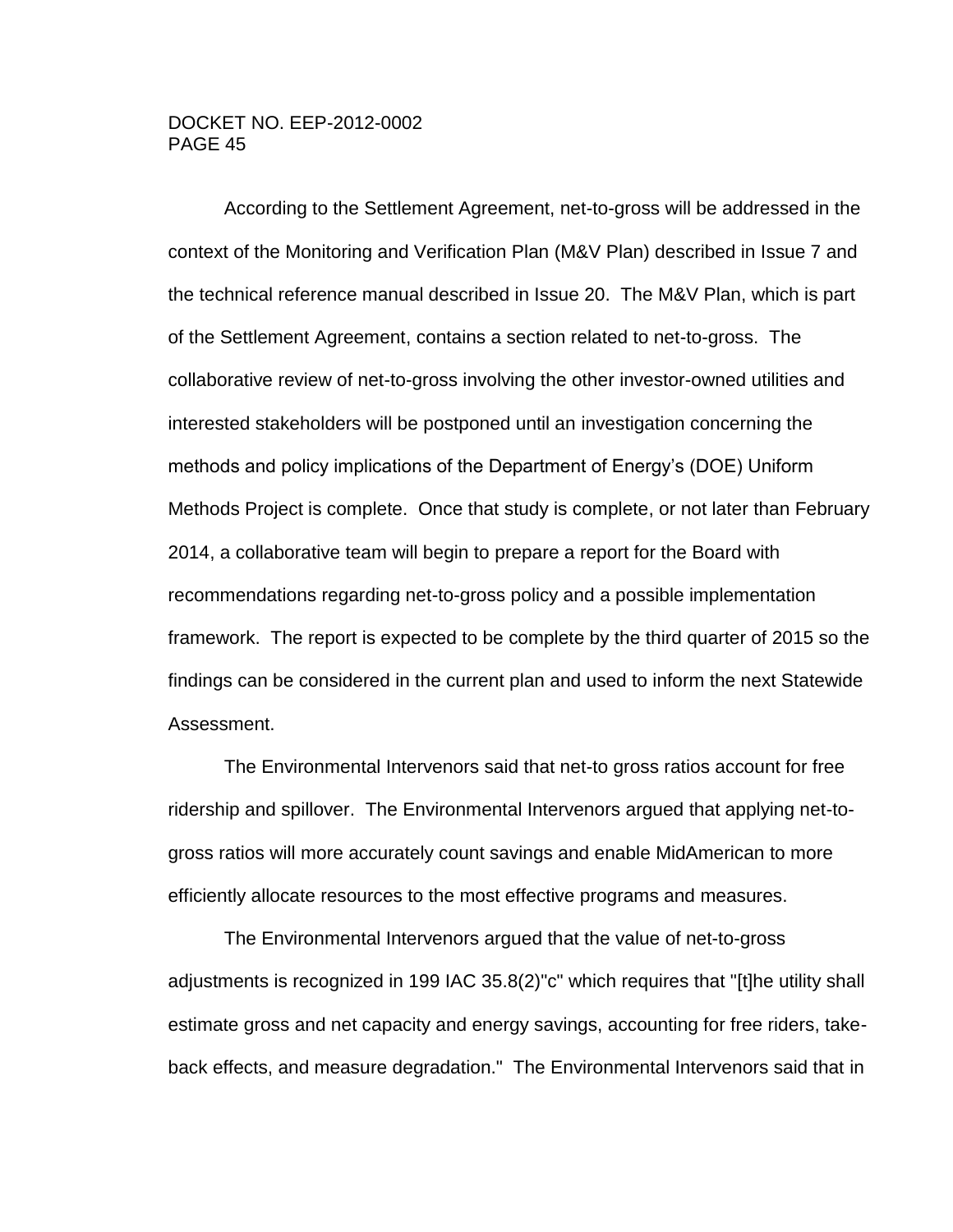the past the Iowa utilities have complied with this rule by assuming a net-to-gross ratio of 1.0 $6$  for all programs because determining net-to-gross poses significant challenges. (Tr. 343). However, the Environmental Intervenors noted that MidAmerican conducted a net-to-gross analysis for some Iowa programs and found ratios significantly below 1.0 and had also done a more extensive analysis for its Illinois energy efficiency programs.

Consumer Advocate noted that the Environmental Intervenors urge the Board to require MidAmerican to calculate energy savings using net-to-gross ratios. (Environmental Intervenors Brief, pp. 18-22). Consumer Advocate stated that MidAmerican agreed to participate in a collaborative process with other Iowa investor-owned utilities and stockholders to evaluate net-to-gross policy and a possible implementation framework. Consumer Advocate maintained that this agreement represents a reasonable approach to evaluating the implementation of net-to-gross policy and new methods of measuring savings in a manner that is transparent and consistent throughout the state of Iowa.

Subrule 199 IAC 35.8(2)"c" states that "[t]he estimated annual energy and demand savings for the plan and each program for each year the measures promoted by the plan and program will produce benefits. The utility shall estimate gross and net capacity and energy savings, accounting for free riders, take-back

 6 This assumes freeridership and spillover cancel each other out. Environmental Intervenors Brief, p. 19.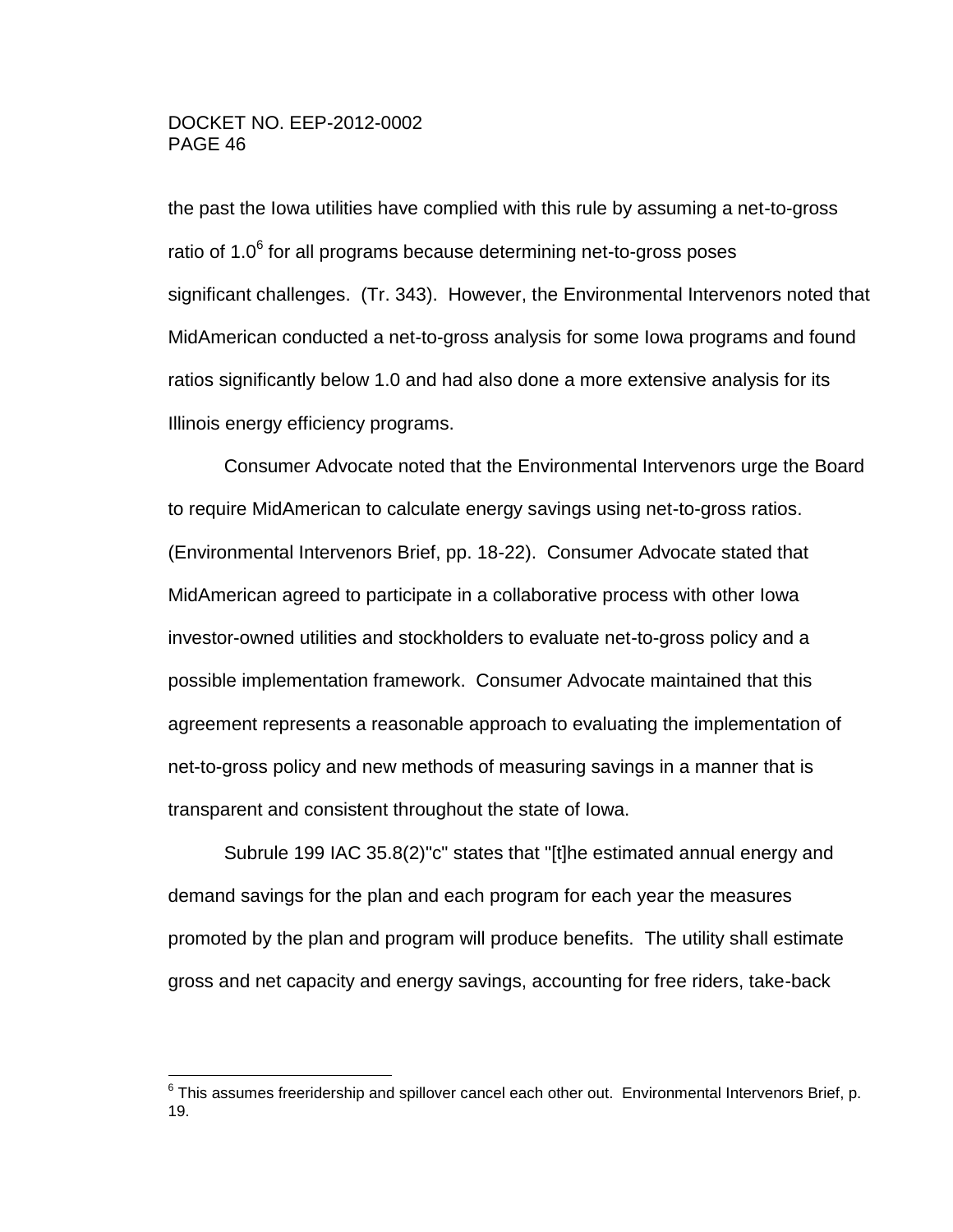effects, and measure degradation." For its Plan, MidAmerican relied on the

Statewide Assessment's determination<sup>7</sup> that

Assuming a net-to-gross ratio of 1.0 may be conservative in certain cases. Research indicates some programs, particularly those for lighting, routinely achieve net-to-gross ratios well over 1.0 when spillover is examined. Even in programs where high free ridership is reported, spillover effects are largely ignored. If properly accounted for, spillover effects may offset free ridership to a large extent." The Statewide Assessment went on to say, "it appears reasonable that gross savings be used as a basis for reporting and target compliance.<sup>8</sup>

The Environmental Intervenors believe MidAmerican should rely on the net-to-

gross results from the Evaluation, Monitoring, and Verification study completed by

Tetra Tech (May 6, 2013) for three of MidAmerican's programs—HomeCheck,

Residential Equipment, and Appliance Recycling. The Environmental Intervenors

said net-to-gross results from MidAmerican's Illinois programs could also be used.

The Board finds the approach outlined in Appendix 1 of the Settlement

Agreement (M&V Plan, p. 6) is reasonable and will ultimately provide more complete

and accurate information regarding net-to-gross in Iowa. It is not appropriate to

consider net-to-gross results for three MidAmerican programs and not have Iowa-

based net-to-gross results for the other MidAmerican programs without considering

the problems this might cause. For example, implementing net-to-gross for only part

of MidAmerican's portfolio may inadvertently skew savings results. These broader

 $\overline{a}$ <sup>7</sup> Final Report: Assessment of Energy and Capacity Savings Potential in Iowa, February 28, 2012, p. 67.

<sup>&</sup>lt;sup>8</sup> Final Report: Assessment of Energy and Capacity Savings Potential in Iowa, February 28, 2012, p. 8.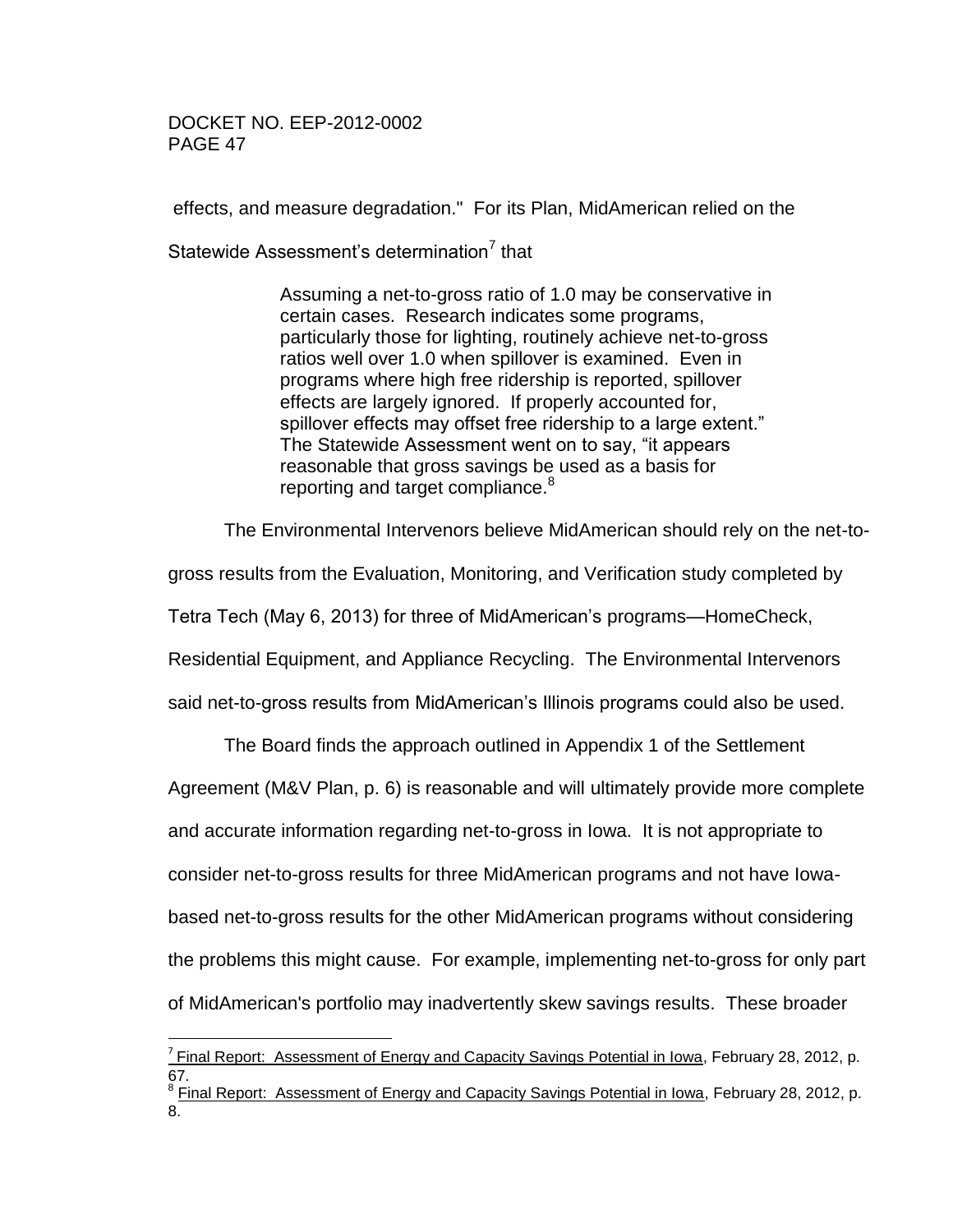issues can be considered in a collaborative review involving more of the interested parties.

The net-to-gross analysis done for MidAmerican's programs in Illinois may provide valuable insight for the collaborative to consider and perhaps lay a foundation for Iowa net-to-gross analysis. However, it appears MidAmerican's programs in Illinois, while similar to those it offered in Iowa, will most likely yield netto-gross results different than those in Iowa because the programs may not be identical.

The settlement provisions on net-to-gross that include a collaborative process are reasonable and will be approved. Under settlements reached in the various energy efficiency plan dockets, all investor-owned utilities will participate in the net-togross collaborative, which should result in a better product than if each utility proceeded independently. The final report on net-to-gross is to be submitted to the Board on or before September 30, 2015.

## **V. V. ISSUES RESOLVED BY SETTLEMENT AGREEMENT**

<span id="page-47-0"></span>The following issues appear to be settled by two or more signatories to the Settlement Agreement and not disputed by other signatories to the Settlement Agreement, though they may be disputed by non-signatories. While some of these issues were initially disputed, they were not addressed as disputed issues in brief. WED is not a signatory to the Settlement Agreement.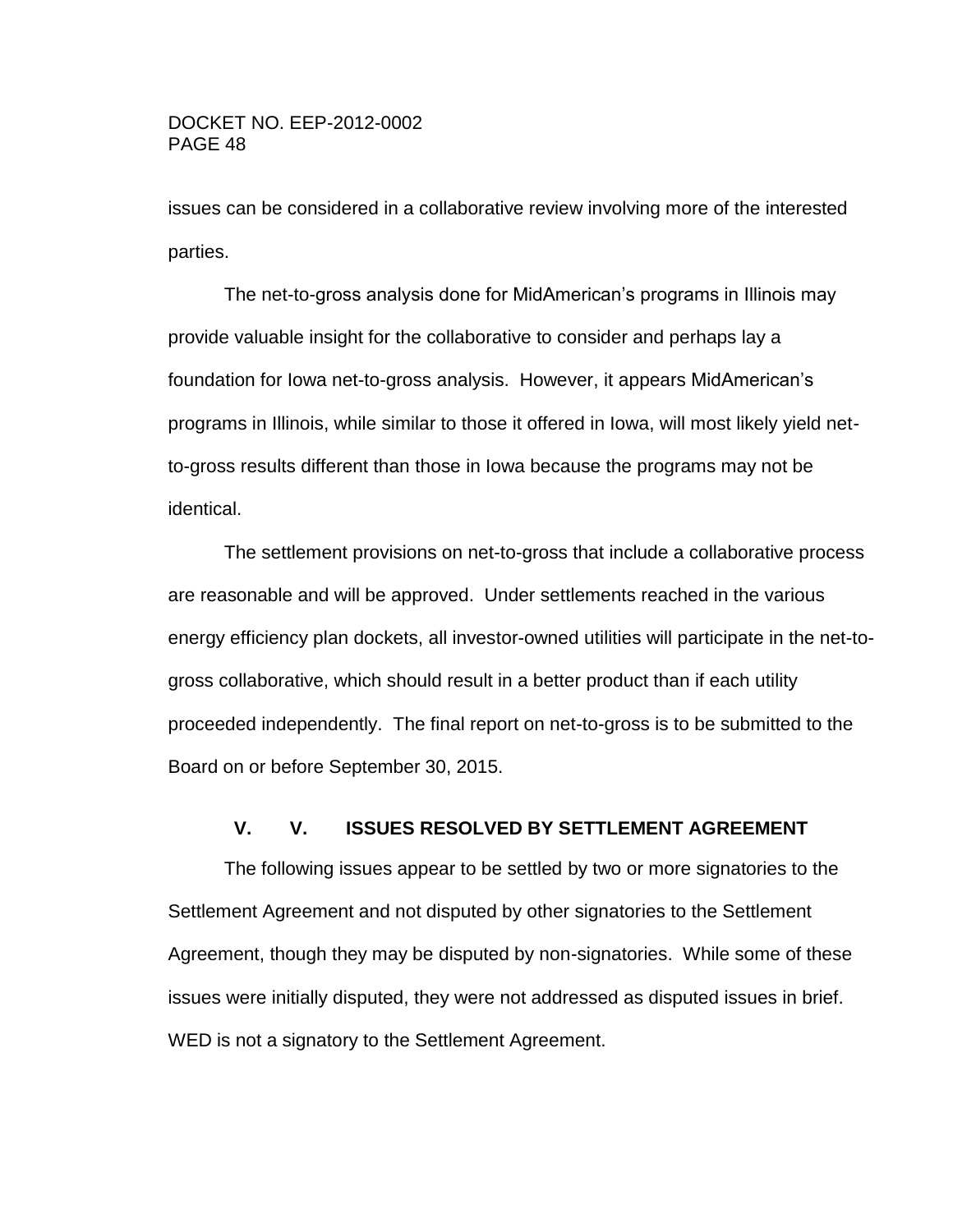#### <span id="page-48-0"></span>**A. Issue 6—Sustained Coordination**

Issue 6 is whether MidAmerican's proposed energy efficiency programs demonstrate a sufficient level of consistent and sustained coordination, such that there is integrated, systematic, and cost-effective implementation of energy efficiency measures within and across program sectors. MidAmerican and Consumer Advocate settled this issue, with MidAmerican agreeing to incorporate provisions for third-party contracting into its request for proposal (RFP) process. MidAmerican also agreed to work with Green Iowa AmeriCorps (GIAC) in the communities in which GIAC operates to develop a supplemental weatherization program for customers on the waiting list for Community Action Program agencies. The Settlement Agreement for Issues 9 and 11 provides additional details.

Deere, the Environmental Intervenors, and ICEE did not take a position on this issue. Some of the issues raised by WED regarding opening the RFP process to third-party contracting have been addressed by the settlement terms for Issue 6. While not all details are in place, it appears a reasonable process has been agreed to so that third-party contractors will have an opportunity to participate in MidAmerican's programs and a supplemental weatherization program will be developed. The Board approves this settlement term, which shows that MidAmerican's proposed energy efficiency programs demonstrate a sufficient level of consistent and sustained coordination.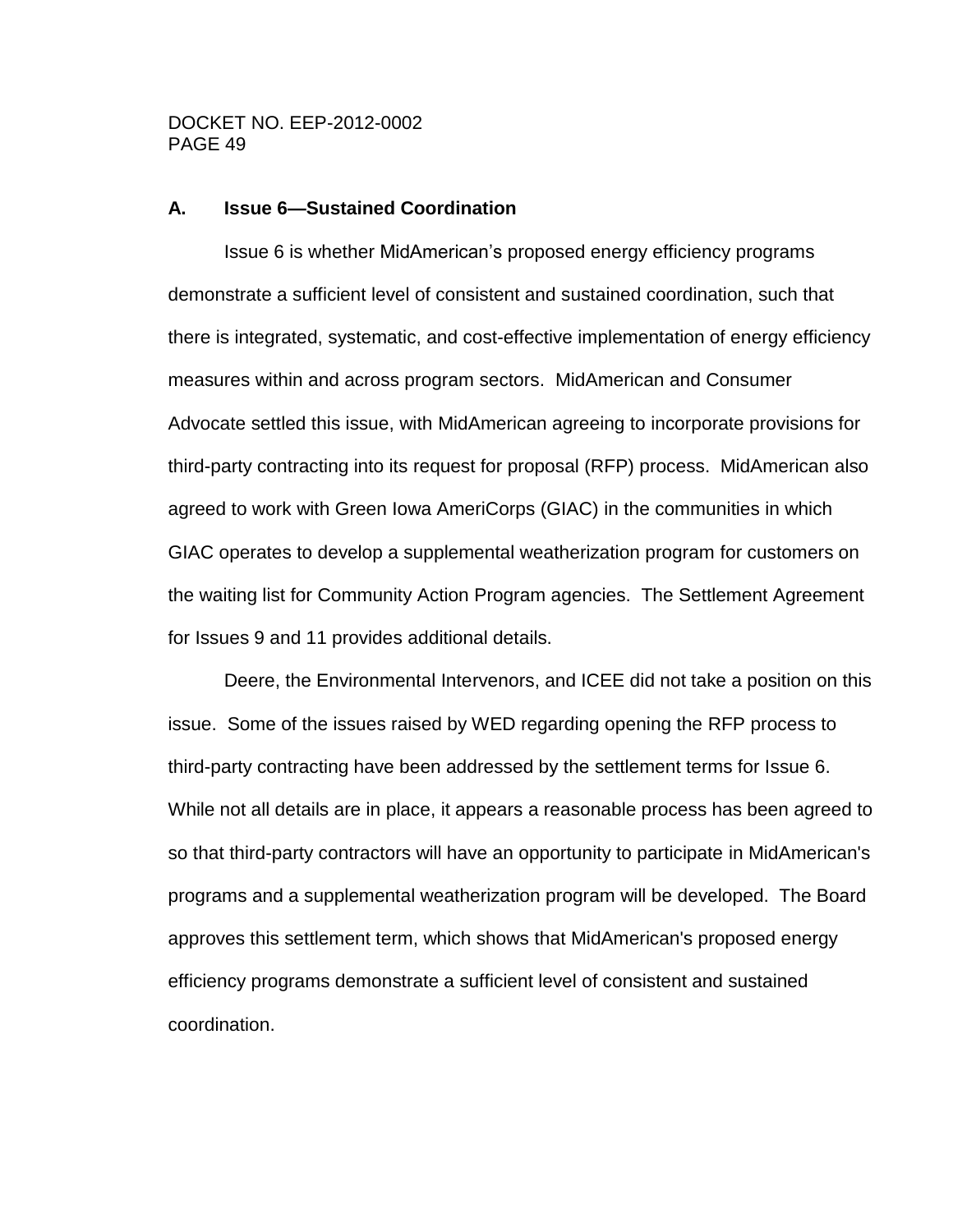#### <span id="page-49-0"></span>**B. Issue 7—Measurement and Verification**

Issue 7 is whether MidAmerican has proposed an appropriate plan and budget for the evaluation, measurement, and verification of its energy efficiency plan. The issue was resolved in the Settlement Agreement by MidAmerican and Consumer Advocate; Deere and ICEE did not take a position. The Environmental Intervenors support the Settlement Agreement on Issue 7, except for the net-to-gross section outlined in Appendix 1 of the Settlement Agreement. The net-to-gross arguments related to measurement and verification were addressed under Issue 21, above.

The Settlement Agreement contains a measurement and verification plan (Appendix 1 to the Settlement Agreement) with proposed process and impact reviews for MidAmerican's energy efficiency portfolio and the verification of gross savings. The measurement and verification plan also contains a timeline regarding the development of a statewide technical reference manual and a net-to-gross study.

The Environmental Intervenors' objections are not related to the measurement and verification plan in terms of the process and impact reviews, the timeline, or verification of gross savings. The issues related to net-to-gross were addressed in Issue 21. The Board will approve the settlement of Issue 7. The Board will require MidAmerican to include an update on its evaluation, measurement, and verification activities in its annual reports and also require MidAmerican to promptly file with the Board any evaluation, measurement, and verification reports.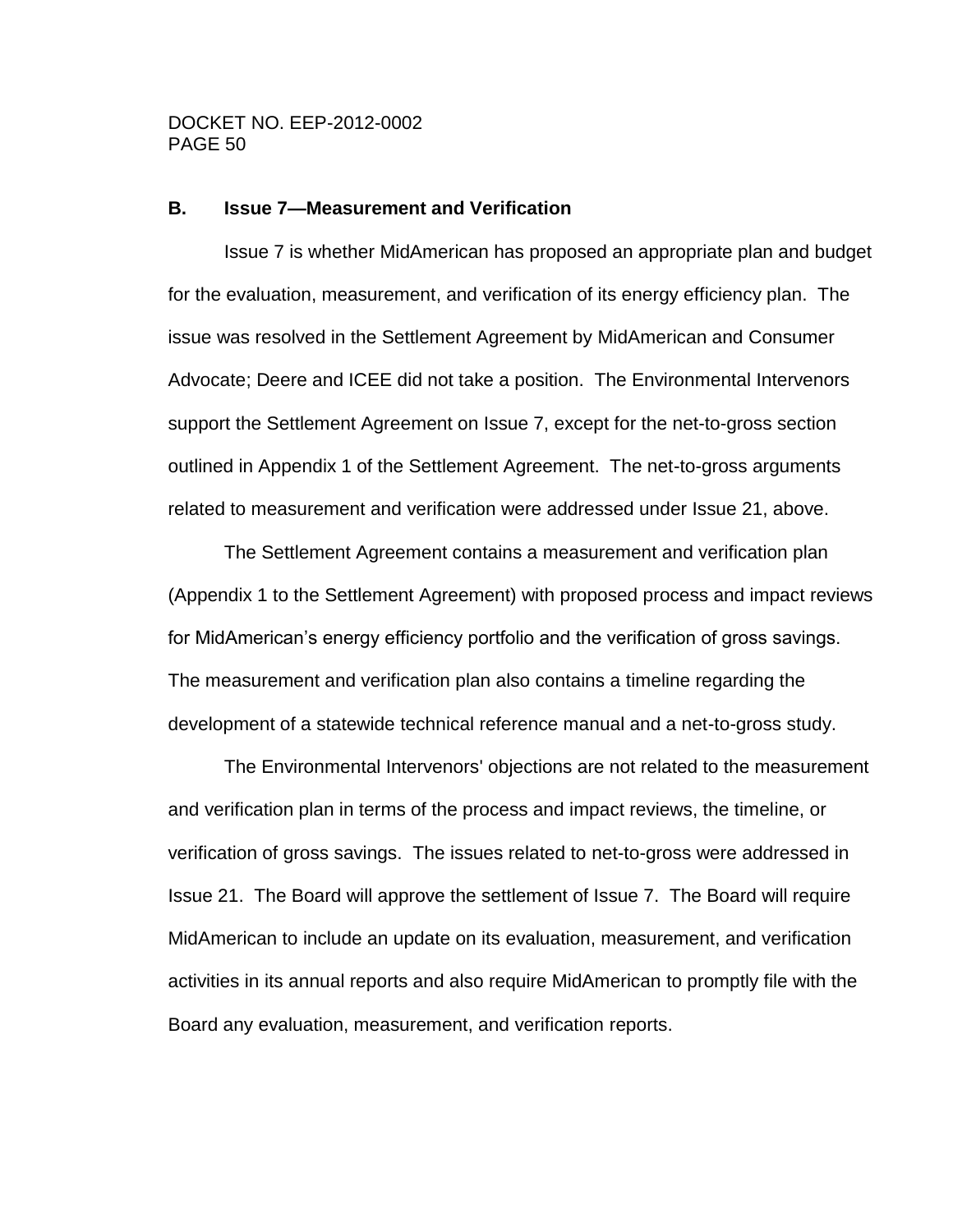#### <span id="page-50-0"></span>**C. Issue 8—Technical Assistance Standards**

Issue 8 is whether MidAmerican's technical assistance standards are adequate and effective to achieve high levels of "conversion," or practice implementation, and to adequately attribute practice implementation and savings back to technical assistance provided versus stand-alone prescriptive or custom rebates. Issue 8 is resolved between MidAmerican and Consumer Advocate; ICEE, the Environmental Intervenors, and Deere did not take a position on this issue. WED objected to the settlement of this issue.

WED argued that its experience has shown that high quality technical assistance to utility customers can provide the foundation for very high rates of customer practice implementation and satisfaction. WED asked that the Board direct MidAmerican improve its proposed assessment programs by ensuring all technical providers are certified by BPI or RESNET; requiring all assessments include a blower door test and all comprehensive assessments use modeling software approved by BPI or DOE to provide reliable predictions of energy and financial savings, including all energy sources and uses; providing customers with an energy action plan that identifies the customer's decision priorities, schedule, and timeline and specific follow-through steps; and aligning program-based financial incentives for both provider and customers to maximize outcomes rather than the number of customers served.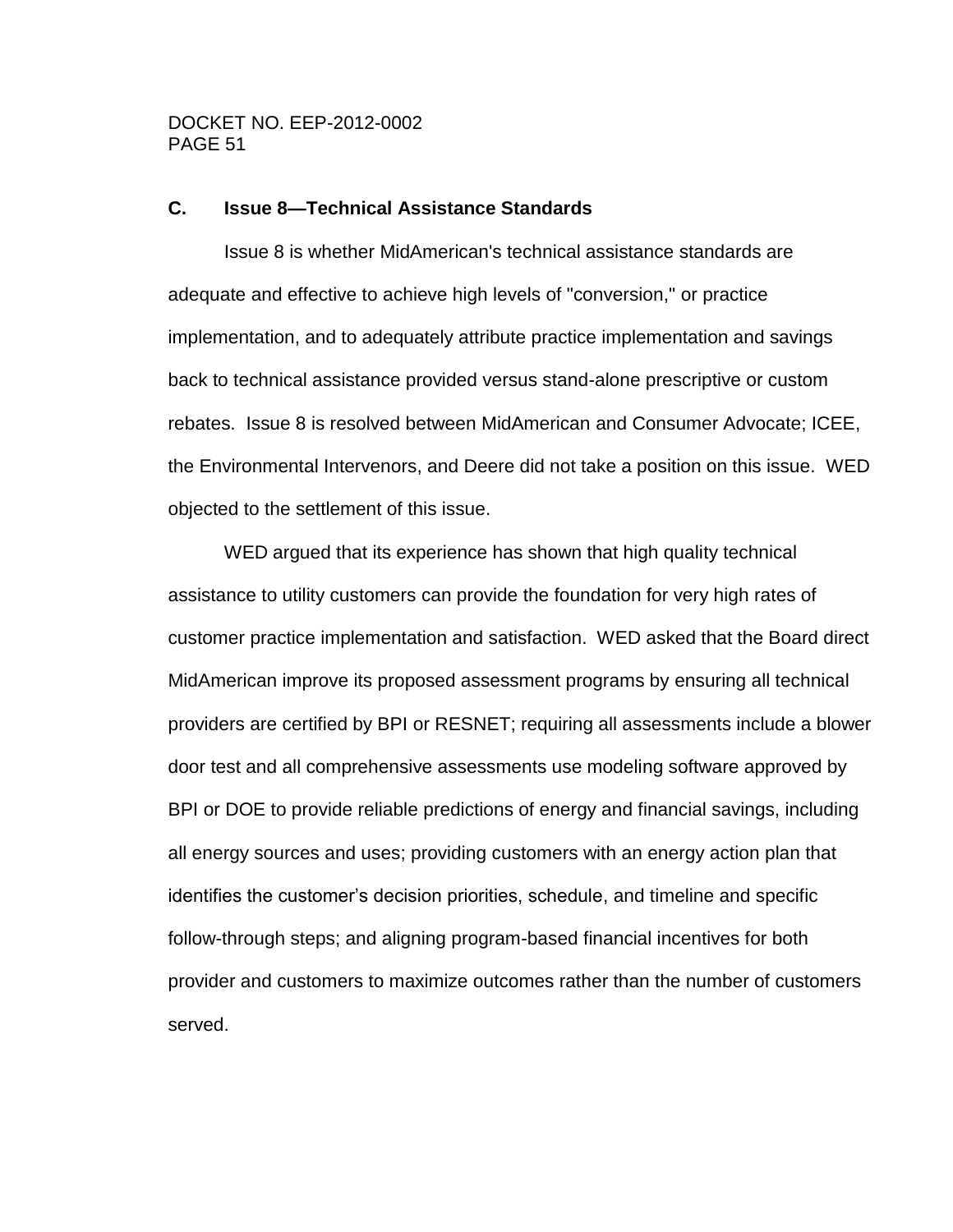MidAmerican noted that while WED offered several objections to the settlement of Issue 8, none of the objections are supported by testimony; they are new issues being raised in WED's brief. MidAmerican said that the new issues raised by WED do not specifically outline any particular objection to the Settlement. If WED has issues regarding how MidAmerican implements the terms of the Settlement Agreement and believes MidAmerican has failed to comply with the Settlement Agreement, MidAmerican argued it would be more appropriate to raise those issues before the Board at that time.

The Board typically does not approve technical assistance standards, but rather allows the utility (with the assistance of stakeholders) to determine the appropriate standards the utility relies on for technical assistance. If the standards are not producing the desired savings results or customer satisfaction, then MidAmerican will need to re-examine those standards. The evidence shows that MidAmerican has taken steps to address WED's concerns related to this issue and WED has not provided sufficient data to persuade the Board that MidAmerican's proposed residential or nonresidential assessment programs should be modified. The settlement of Issue 8 will be approved.

#### <span id="page-51-0"></span>**D. Issue 9—Qualified Energy Professionals**

Issue 9 is whether technical assistance (energy auditing, assessments, planning, and follow-through) to all customer classes ought to be open to additional qualified energy professionals not currently participating in MidAmerican's energy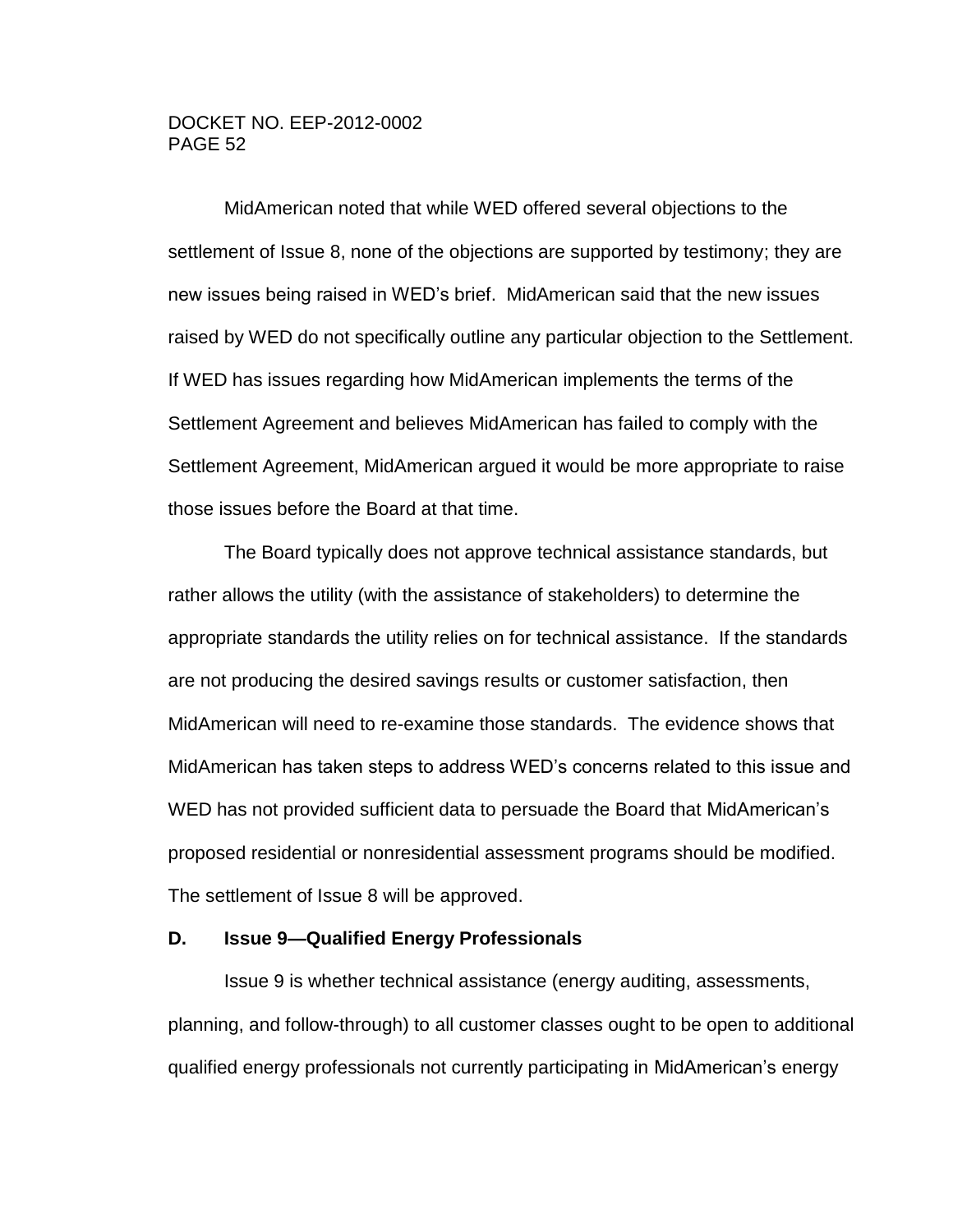efficiency plan. This issue is resolved between MidAmerican and Consumer Advocate; the Environmental Intervenors, ICEE, and Deere have not taken a position on this issue. WED objects to this settlement item based on program implementation details that MidAmerican does not have available at this time. (Tr. 266).

To address issues raised by Consumer Advocate, MidAmerican said that it will incorporate provisions for third-party subcontracting within its request for proposal (RFP) process. During contract negotiations with the successful bidder, MidAmerican said that it will reserve the right to allow qualified third-party subcontracting and will also retain the right to require the vendor to support thirdparty subcontracting as defined and directed by MidAmerican. MidAmerican noted that it will retain oversight, management, and direct access to the third-party contractor. (MidAmerican Initial Brief, pp. 28-29).

WED addressed this issue at pages 6 and 7 of its initial brief. WED said that it was encouraged by MidAmerican's willingness to incorporate third-party subcontracting into its RFP process and believes that this is the area with the greatest potential for streamlining and cost savings if implemented by a qualified third party such as the Iowa Energy Center or the Center for Energy and Environmental Education.

To promote efficiency, fairness, and cost-effectiveness in implementing thirdparty vendors for technical assistance, WED said that MidAmerican should develop and release the RFP in consultation with Consumer Advocate this fall; provide clear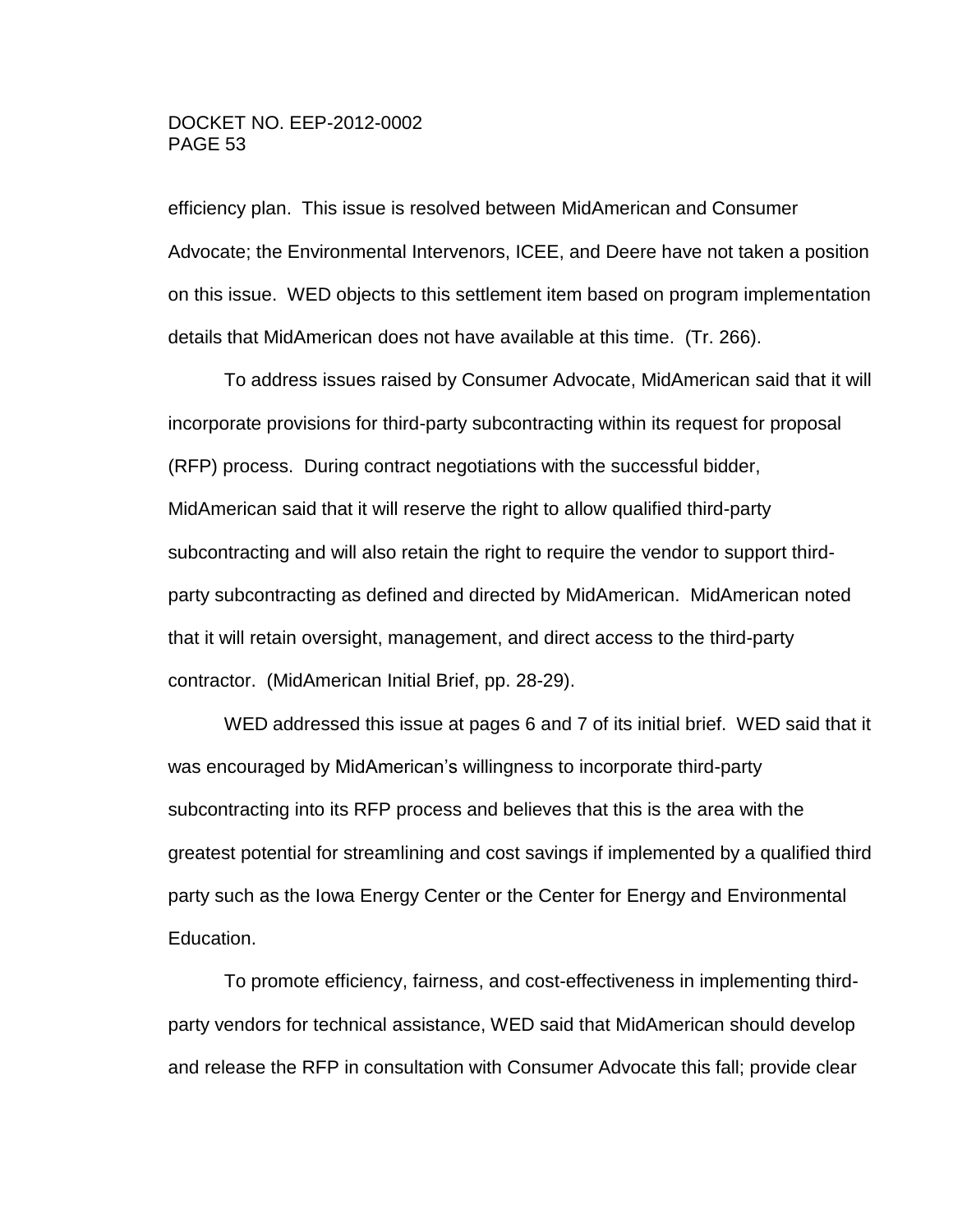qualifications for technical service providers; give priority to local professionals and organizations where provider territories overlap; allow customers to choose their technical service provider; have a transparent decision making process for approving and denying third-party providers that is open to appeal with the Consumer Advocate as arbitrator; and reimburse third-party technical providers at the same rate for services as the principal vendor. If properly implemented, WED said that this will be a significant step toward ending the current lockout of a large number of Iowa energy professionals from the investor-owned utilities' energy efficiency programs.

MidAmerican said that none of WED's objections to the Settlement Agreement on this issue were supported by testimony; they were first raised in brief. Because the new issues relate to implementation of the Settlement Agreement, MidAmerican said it would be more appropriate to raise those with the Board if MidAmerican fails to comply with the Settlement Agreement's terms. (MidAmerican Reply Comments, p. 9).

This issue relates to whether any qualified professional should be eligible to provide services for MidAmerican's Assessment programs rather than the services being provided by just one contractor. WED also argues that direct install measures do not need to be installed by an energy assessment professional but could be installed by community organizations like GIAC. WED recommends MidAmerican implement a stand-alone direct install program available to all customers—not just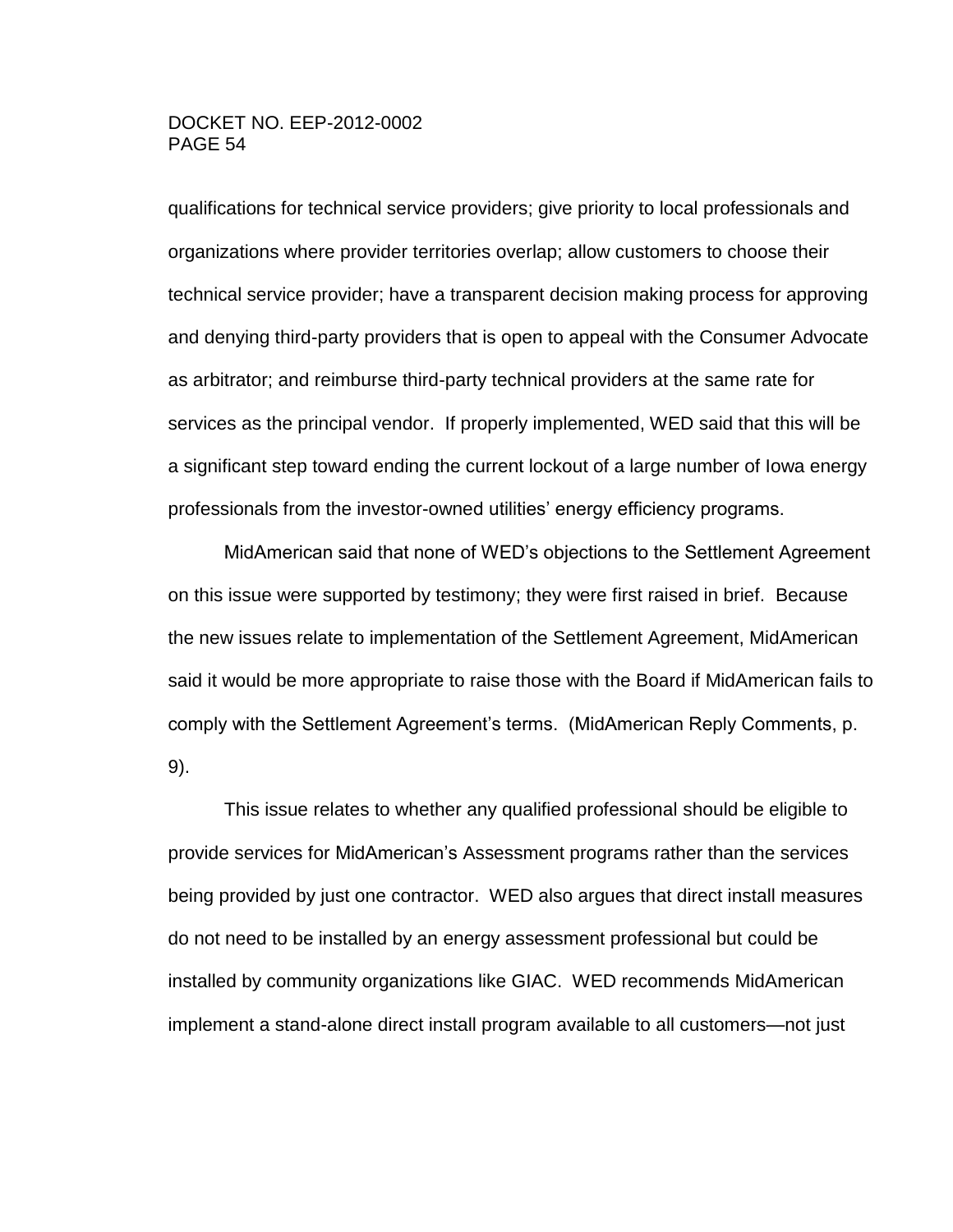those who receive an energy assessment—but has not presented a fully developed proposal complete with cost-effectiveness data.

The Settlement Agreement resolves this issue between MidAmerican and Consumer Advocate. MidAmerican will incorporate provisions for third-party subcontracting within its RFP. The RFP will allow MidAmerican to support local, third-party contractors and should address some of WED's concerns that qualified energy planning professionals should be able to participate in MidAmerican's Assessment programs. In the absence of any evidence regarding WED's preferred alternatives, the Settlement Agreement on this issue will be approved.

#### <span id="page-54-0"></span>**E. Issue 10—Formal Collaboration**

Issue 10 is whether a more formal collaboration or enhanced reporting process for energy efficiency plan performance is warranted. This issue has been resolved among MidAmerican, Consumer Advocate, and the Environmental Intervenors. ICEE and Deere did not take a position and WED did not appear to object to this provision in testimony or brief.

The current Consumer Advocate-led stakeholder collaborative has worked well to incorporate stakeholder interest into the investor-owned utilities' energy efficiency processes. The proposed collaboration agreement contained in the Settlement Agreement outlines specific reporting and meeting timelines as well as priority topics to be discussed, including measurement and verification, the technical reference manual, and prioritization of programs for analysis. MidAmerican also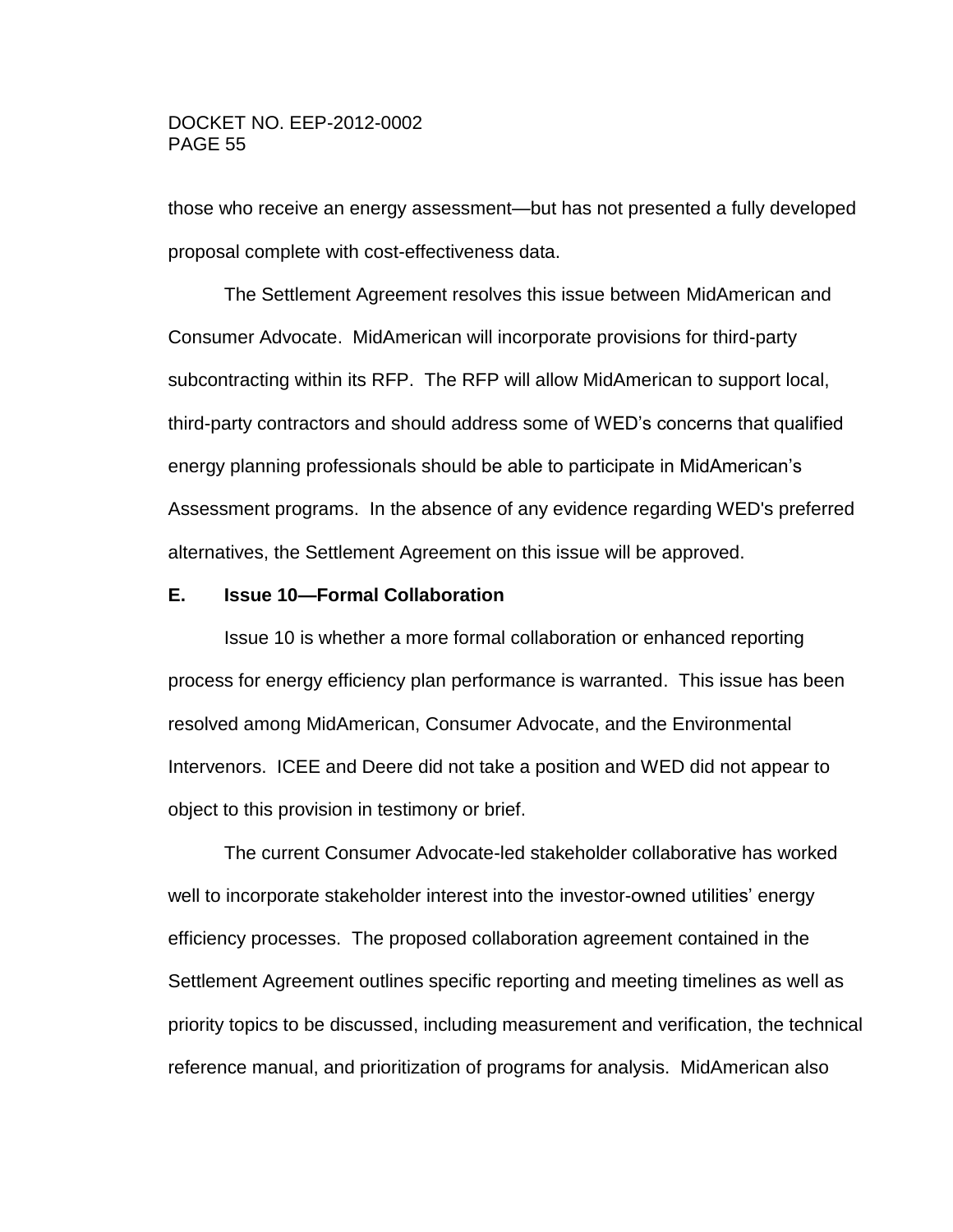agreed to hold a meeting in the fall of each year to update stakeholders on plan progress and create an opportunity for stakeholder input regarding anticipated program changes. MidAmerican said it would communicate final program changes in a report filed with the Board in January of each year.

The agreement appears to be a compromise among the parties in that it provides more structure to the current stakeholder collaborative without making the stakeholder collaborative a formal advisory council. The Settlement Agreement enhances the current Consumer Advocate-led collaborative process, by outlining reporting and meeting timelines and identifying priority topics. The Settlement Agreement appears to provide more structure to the collaborative process but MidAmerican retains the ultimate responsibility for implementing its energy efficiency plan (with input from the stakeholder collaborative).

The Settlement Agreement also refers to plan and program modifications. The Board reminds the parties and other stakeholders that the Board's rules provide for a plan or budget modification if certain conditions occur, such as a change in the total annual plan budget by plus or minus 5 percent. 199 IAC 35.6(4). However, utilities have modified programs without Board approval during the plan period, if program changes are needed.

The resolution of Issue 10 will be approved.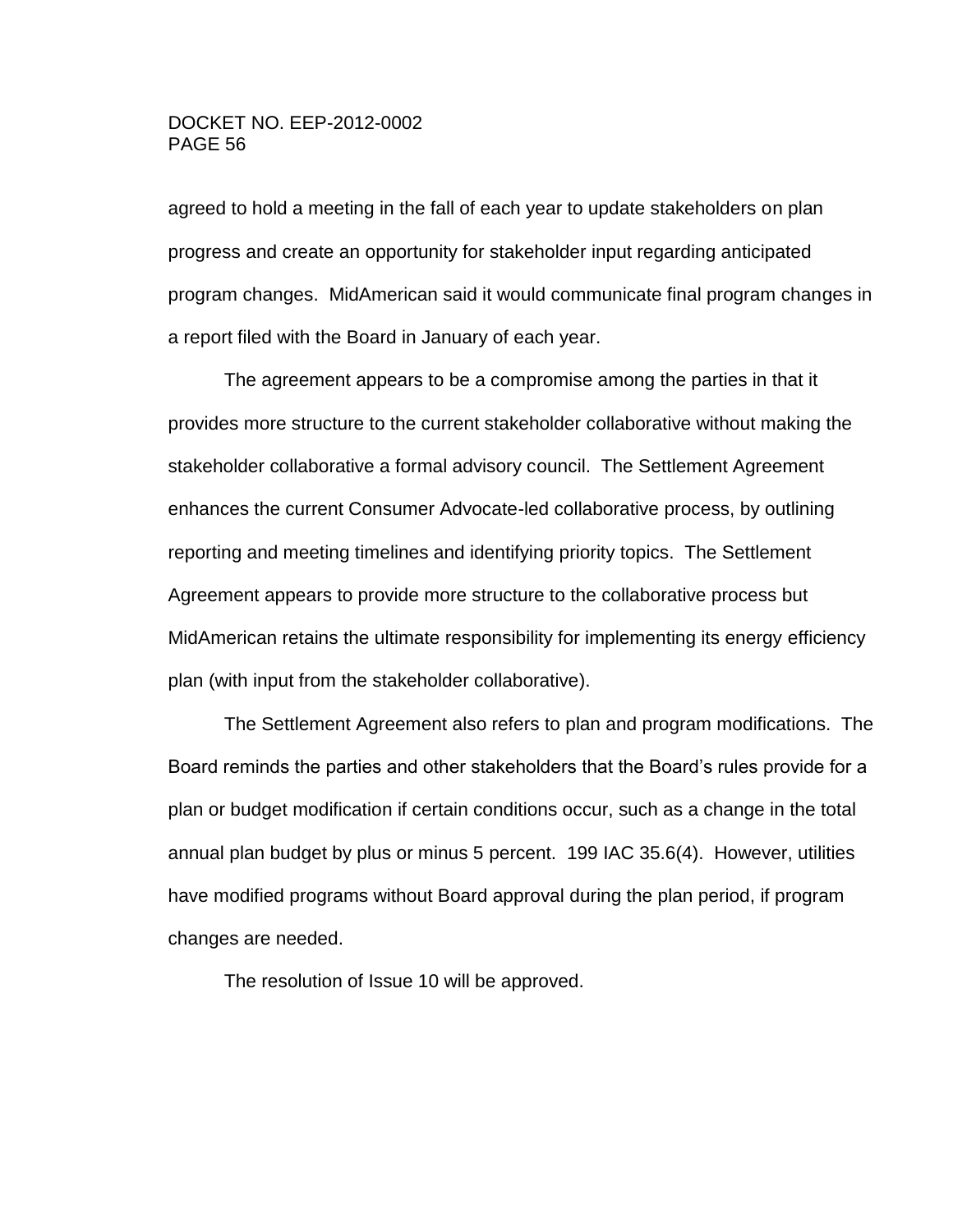## <span id="page-56-0"></span>**F. Issue 11—Residential Portfolio Programs**

Issue 11 is whether MidAmerican has proposed appropriate Residential Portfolio Programs, including the potential for stand-alone direct install programming open for implementation by qualified community-level organizations including, but not limited to, GIAC teams and hosts. This issue is settled between MidAmerican and Consumer Advocate. Deere and ICEE do not take a position. The Environmental Intervenors support articles F and H, Upstream Lighting and Prescriptive Rebates, and take no position on the remainder of Issue 11.

MidAmerican has a full range of residential programs. MidAmerican agreed to give greater emphasis to LED lighting in its Upstream Lighting program through increased education and marketing and increasing the number of LEDs as a percentage of total bulbs in the program.

The Board will approve the Settlement Agreement on Issue 11. MidAmerican has enhanced its residential offerings and improved its Upstream Lighting program. If changes are needed during the five-year plan period, the collaborative process provides an avenue for stakeholder input to any plan or program revisions.

#### <span id="page-56-1"></span>**G. Issue 12—Nonresidential Portfolio Programs**

Issue 12 is whether MidAmerican has proposed appropriate Nonresidential Portfolio programs. MidAmerican and Consumer Advocate resolved this issue, while the Environmental Intervenors specifically endorse article C but take no position on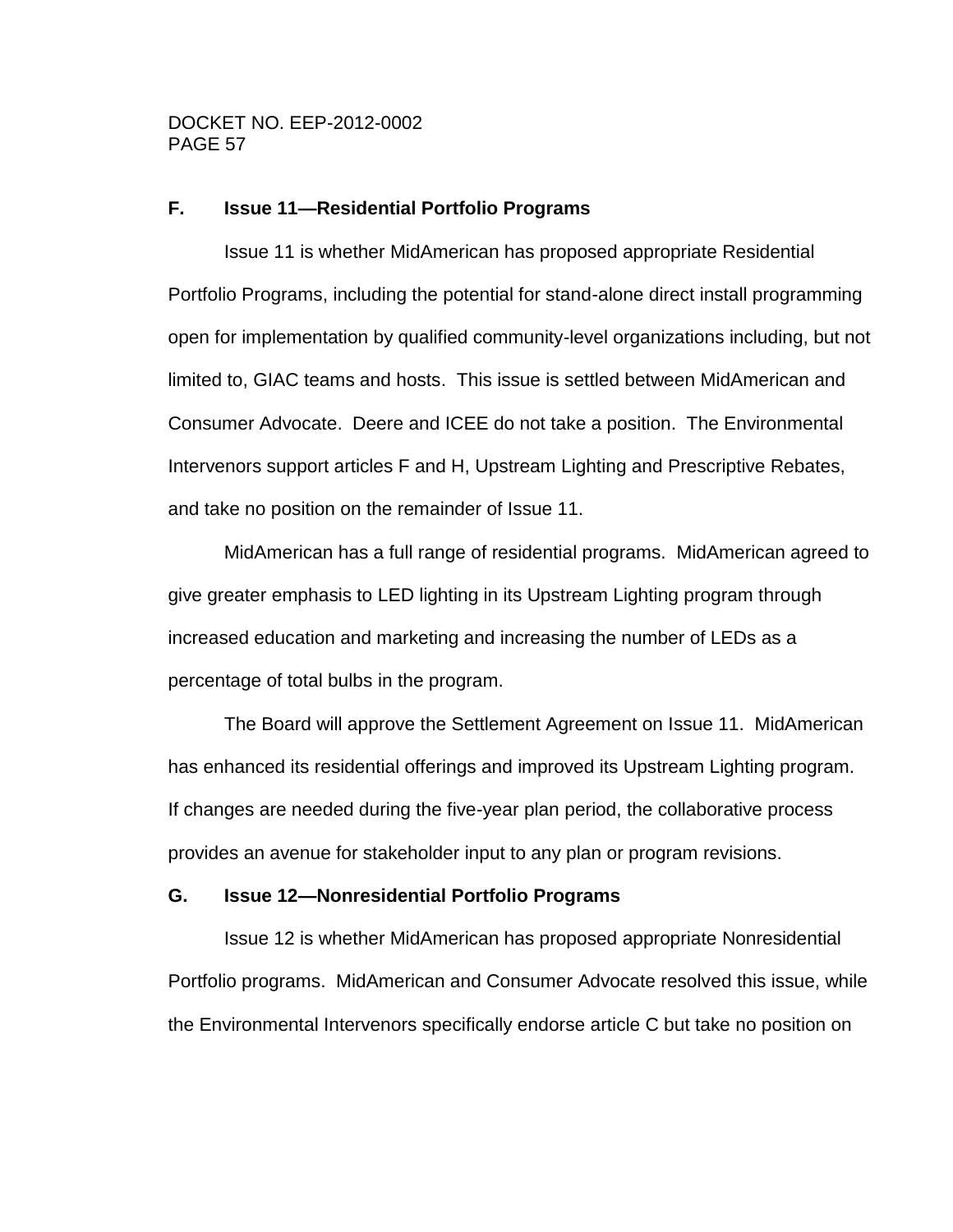the remainder of this issue. ICEE and Deere do not take a position on this settled item.

MidAmerican's plan includes commercial assessments, commercial new construction, and prescriptive rebates. The proposed settlement of Issue 12 will be approved. MidAmerican's plan contains a broad range of nonresidential options and the Settlement Agreement appears to improve on the current plan portfolio.

## <span id="page-57-0"></span>**H. Issue 13—Outreach, Education, and Training**

Issue 13 is whether MidAmerican has proposed appropriate Outreach, Education, and Training programs, including the potential for local or community programs including, but not limited to, GIAC teams and hosts for local activities. MidAmerican and Consumer Advocate settled this issue; Deere, ICEE, and the Environmental Intervenors take no position.

Pursuant to the Issue 13 agreement, MidAmerican agreed to develop a formal marketing and advertising strategy for its entire portfolio as well as for individual programs. MidAmerican also agreed to continue and expand its Des Moines GIAC neighborhood pilot if it proves to be successful in promoting energy efficiency programs and savings. Finally, MidAmerican agreed that its tree programs will maintain a clear energy efficiency nexus. The agreement on Issue 13 is reasonable and will be approved.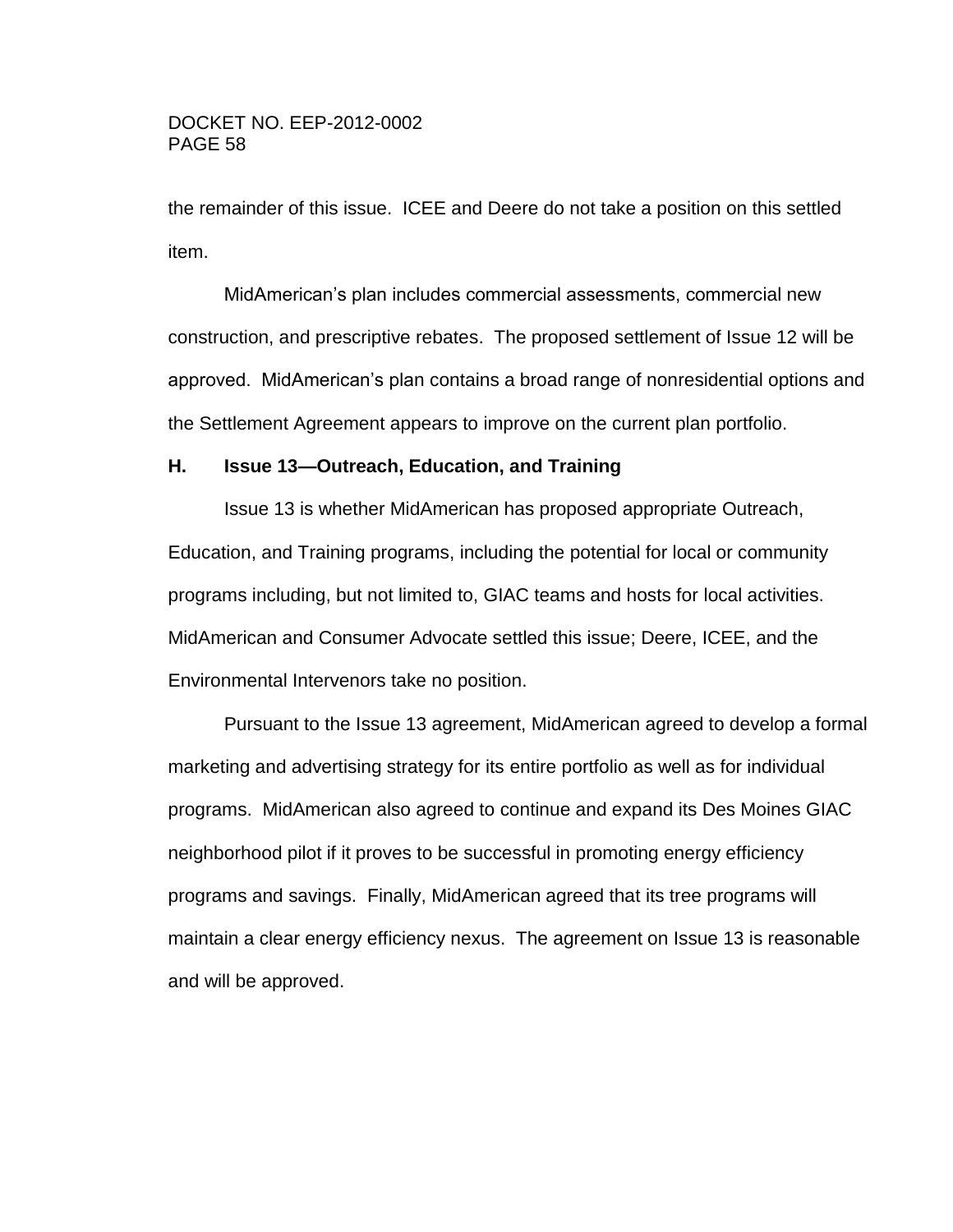#### <span id="page-58-0"></span>**I. Issue 14—Demand Response**

Issue 14 is whether MidAmerican has proposed appropriate Demand Response programs. MidAmerican and Consumer Advocate reached agreement that MidAmerican's proposed level of spending and participation in the Residential and Nonresidential Load Management program is appropriate. Deere, ICEE, and the Environmental Intervenors did not take a position or object to the resolution of this issue.

MidAmerican's demand response programs are mature programs that have proved to be successful. The settlement of Issue 14 will be approved.

#### <span id="page-58-1"></span>**J. Issue 19—Market Transformation**

Issue 19 is whether MidAmerican is appropriately integrating a market transformation approach in its program and, if so, what are the implications of market transformation (e.g., when the market has been transformed via energy efficiency codes and standards or other intervention strategies). The issue has been settled between MidAmerican and Consumer Advocate. ICEE, the Environmental Intervenors, and Deere did not take a position on the issue and WED did not file comments addressing this issue.

In Consumer Advocate witness Foster's direct testimony, an argument was made that MidAmerican should move to a "market transformation" approach which moves away from prescriptive measures, high rebate levels, and contractor-delivered programs to comprehensive, customer-centered, multi-year approaches or strategies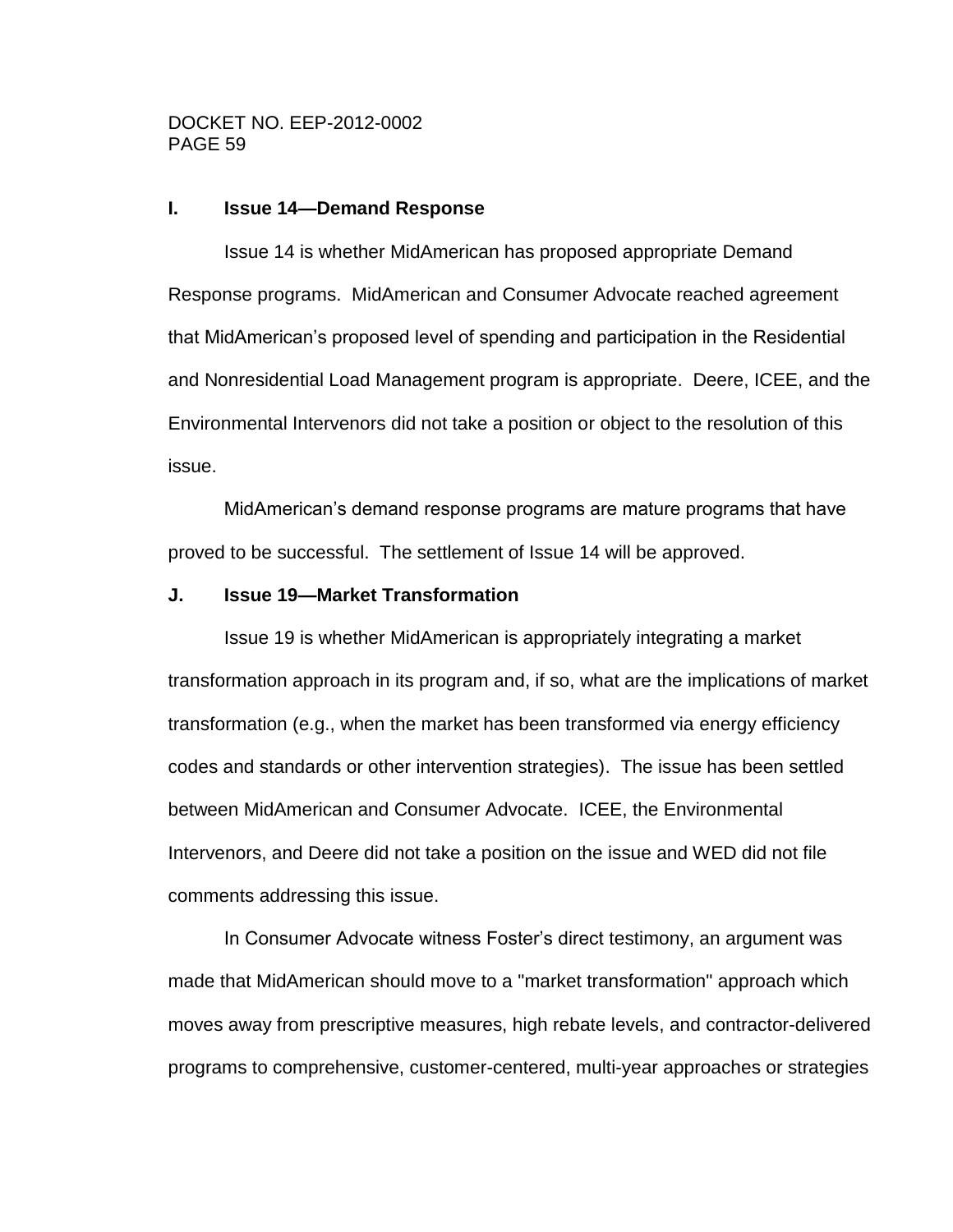that result in greater savings. MidAmerican noted that the settlement terms for Issues 5, 7, 10, and 20 address the concerns Consumer Advocate raised about market transformation. The Board will approve the market transformation portion of the Settlement Agreement.

#### <span id="page-59-0"></span>**K. Issue 20—Technical Reference Manual**

Issue 20 concerns the development of a technical reference manual, including formulation, consistency among utilities, timing of implementation, and independent oversight process and administration. MidAmerican, Consumer Advocate, and the Environmental Intervenors settled this issue; ICEE and Deere did not take a position.

MidAmerican said that it agreed to work with IPL, Black Hills Energy, and interested stakeholders in the development of a technical reference manual. (MidAmerican Initial Brief, p. 28). Consumer Advocate noted that MidAmerican's agreement to participate in the development and maintenance of a statewide technical reference manual will bring improved precision and more rigorous and frequent review to the deemed savings employed by the Statewide Assessment. Consumer Advocate said the manual can be expected to contribute to reported savings more closely mapping to verified savings as well as developing useful life and baseline assumptions for various energy efficiency offerings. (Tr. 248-51, 422).

The Board believes a collaborative process to develop and maintain a statewide technical reference manual is a worthwhile endeavor and will approve this portion of the Settlement Agreement. The Settlement Agreement provides that the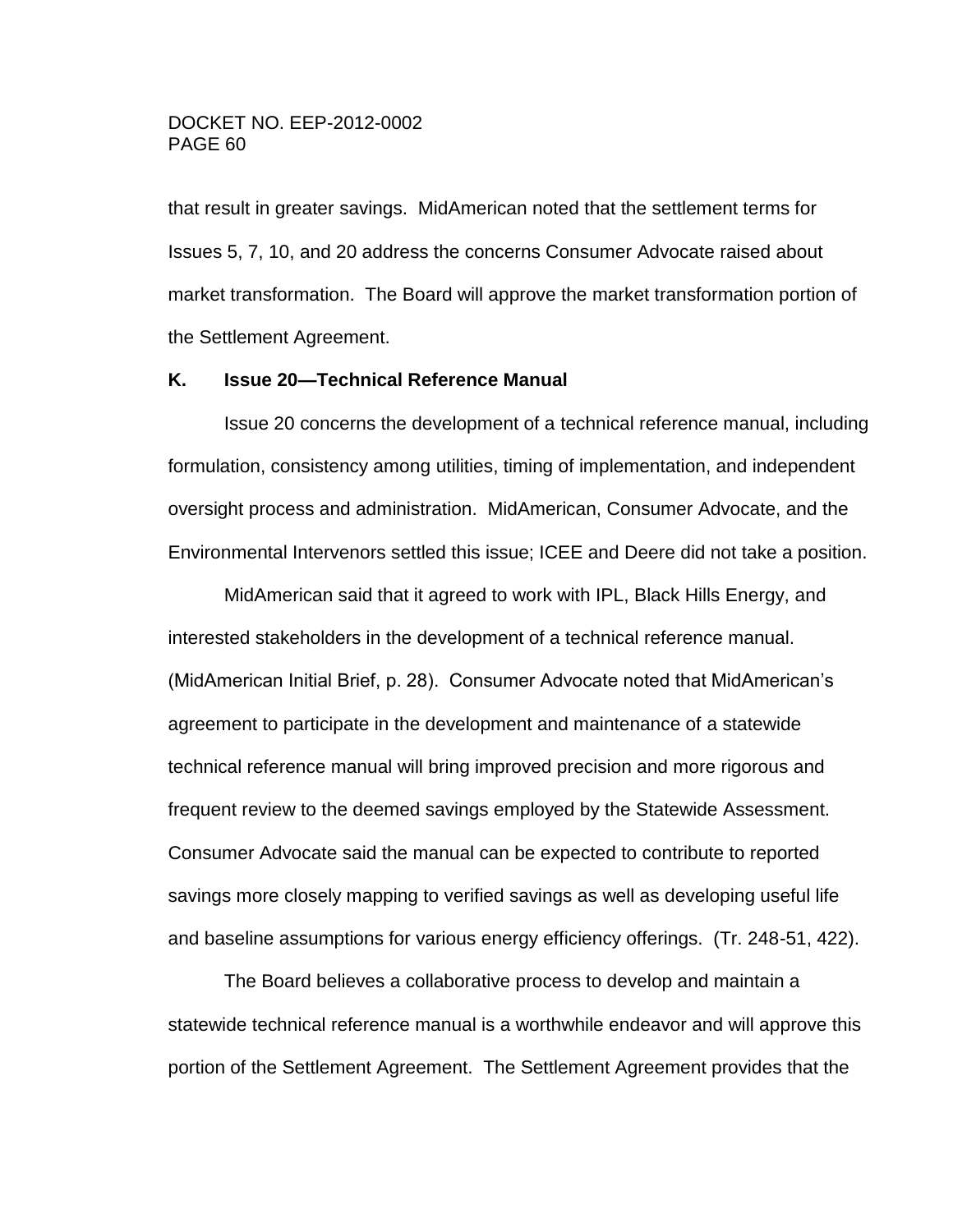investor-owned utilities and interested stakeholders will form a planning committee to develop an RFP for an independent, third-party contractor to be selected through a competitive bidding process and the expectation is that the technical reference manual will be completed in time for use in the Statewide Assessment for the 2019- 2023 energy efficiency plans.

#### <span id="page-60-0"></span>**L. Issue 22—Avoided Costs**

Issue 22 is whether avoided cost timing or methodologies should be revised or addressed in this proceeding. MidAmerican, Consumer Advocate, and the Environmental Intervenors have settled this issue. Deere and ICEE took no position. The three signatories agreed to request an investigative proceeding before the Board to address the issue of avoided cost in more detail. Pursuant to the agreement, the three signatories are to submit the request, either singularly or jointly, by January 15, 2014.

By way of background, this issue first arose with respect to MidAmerican in Docket No. TF-2012-0574, a revision to MidAmerican's Cogeneration and Small Power Production tariff. The proposed tariff revised MidAmerican's standard rates for purchases of energy and capacity from qualifying facilities (QF) with a capacity of 100 kilowatts or less (Small QFs) under the Public Utility Regulatory Policies Act of 1978 (PURPA) and 199 IAC 15.5(3). Various issues were raised by intervening parties, including whether utilities should use the same uniform avoided cost methodology for purchasing energy and capacity from PURPA QFs and for energy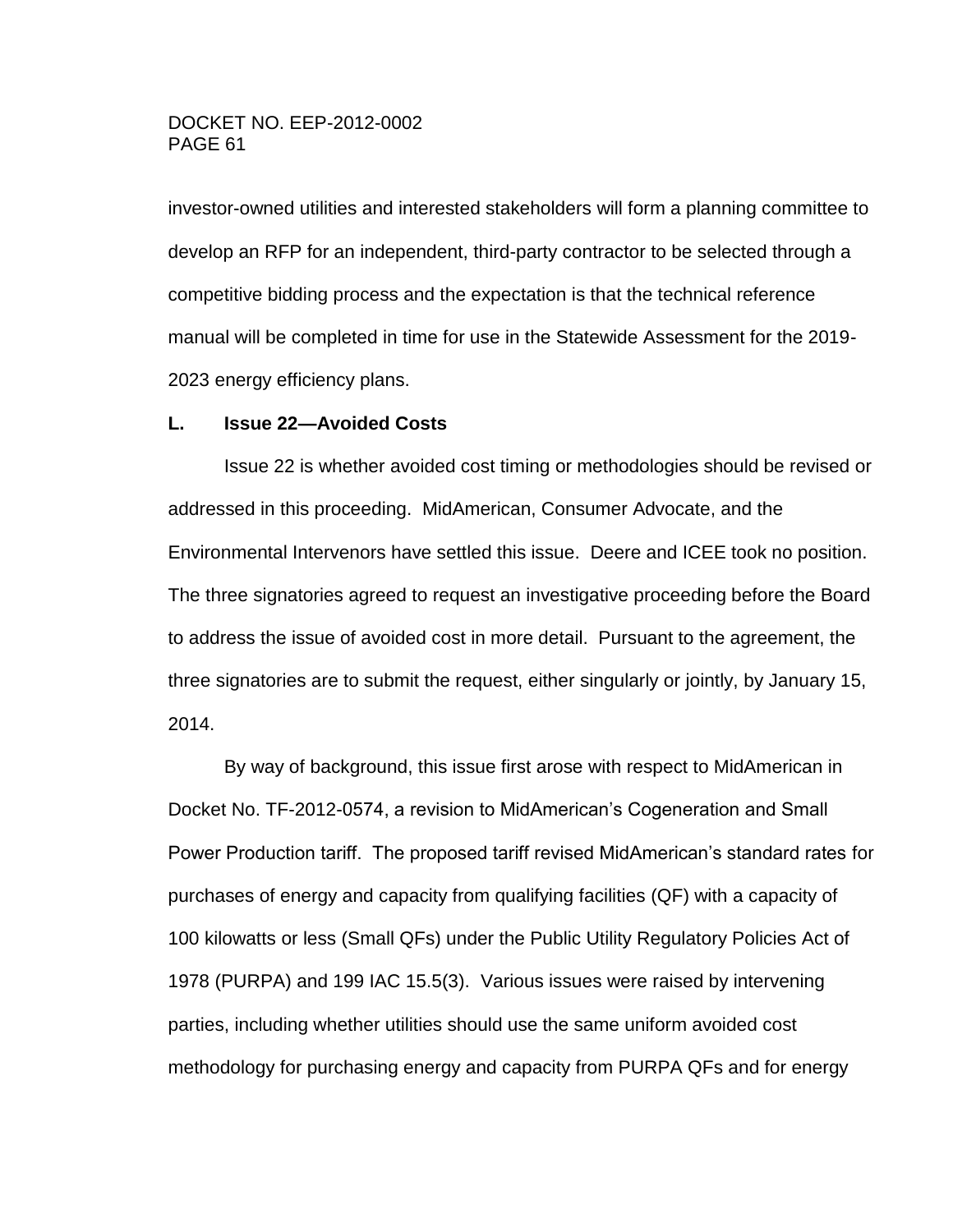efficiency plan dockets, whether avoided cost methodologies should be made more

transparent, and identification of the most appropriate forum for addressing these

issues. The parties to the tariff filing agreed to continue the discussion in

MidAmerican's energy efficiency plan filing.

Similar issues were raised and refined in the current plan proceeding docket.

Some of the issues raised were:

a) Whether MidAmerican's current avoided cost methodologies are compliant with 199 IAC 35.9(7), 35.10 (2), and 35.10(4) and whether changes in methodology are warranted;

b) Whether the identified avoided costs accurately reflect the costs that MidAmerican avoids by implementing energy efficiency or customer-sited renewable energy programs;

c) Whether avoided cost determinations should be computed using the same methodology for both EEP development (199 IAC 35.9(7)) and PURPA qualifying facilities pricing (199 IAC 15.5); and

d) Whether a change in avoided costs of more than 10-20 percent during plan implementation should result in an updated screening of energy efficiency programs to consider whether program changes or plan modification are warranted.

Other interested persons have questioned which components of MidAmerican's

energy efficiency plan avoided costs should be used in determining avoided costs for

PURPA QFs. One of the disagreements is over the application of MidAmerican's

energy efficiency plan add-on adjustment factors to MidAmerican's QF avoided costs.

The Board believes it is appropriate to continue the discussion and will

approve the settlement of Issue 22. The signatories requesting the investigative

proceeding are to specify the issues they intend to address that have not already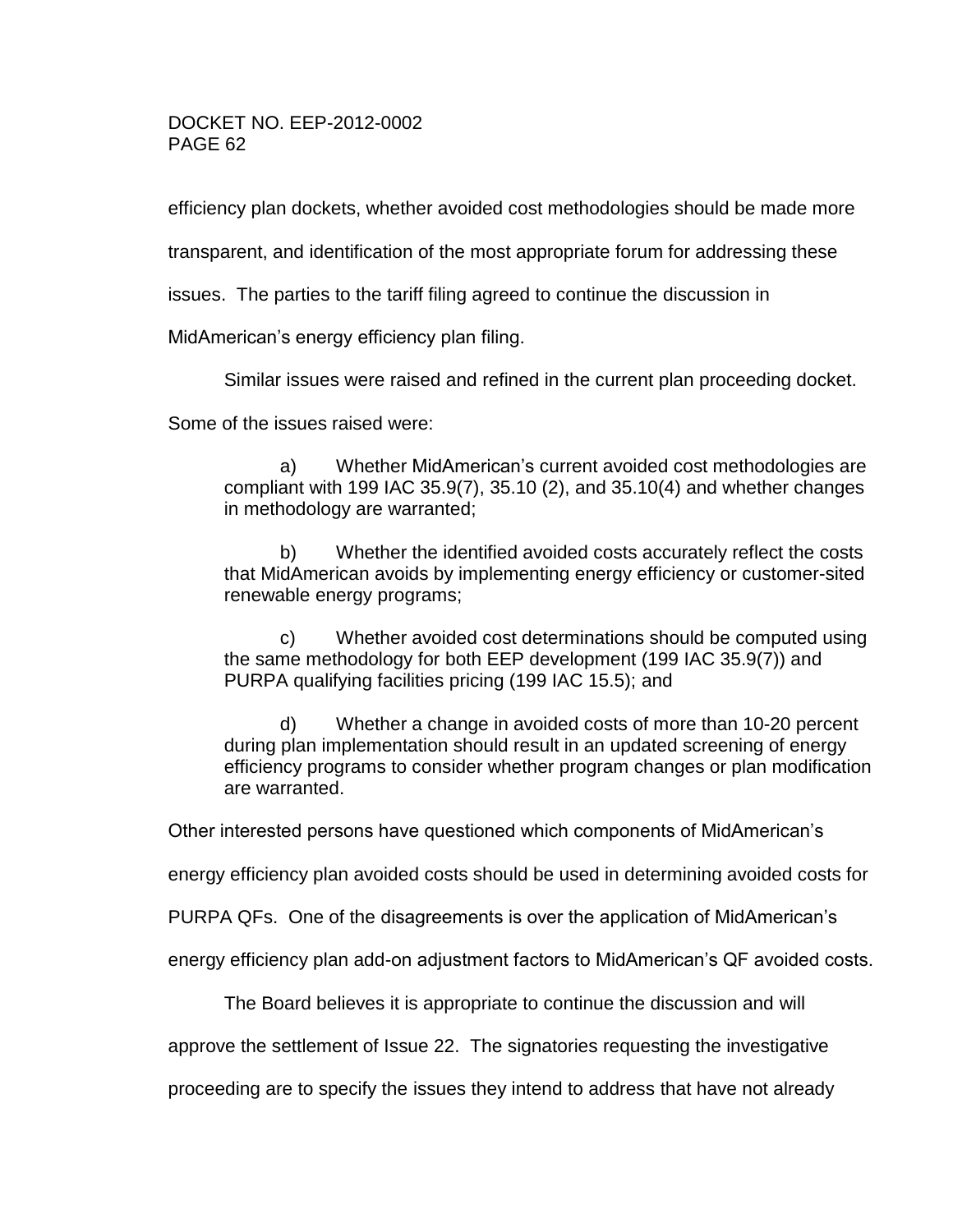been addressed in either the tariff proceeding or the MidAmerican energy efficiency plan proceeding, specify their respective ongoing concerns, and propose solutions for discussion.

The Board will approve MidAmerican's proposed avoided costs for this proceeding, and for consistency and continuity, these avoided costs will remain in effect until MidAmerican's next energy efficiency plan; the current avoided costs for energy efficiency purposes will not be revised for this plan period (2014-2018) as a result of any findings or recommendations that result from the investigative proceeding.

#### **VI. VI. ADMINISTRATIVE ISSUES**

<span id="page-62-0"></span>The Board will require MidAmerican to clarify the new plan, as modified by the settlement and the Board's decisions in this order, to reduce any potential confusion in interpreting the new plan. MidAmerican will be required to document any program specific changes in annual savings impacts due to the Settlement Agreement and this order. This compliance filing should be filed with the Board by January 31, 2014, and must include an update of any budget or savings changes applicable to any of the tables in Schedules 1 and 2 of MidAmerican witness Rea's Exhibit CBR-1 filed on February 1, 2013, in this docket. In subsequent years, MidAmerican must file an update of program features (much like Attachment A filed on May 10, 2013, as part of Docket No. WRU-2013-0010-0156 (EEP-08-2)). The update is to describe program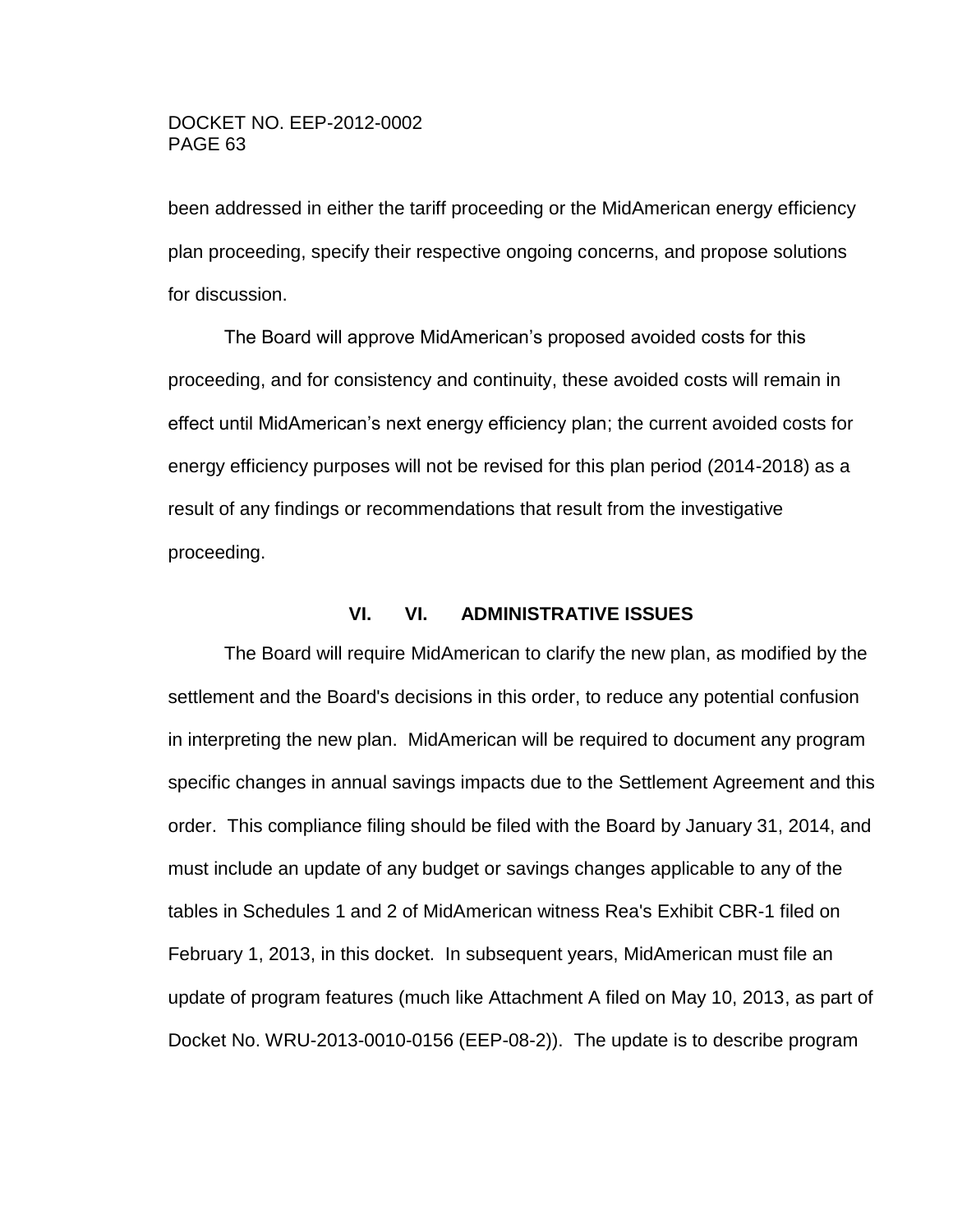changes that do not require a plan modification and those updates will be due on January 31 of each year.

There are other administrative requirements that the Board will address. First, as noted earlier, MidAmerican will be required to file its next energy efficiency plan on or before November 1, 2017, with a target effective date for the new plan of January 1, 2019. Second, MidAmerican will be required to continue filing annual reports presenting the results of its energy efficiency plan implementation on or before May 1 of each year. Third, a report on net-to-gross is to be filed on or before September 30, 2015. Fourth, a technical reference manual is to be filed on or before September 30, 2016.

Also, as discussed earlier, the Board intends to convene a meeting approximately 18 months before the first plan filing in the next cycle for all interested stakeholders to discuss what the Board expects to see in the initial plan filings so that the Board will not need to issue orders requiring extensive additional information, which disrupts the plan review schedule. As a guide, the Board's requests for additional information in this docket contain much of what the Board will expect to see in the next initial plan filing. Notice of the meeting will be provided to all parties to the plan proceeding and the Board expects that Consumer Advocate or another participant will announce the date, location, and time of the meeting during the collaborative meetings. The notice of the meeting will also be posted on the Board's Website.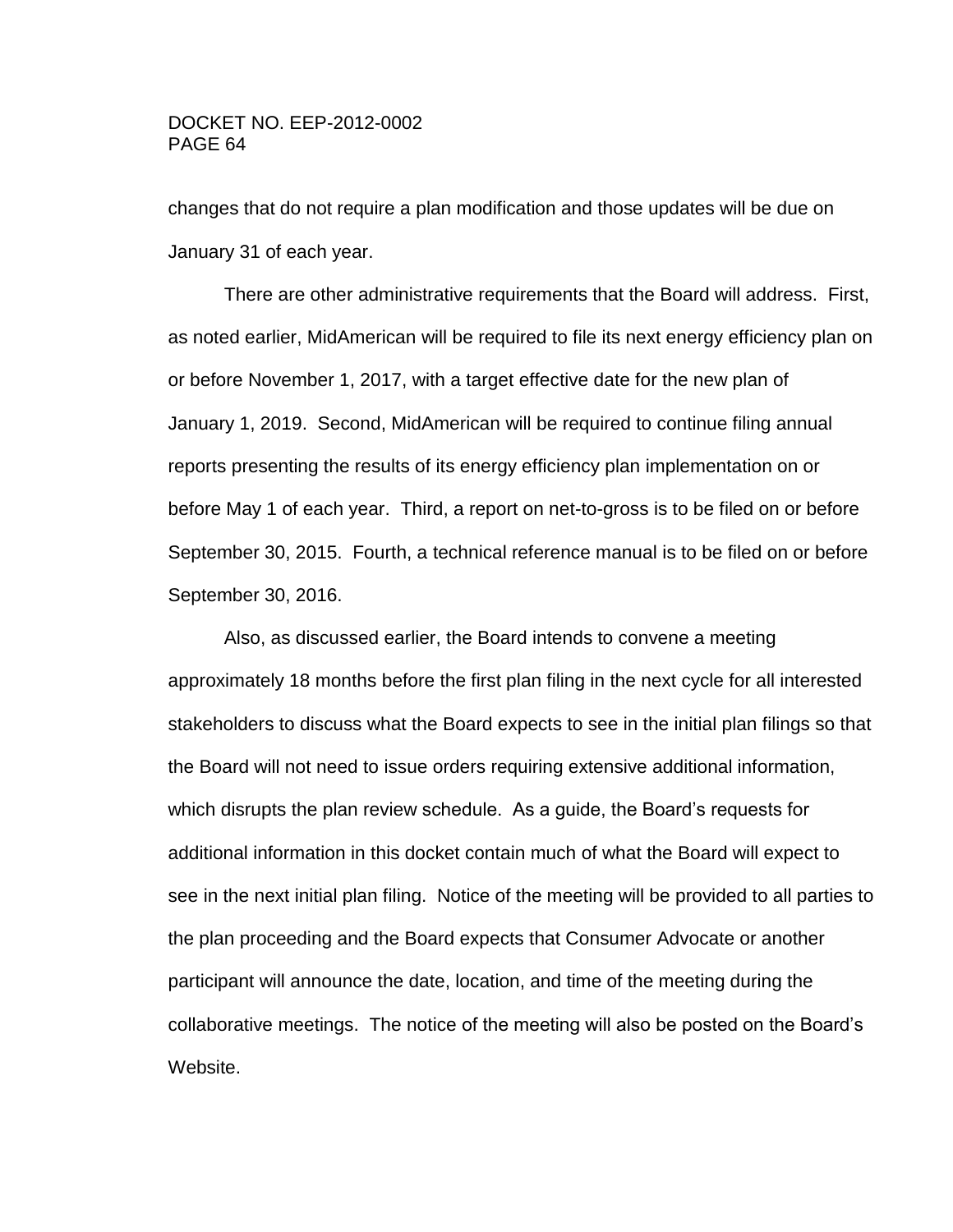One final matter will be addressed. On October 16, 2013, ICEE filed a motion asking that the Board accept its attached updated membership list. On October 16, 2013, the Environmental Intervenors filed an objection, stating that it was too late in the proceeding to add a member unless the new member filed a late-filed exhibit identifying all energy efficiency measures and all energy feasibility studies and audits it has conducted.

The Board does not determine who is a member of an ad hoc intervenor group but asks that the members be identified to facilitate any discovery or questions at hearing. The motion filed by ICEE was unnecessary; ICEE merely needed to file a new membership list or document identifying the new member. Because the Board does not determine group membership, the Board will not rule on the ICEE motion or the objection.

## **VII. VII. FINDINGS OF FACT**

<span id="page-64-0"></span>1. Subject to the modifications to the Settlement Agreement contained in this order and the Board's decisions on the contested issues, the Settlement Agreement is reasonable in light of the whole record, consistent with law, and in the public interest.

2. It is reasonable to find that the 2014 through 2018 energy efficiency plan filed by MidAmerican is cost-effective pursuant to the societal cost test, while providing the required analysis from the utility, participant, and ratepayer impact tests.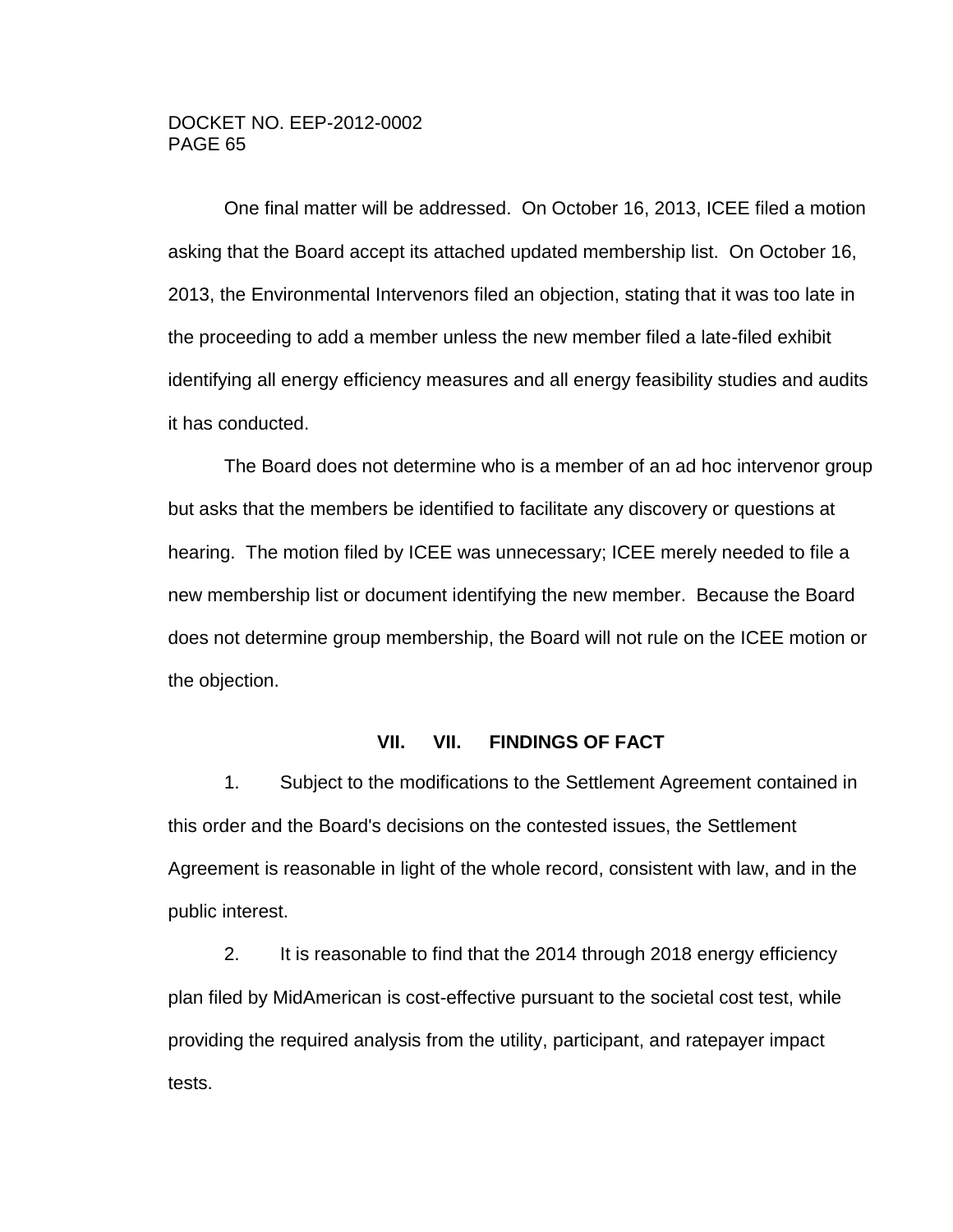3. It is reasonable to find that MidAmerican's energy efficiency plan meets the plan requirements set forth in 199 IAC 35.8, 35.9, and 35.10.

4. The Settlement Agreement's resolution of the appropriate amount of achievable economic potential pursuant to the Statewide Assessment is reasonable.

5. MidAmerican's annual savings targets as contained in the resolution to Issue 4 in the Settlement Agreement are reasonable.

6. It is reasonable to conclude that MidAmerican's proposed energy efficiency programs and budgets, as modified by the Settlement Agreement, are reasonable to achieve MidAmerican's projected savings.

7. It is unreasonable to include an opt-out provision for certain large customers in MidAmerican's energy efficiency plan and it is also unreasonable for the Board to institute a rule making or other proceeding on the topic.

8. It is unreasonable to provide energy efficiency cost recovery factors and charges as separate line items on customers' bills.

9. It is unreasonable to expand MidAmerican's combined heat and power program, but reasonable to continue the current program and require MidAmerican to provide more detailed information and guidelines.

10. It is reasonable to address MidAmerican's street lighting tariff in its pending rate proceeding, Docket No. RPU-2013-0004, and not in this energy efficiency proceeding.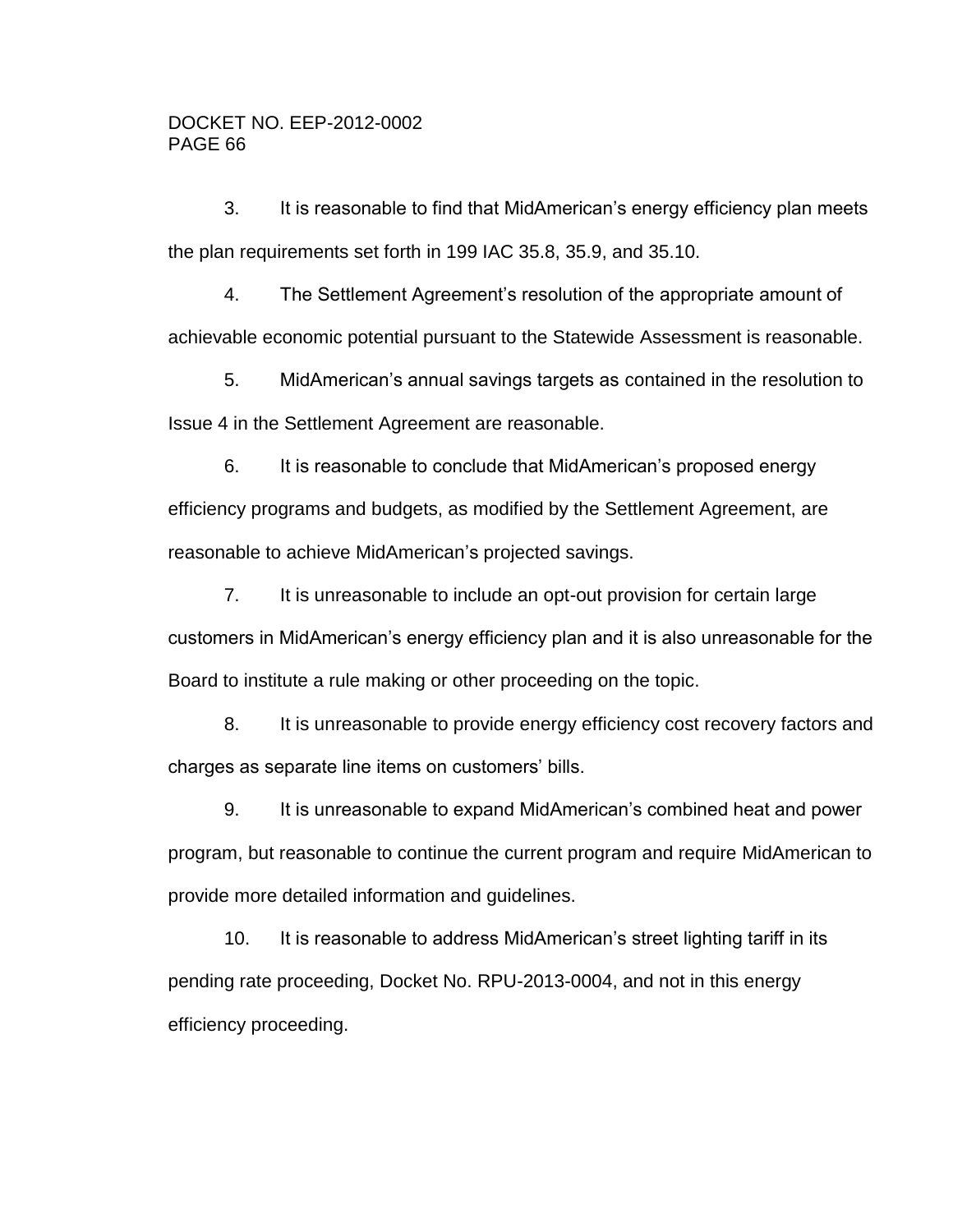11. It is unreasonable to require MidAmerican to offer an incentive-based renewable energy program as part of its energy efficiency program, but reasonable to require MidAmerican to offer technical information and assistance for renewable projects as part of its outreach, education, and training program.

12. It is reasonable to allow MidAmerican to track nonresidential energy efficiency expenditures by rate class as well as by program.

13. It is reasonable to add the credits for residential load control and the nonresidential interruptible credits and allocate to classes using the generation demand factor, but it is unreasonable to develop a two-part energy efficiency cost recovery factor with a separate demand factor for recovery of direct load control and interruptible program costs and an energy-based factor for all other eligible energy efficiency costs.

14. The Settlement Agreement's resolution of the net-to-gross issue is reasonable.

15. The Settlement Agreement's resolution of the sustained coordination issue is reasonable.

16. The evaluation, measurement, and verification plan contained in the Settlement Agreement is reasonable.

17. It is reasonable to address technical assistance standards as provided in the Settlement Agreement.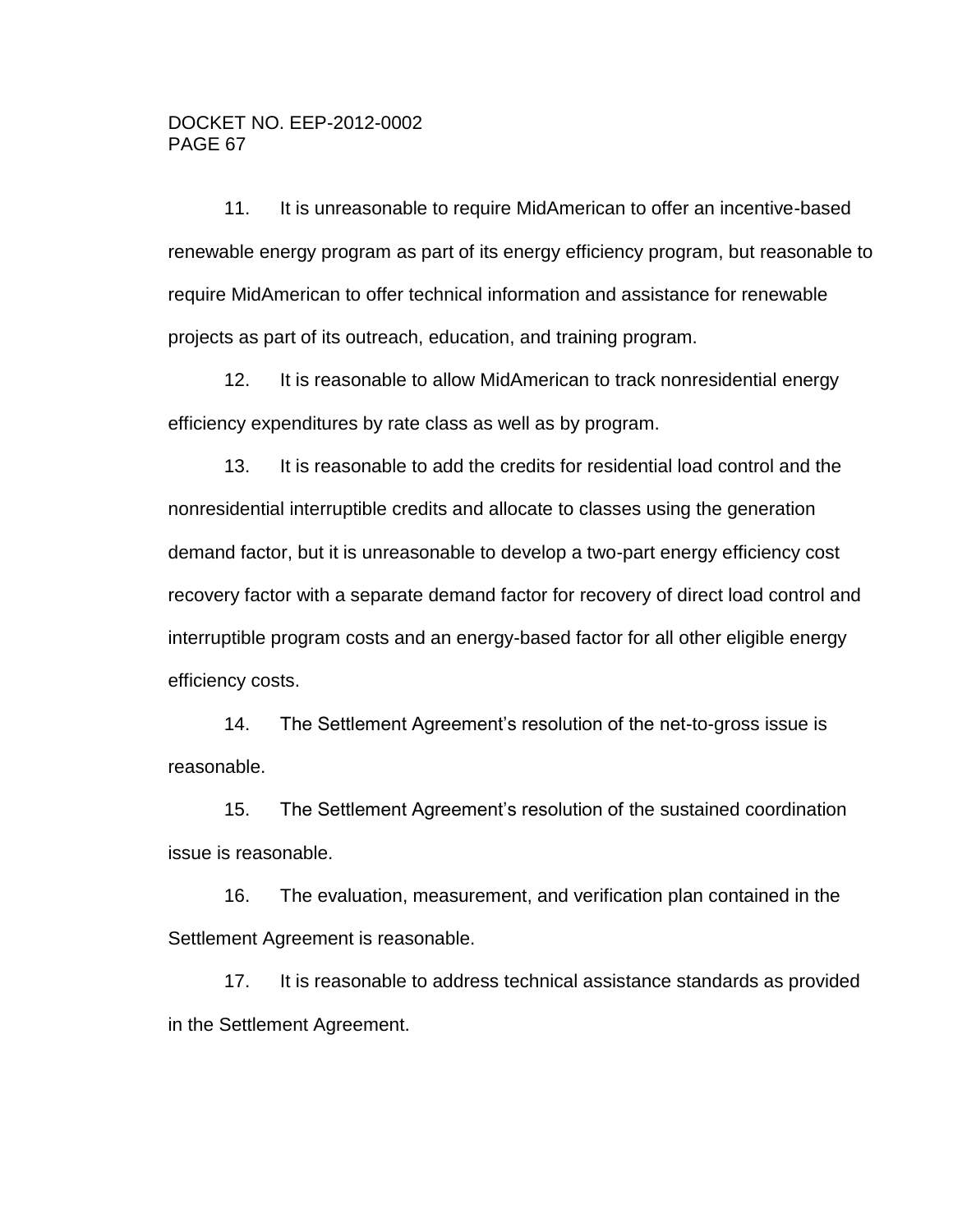18. The process for participation in MidAmerican's energy efficiency plan by qualified energy professionals is reasonable.

19. The collaboration process outlined in the Settlement Agreement is reasonable.

20. MidAmerican's residential portfolio programs are reasonable.

21. MidAmerican's nonresidential portfolio programs are reasonable.

22. The Settlement Agreement's resolution of outreach, education, and training is reasonable.

23. MidAmerican's demand response portfolio programs are reasonable.

24. The Settlement Agreement on market transformation is reasonable.

25. Developing a statewide technical reference manual is reasonable.

26. It is reasonable to address general topics related to avoided costs in another docket and it is reasonable to approve, for the duration of MidAmerican's 2014 through 2018 energy efficiency plan, the energy efficiency avoided costs developed and used in this proceeding.

## **VIII. VIII. CONCLUSION OF LAW**

<span id="page-67-0"></span>The Board has jurisdiction of the parties and the subject matter in this proceeding pursuant to Iowa Code chapter 476 (2013).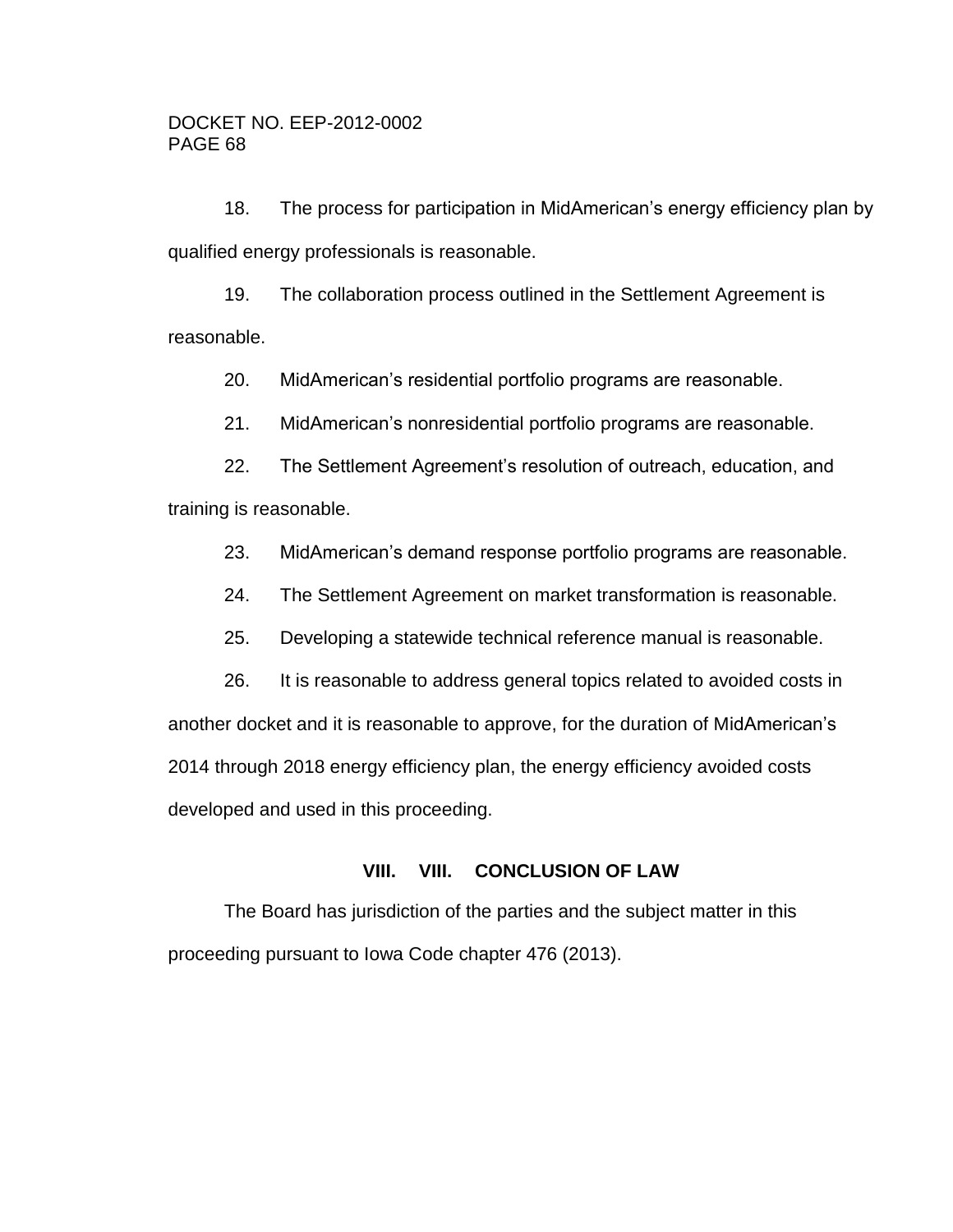# **IX. IX. ORDERING CLAUSES**

## <span id="page-68-0"></span>**IT IS THEREFORE ORDERED:**

1. The non-unanimous partial settlement agreement filed on August 26, 2013, by MidAmerican Energy Company, Consumer Advocate, the Environmental Intervenors, ICEE, and Deere is approved, subject to the clarifications and modifications contained in this order. MidAmerican's energy efficiency plan filed on February 1, 2013, as supplemented by the additional information filed on February 26, March 19, and April 3, 2013, and as modified by the Settlement Agreement and this order, is approved. MidAmerican will be required to document any program specific changes in annual savings impacts and update the total savings impacts by year due to the Settlement Agreement and this order. This information shall be filed with the Board, on or before January 31, 2014, and shall include an update of any budget or savings changes applicable to any of the tables in Schedules 1 and 2 of MidAmerican witness Rea's Exhibit CBR-1 filed on February 1, 2013, in this docket. In subsequent years, MidAmerican must file an update of program features (much like Attachment A filed on May 10, 2013, as part of Docket No. WRU-2013-0010-0156 (EEP-08-2)). The update is to describe program changes that do not require a plan modification and those updates will be due on January 31 of each year.

2. MidAmerican shall file its next energy efficiency plan on or before November 1, 2017. The Board intends to schedule by subsequent order a meeting with all investor-owned utilities and interested stakeholders to discuss filing